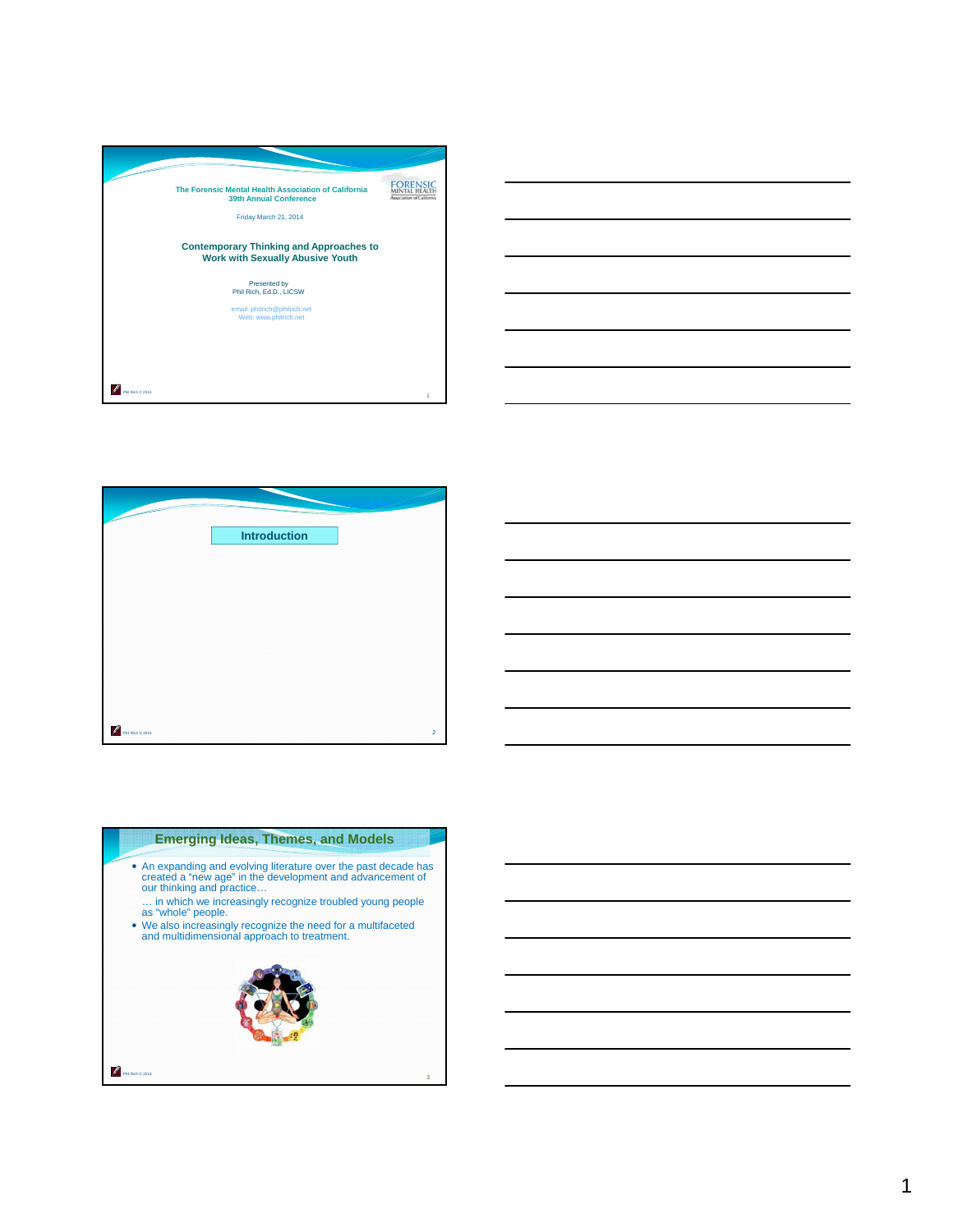

- We recognize also that healthy people emerge from healthy communities.
- In turn, healthy people, in healthy families, in healthy communities, engage in healthy behavior.
- In an ecological environment, healthy behavior fosters the development of healthy communities, healthy families, and healthy people.





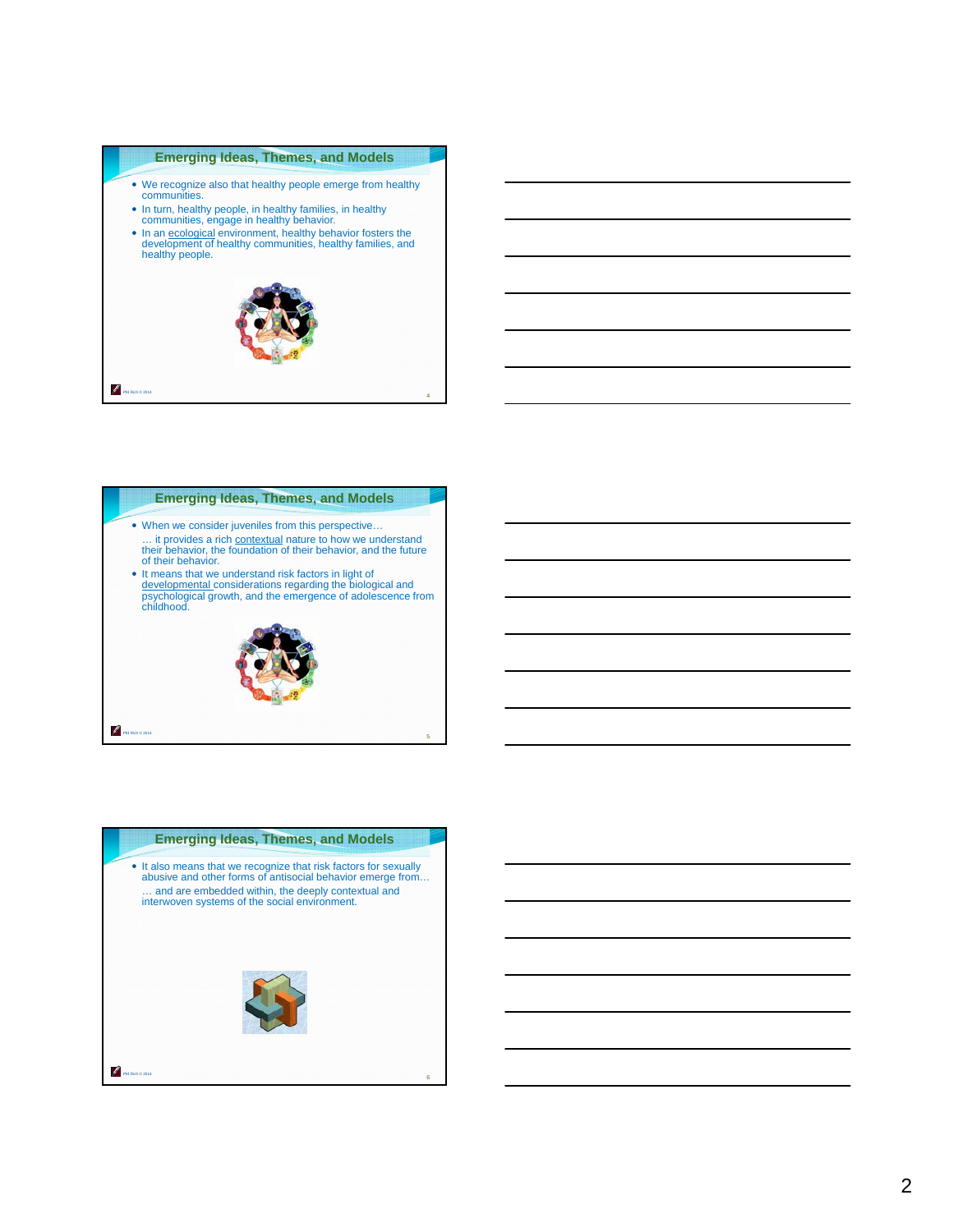#### **The Environment is Active**

- The social environment in which the child is raised is not just an important, but passive backdrop to the development of social connection, self-regulation, and moral behavior.
- The social environment itself is an **active ingredient in social** development.
- This is not only true in the development of sexually abusive behavior…

… but also in the treatment of sexually abusive behavior.



#### **Treatment is Developmentally and Contextually Sensitive**

- Treatment in the developmental context isn't only about cognitive behavioral therapy and psychoeducational treatments.
- Of great importance is the manner in which we approach and see our clients, and the way in which we help them to think about themselves and others.
- We recognize the power of developmental experience and<br>We recognize the power of developmental experience and<br>social context. In…
	- The formation of personality
	- Neurological development
	- $\checkmark$  Social connectedness
	- Social competence
	- $\checkmark$  Current behavior

Phil Rich © 2014



8

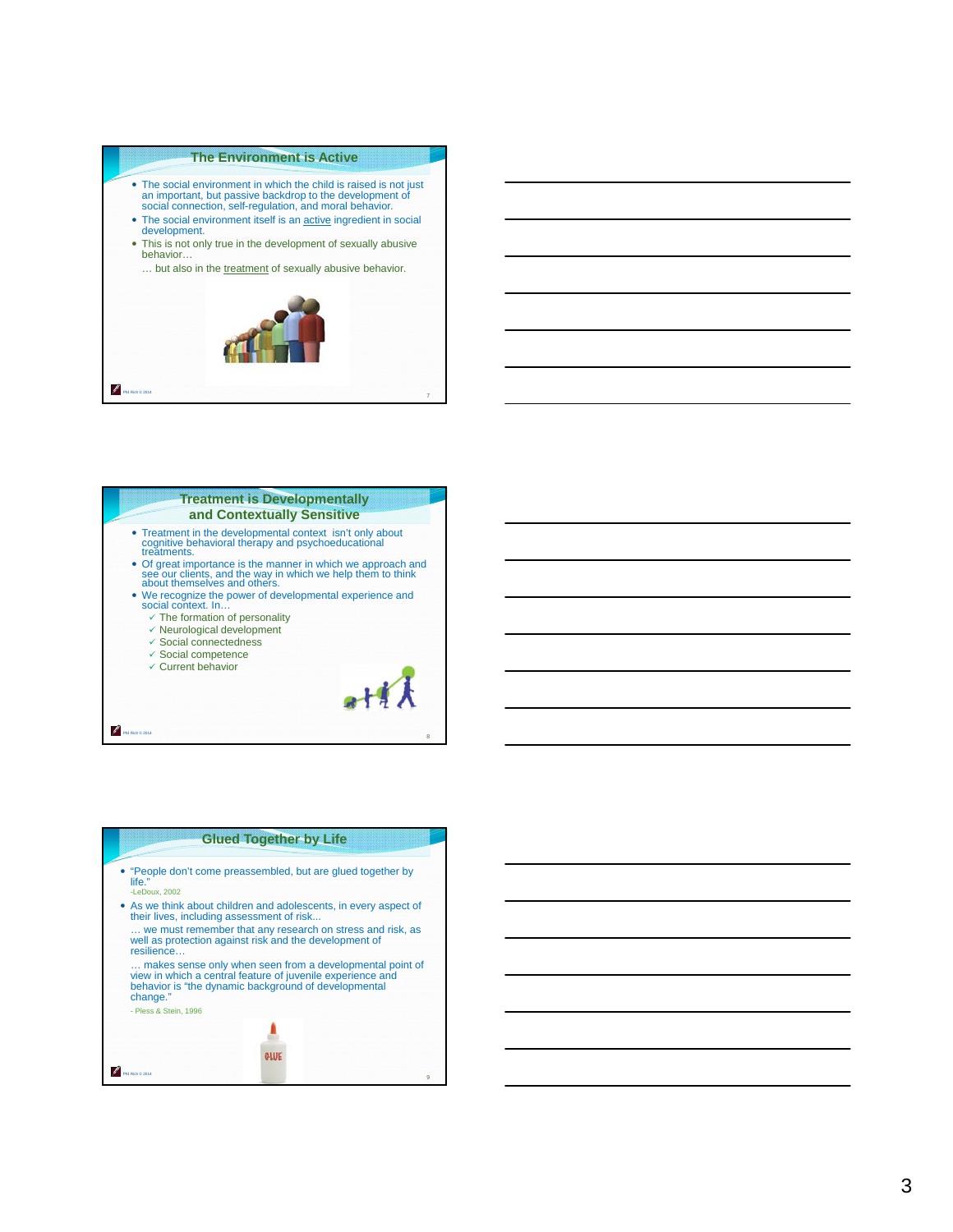#### **Working with Sexually Abusive Youth**

- Working with sexually abusive youth is a substantially different proposition than work with adult offenders.
- This is primarily because sexually abusive behavior in both children and adolescents appears far more tied to developmental issues than sexual deviance, including:
	- The emergence of personality, psychological development Response to the social environment and social messages
	- and
	- The myriad of forces that shape and define the emotions, cognitions, relationships, and behavior of children and adolescents



#### **Behavior in the Developmental Context**

Phil Rich © 2014

Ø

- Adolescent behavior, including sexually abusive behavior… … is far more influenced by developing biological, emotional, cognitive, and social systems, and the social environment in general, than adult behavior.
- This view distinguishes adolescents from adults, not just by physical size or life experience…
- ... but also by developmental stage and resulting differences in experiences of and responses to the social environment in which children and adolescents live, learn, and develop.



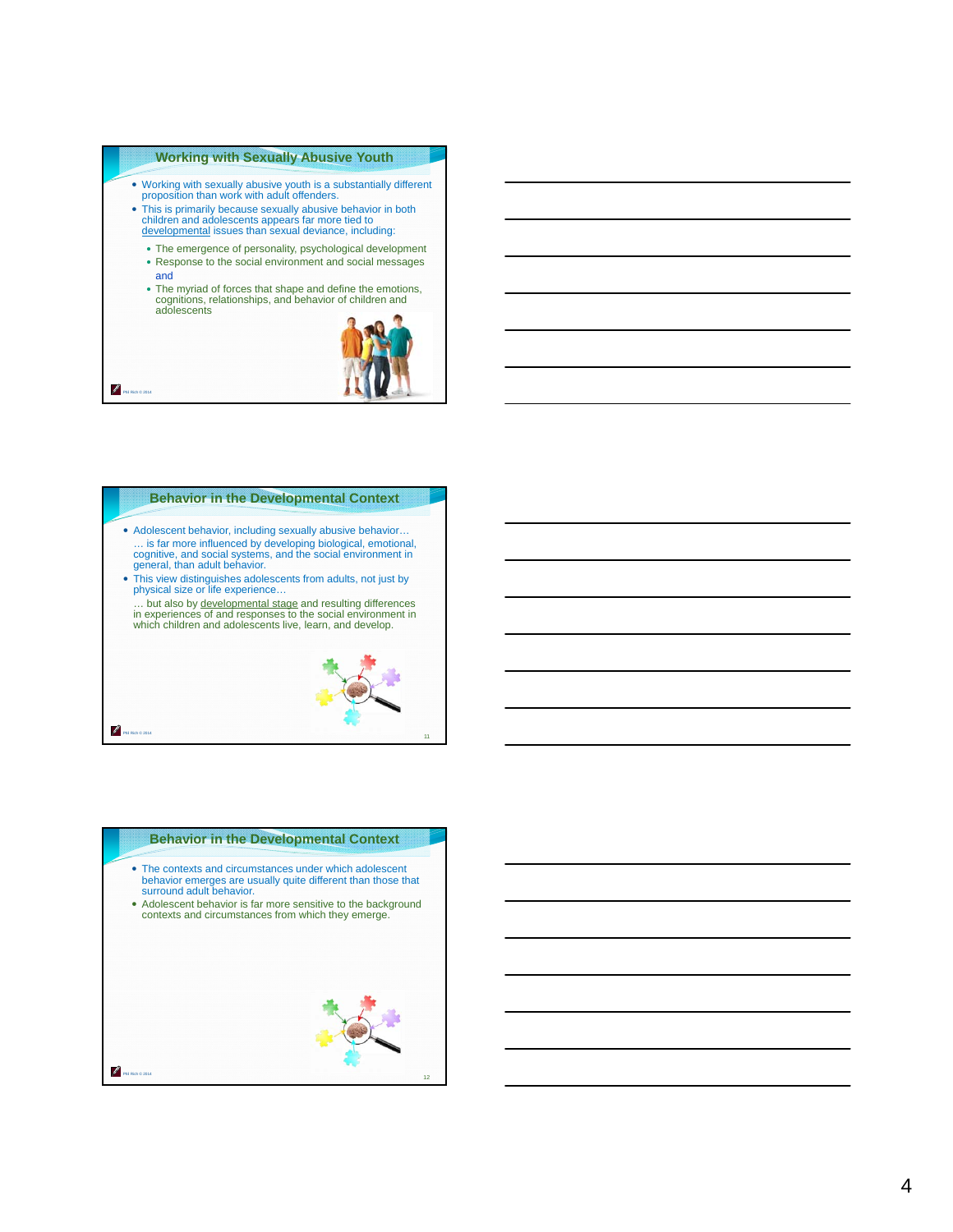



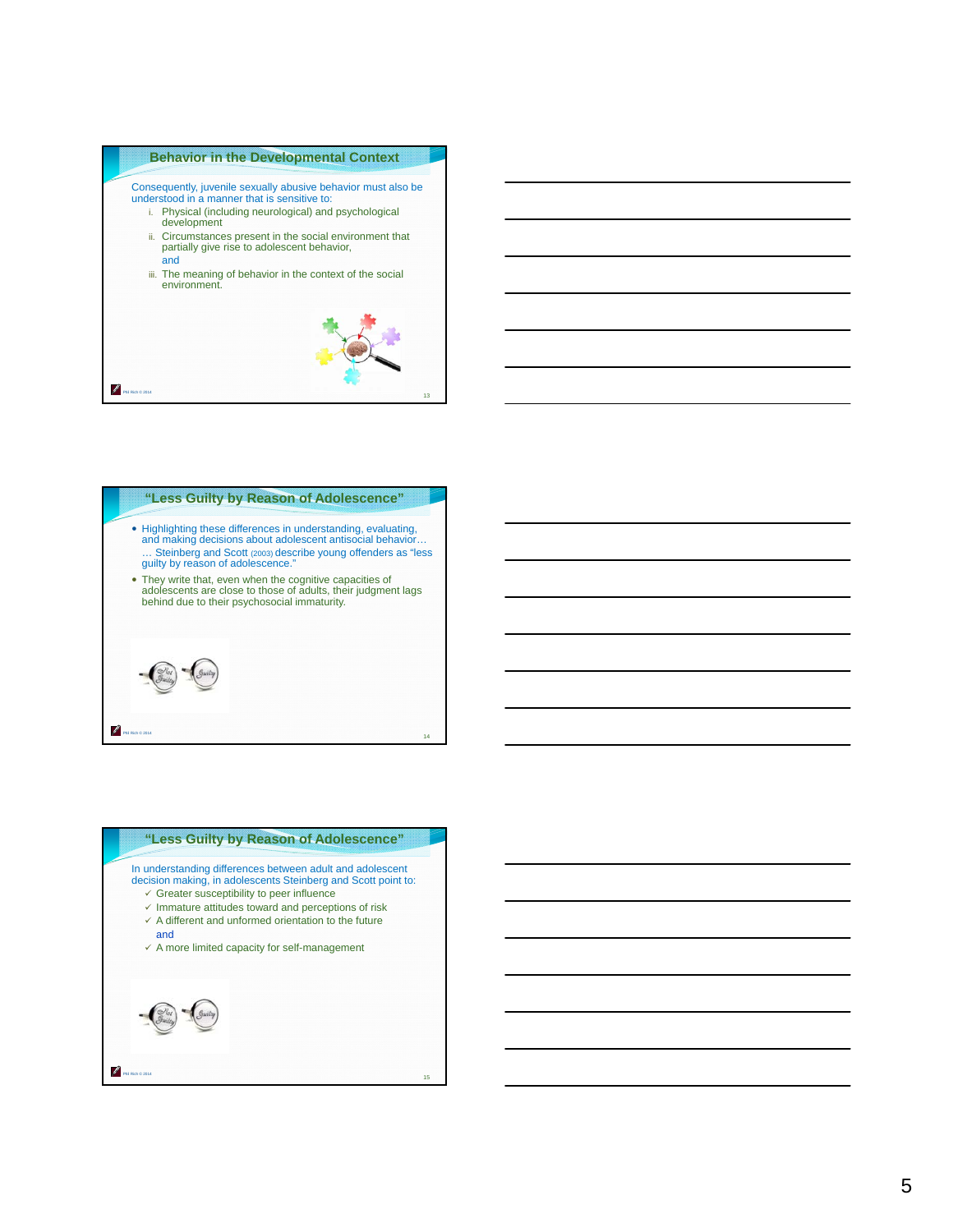



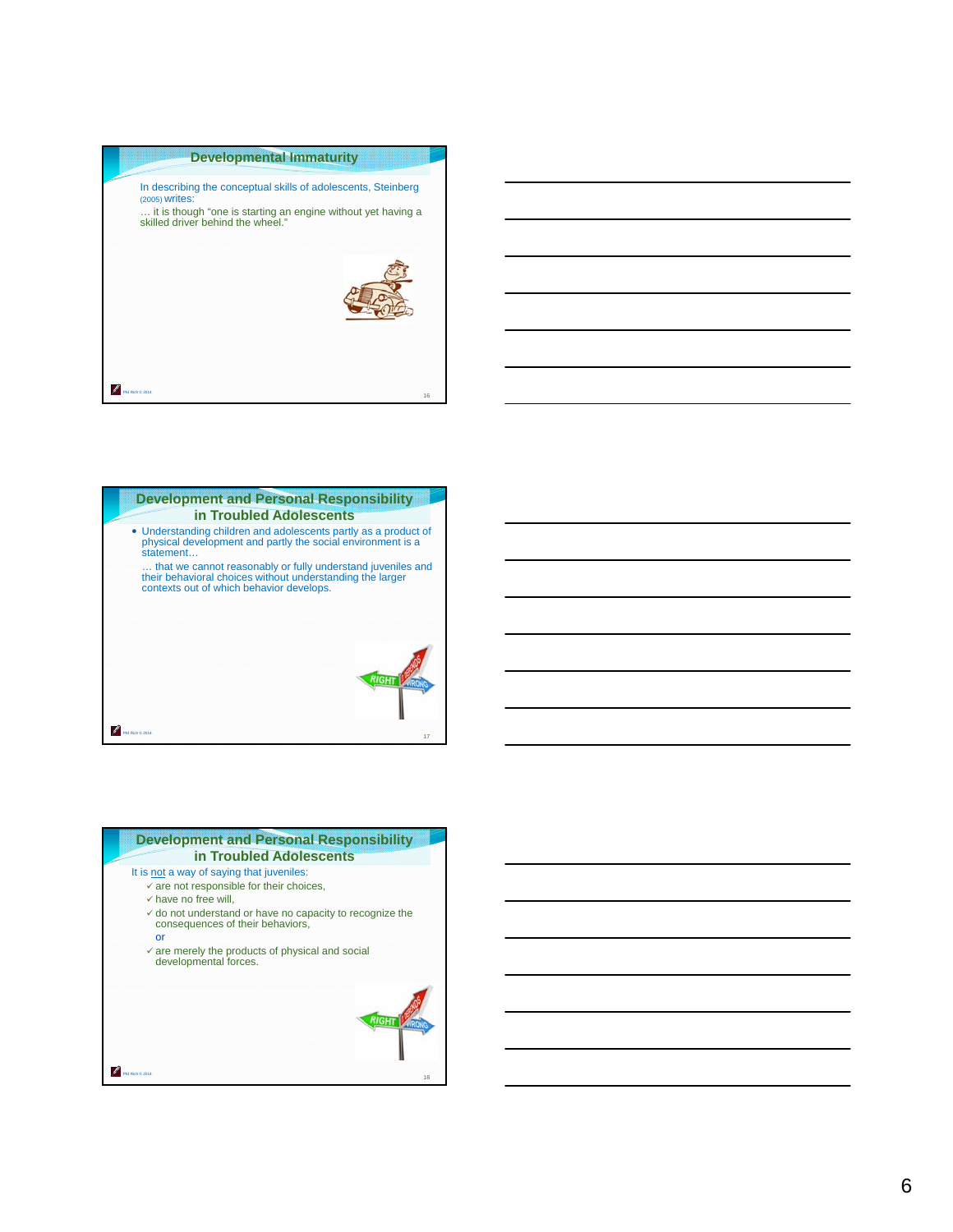



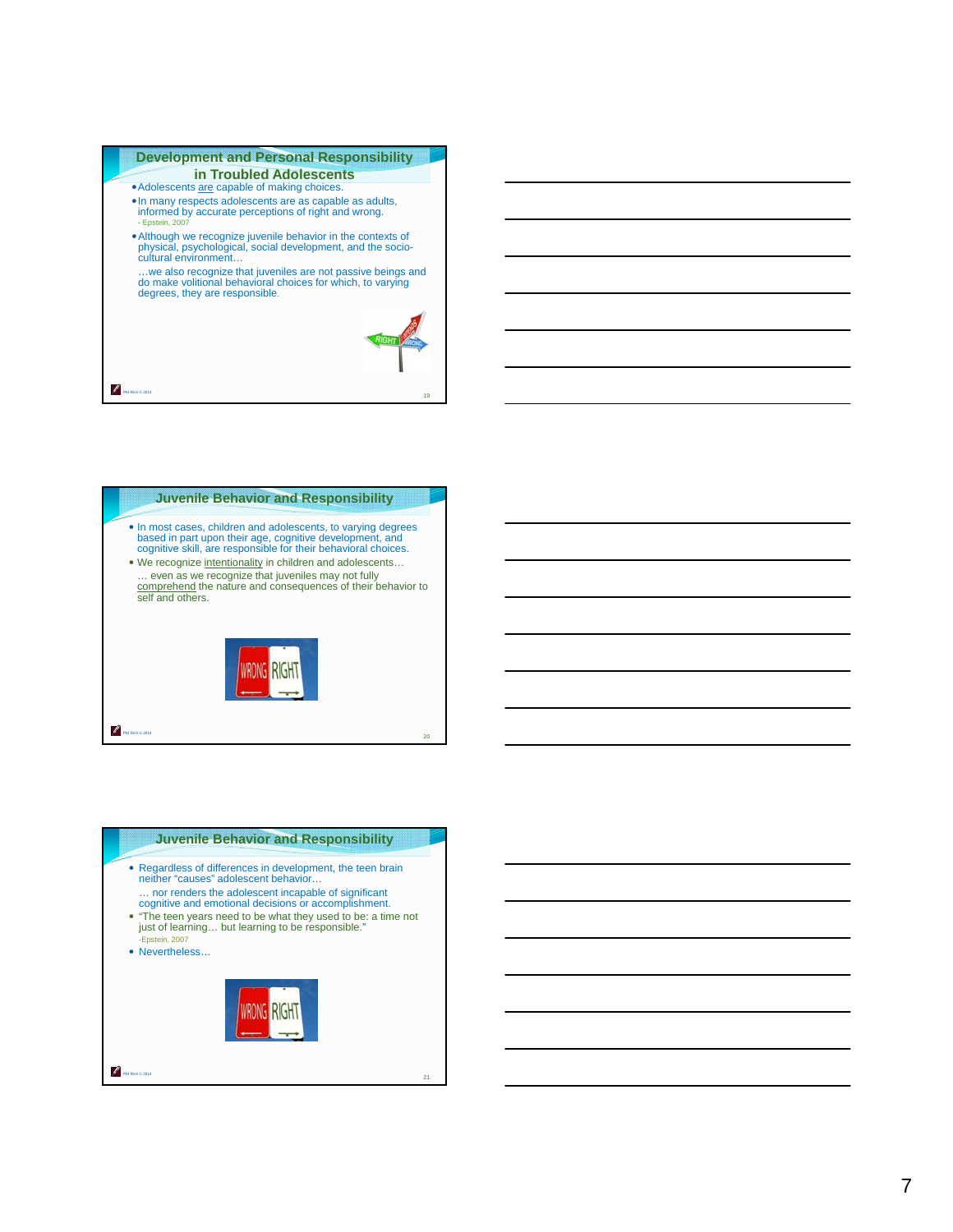

- 
- $\checkmark$ Brain development
- $\checkmark$  Psycho-social development
- $\checkmark$  Capacity to consider the consequences of behavior
- $\times$  The manner in which they weigh rewards and risks
- $\checkmark$  Their ability to plan ahead
- and

Phil Rich © 2014

P

 $\checkmark$  Their ability to control their impulses





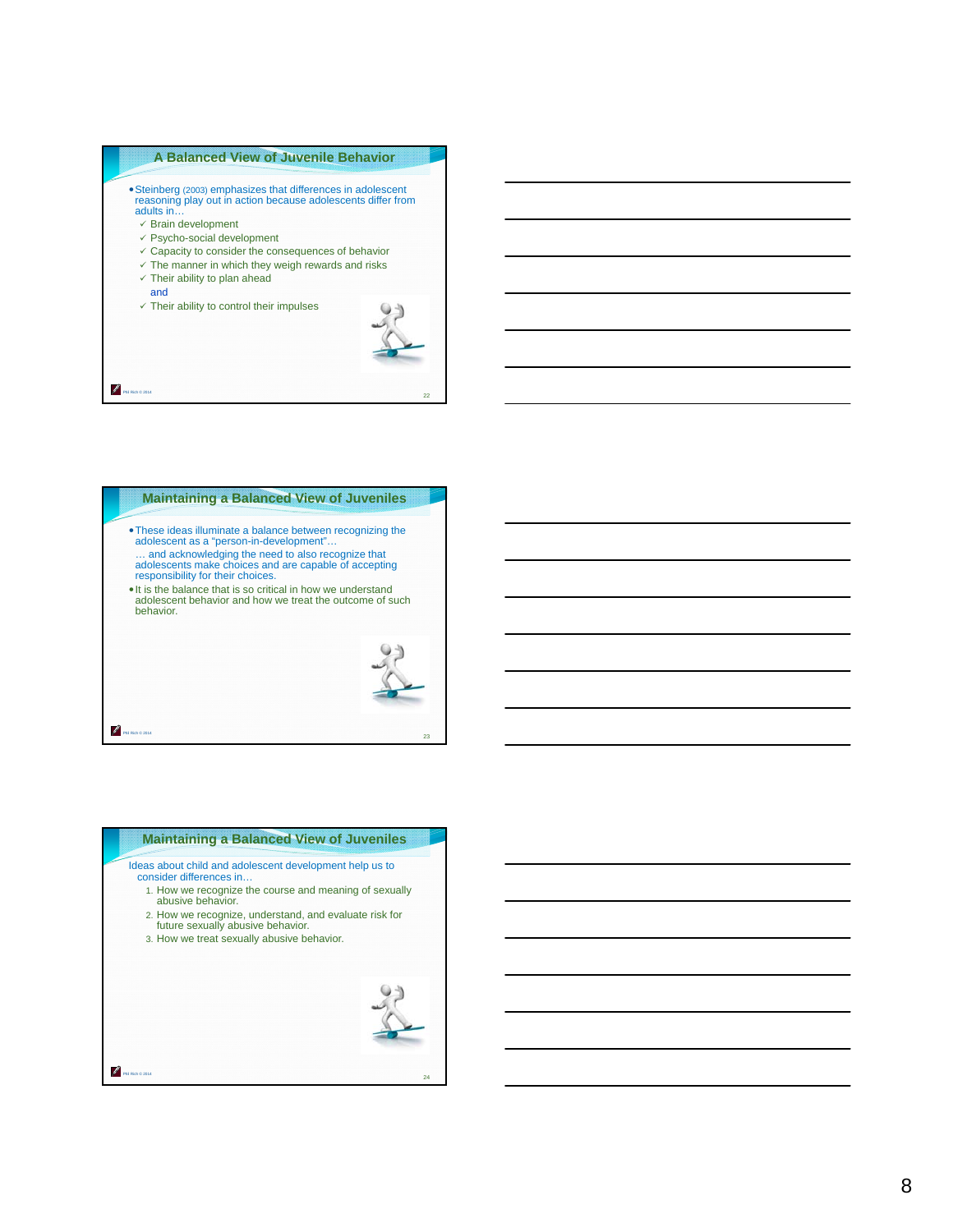#### **Treatment in the Ecological Environment**

• As in mainstream psychotherapy, we have come to see children and adolescents in context… .. engaging with, influenced by, and contributing to an

interacting set of social forces and systems.

• Here, the attitudes, beliefs, social interactions, and behaviors of our children can <u>only</u> be more fully understood in the context of the ecological environment.<br>
Bronfenbrenner, 1979; Elliot, Williams, & Hamburg, 1998





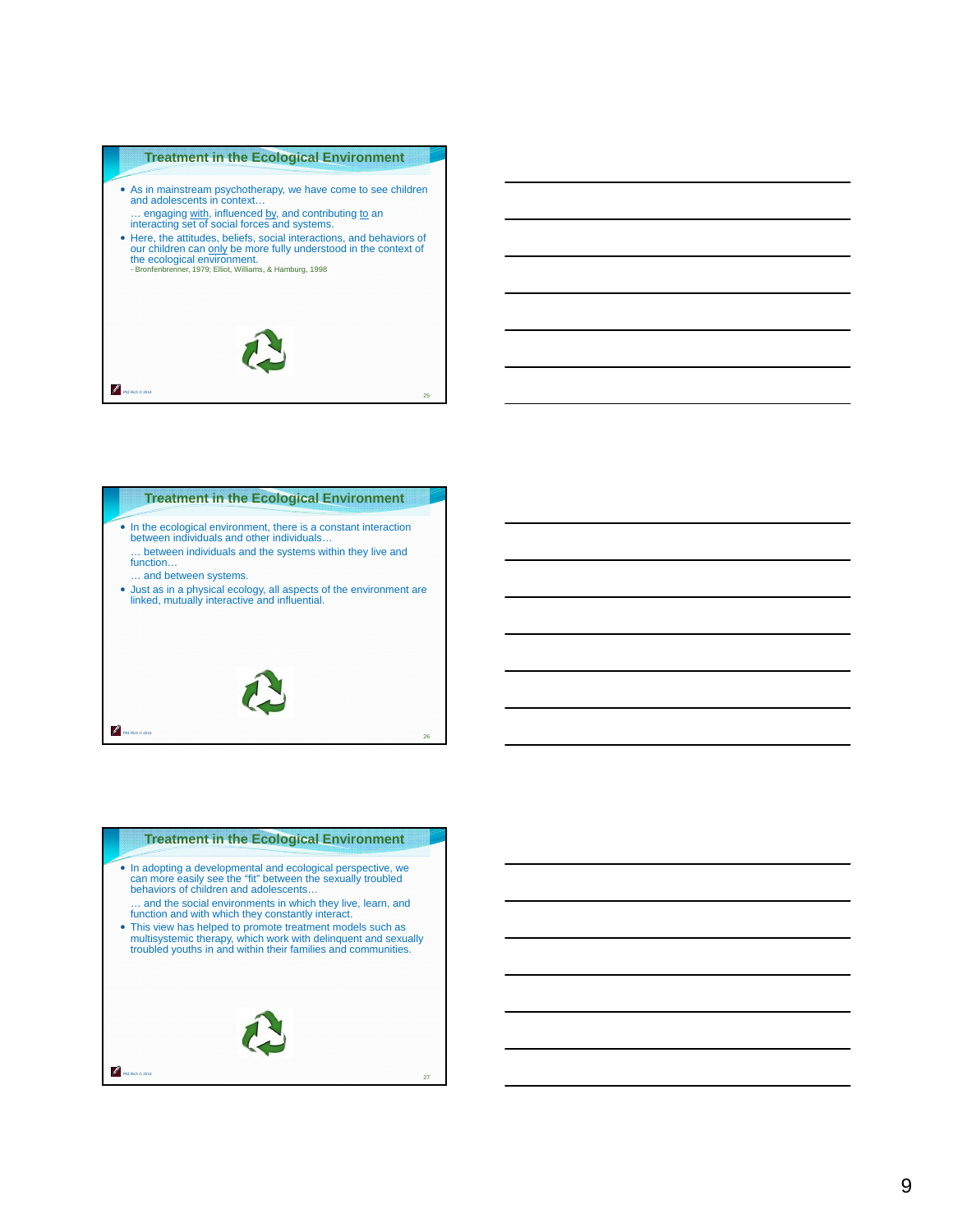#### **Our Changing Sensibility**

- It is not that we have concluded that our former approach to the treatment of young people with sexual behavior problems was ineffective.
- In fact, there is no evidence that our former treatment methods did not work...
- … at least based on well known and widely described statistics regarding juvenile sexual recidivism, which are our best and most obvious indicator of treatment effectiveness.





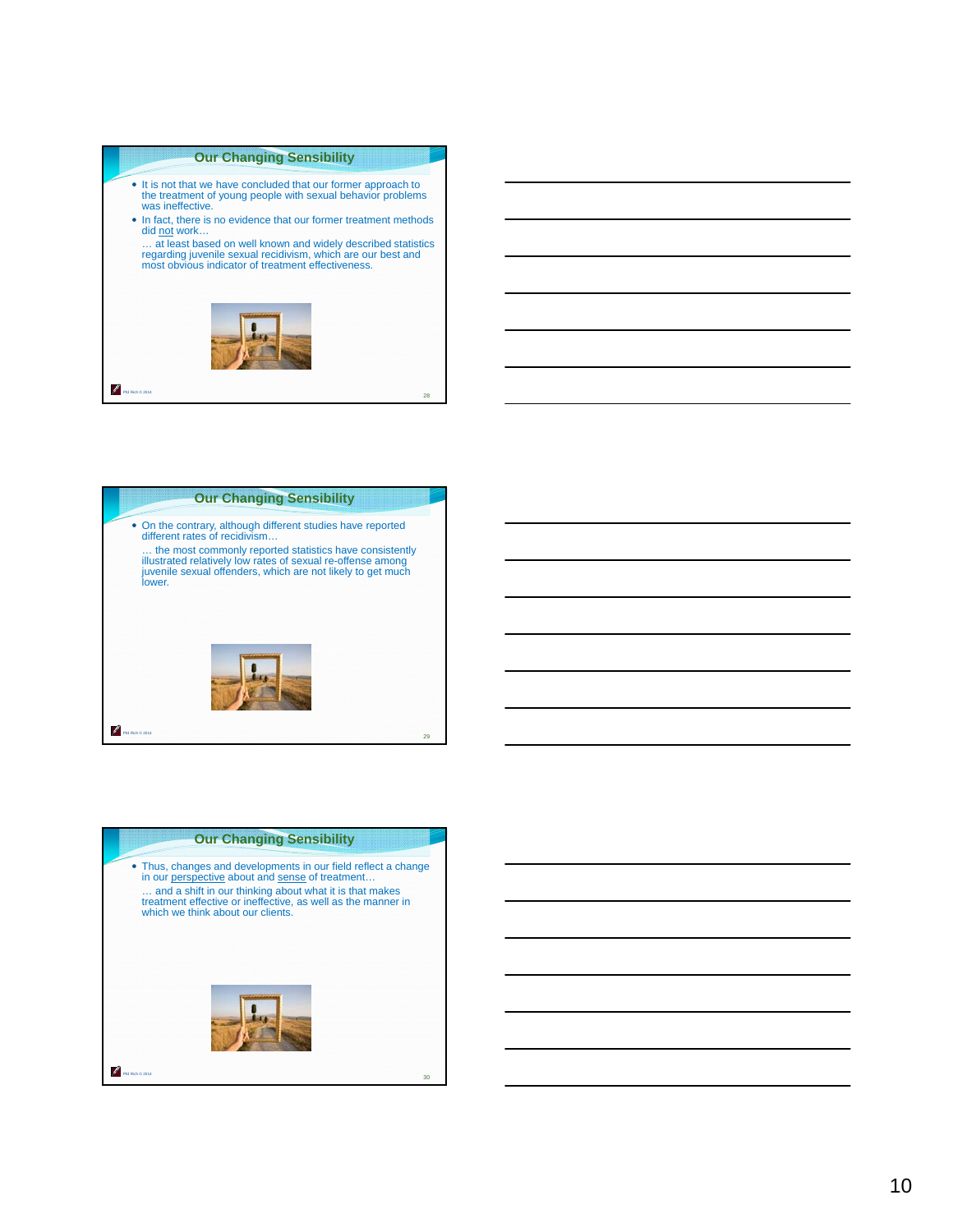#### **Our Thinking Shapes Our Treatment**

In any model of treatment, our view as clinicians influences our work in three broad interacting categories, each of which build upon one another:

- 1. The way we think about and understand the young people who we study and with whom we work, and what they need in treatment.
- 2. Our ability to think about and plan our treatment interventions.

Phil Rich © 2014

Ø

Phil Rich © 2014

Phil Rich © 2014

ℐ

3. The way that we interact with and relate to the people we are seeking to help.





#### **The Application of Insight and the Exercise of Critical Thinking in Treatment**

- For the individual sexually abusive youth, the treatment questions are what happened, how, why…
- … and what can we do to ensure it doesn't happen again? However, the larger and more looming questions ask why do so many children sexually abuse other children… … and how did this situation come about?
- What social forces have led to the development of so many children and adolescents who engage in sexually abusive behavior or behavior that is sexually troubled, or, at least, sexually precocious?

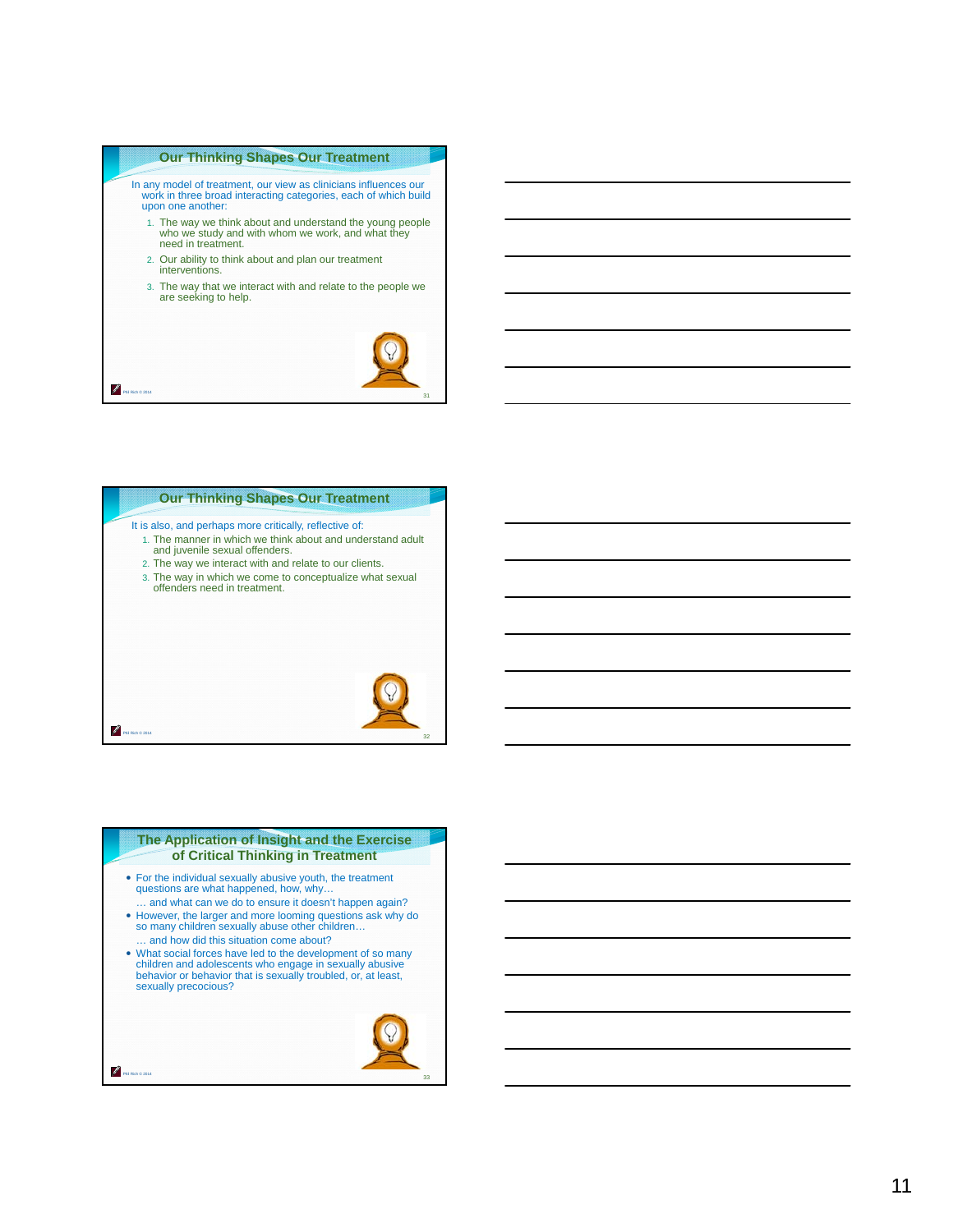#### **The Application of Insight and the Exercise of Critical Thinking in Treatment**

 Although we cannot possibly answer such complex issues… … we nevertheless can approach these questions, asserting the importance of developing well-informed practitioners who consider and struggle with such questions… … and think originally while engaging in the practice of assessment and treatment.

Phil Rich © 2014

P





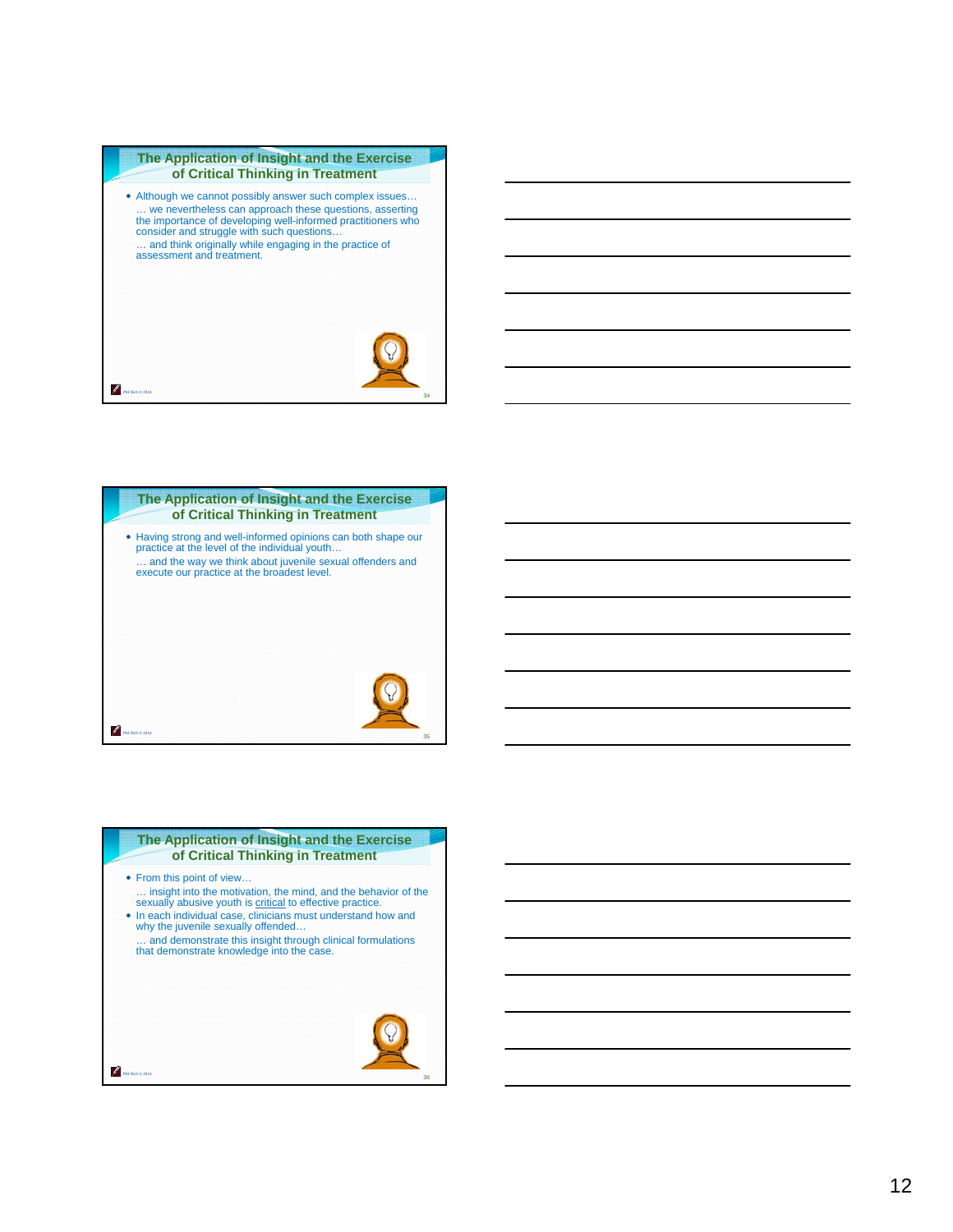



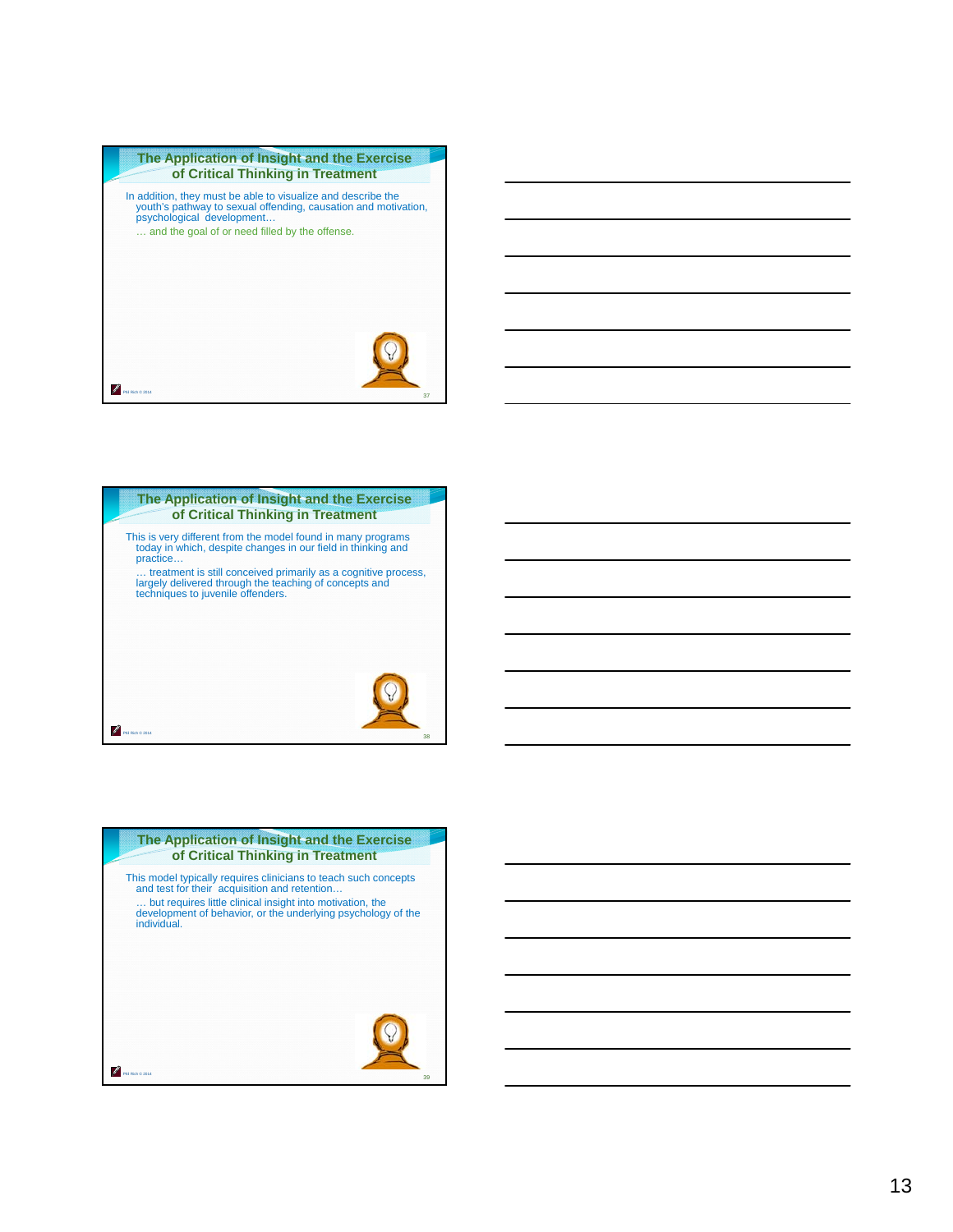



# Phil Rich © 2014 **Whole Treatment for Whole People** We not only see our clients as multifaceted and multidimensional, and far more than just their sexually abusive behaviors… … but we also see treatment itself as equally complex and far-reaching, and more than simply the sum of its parts. We also see an increasing recognition that treatment is not simply technique and the delivery of information… … but that the therapeutic relationship itself lies at the heart of treatment. 42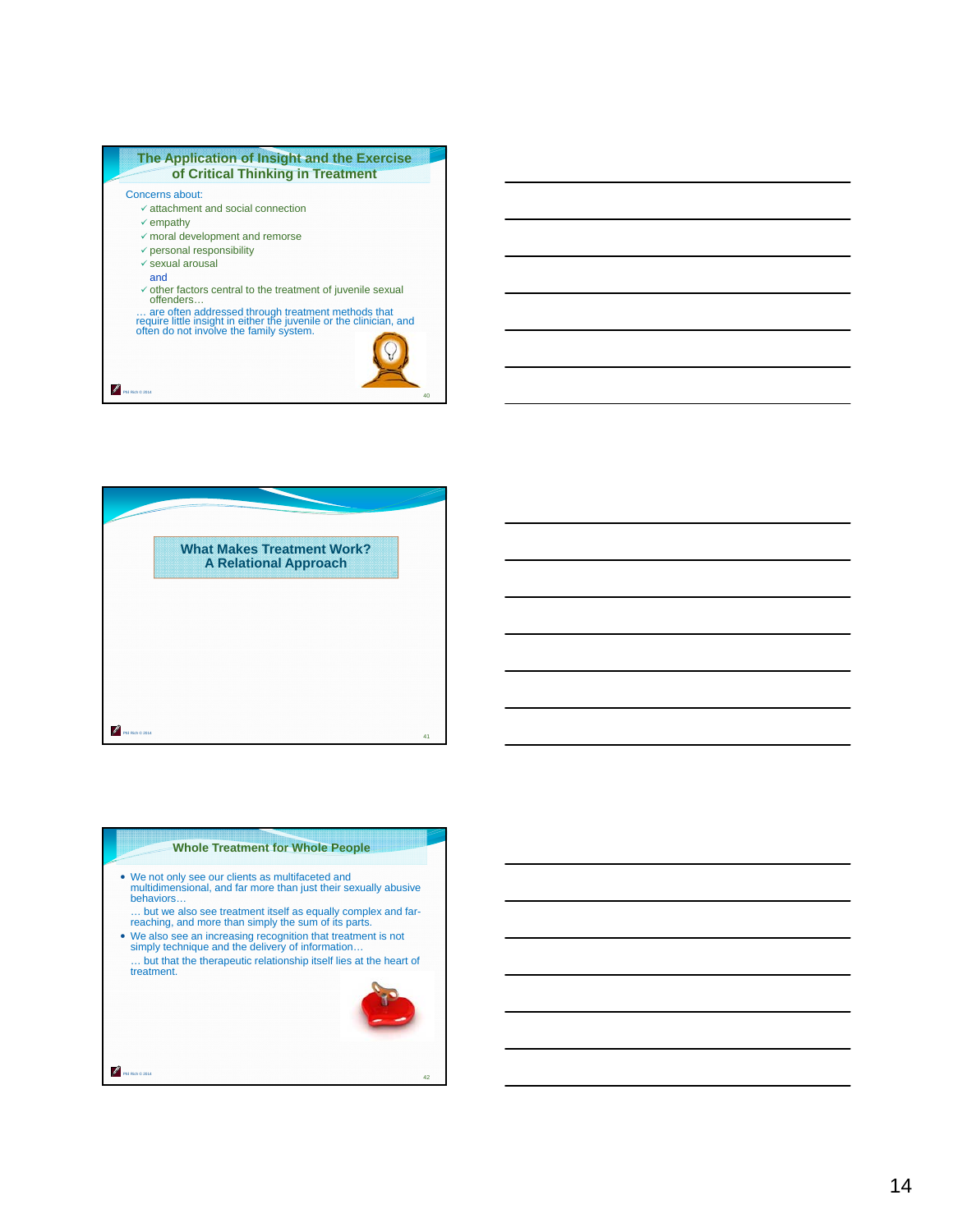#### **What Makes Treatment Work?**

- In a meta analysis of almost 3,000 juvenile sexual offenders, Reitzel and Carbonell (2006) concluded that treatment is effective in reducing the recurrence of sexually abusive behavior in juveniles.
- However, despite the focus on cognitive behavioral therapy in the treatment of sexually abusive juveniles and adults… … with respect to what actually works in treatment sexually
- abusive youth…

Phil Rich © 2014

P

Phil Rich © 2014

Phil Rich © 2014

Z

… Reitzel and Carbonell concluded we do not know.



43

## **What Makes Treatment Work?**

 Despite many claims and the conventional wisdom that it is the CB aspect of sexual offender treatment that makes it effective…

…Reitzel and Carbonell concluded there is little to no clear evidence that this is true.

 The idea that CBT is effective… … has been "extended down to the (treatment of juvenile sexual offenders) with little direct empirical support.' "There remain more questions than answers about 'what works' for juvenile sexual offenders."



44

# **What Makes Treatment Work?**

- Similarly, and more recently, Långström et al. (2013) write… … "The scientific evidence (is) insufficient to determine if cognitive behavioral therapy... reduces sexual reoffending."
- They write that there is no evidence available to determine the effect of CBT on sexual re-offending among adult sexual offenders or sexually abusive youth…
	- … or the effectiveness of any treatment method aimed at preventing sexual re-offense among adolescent or pre-adolescent sexual offenders.

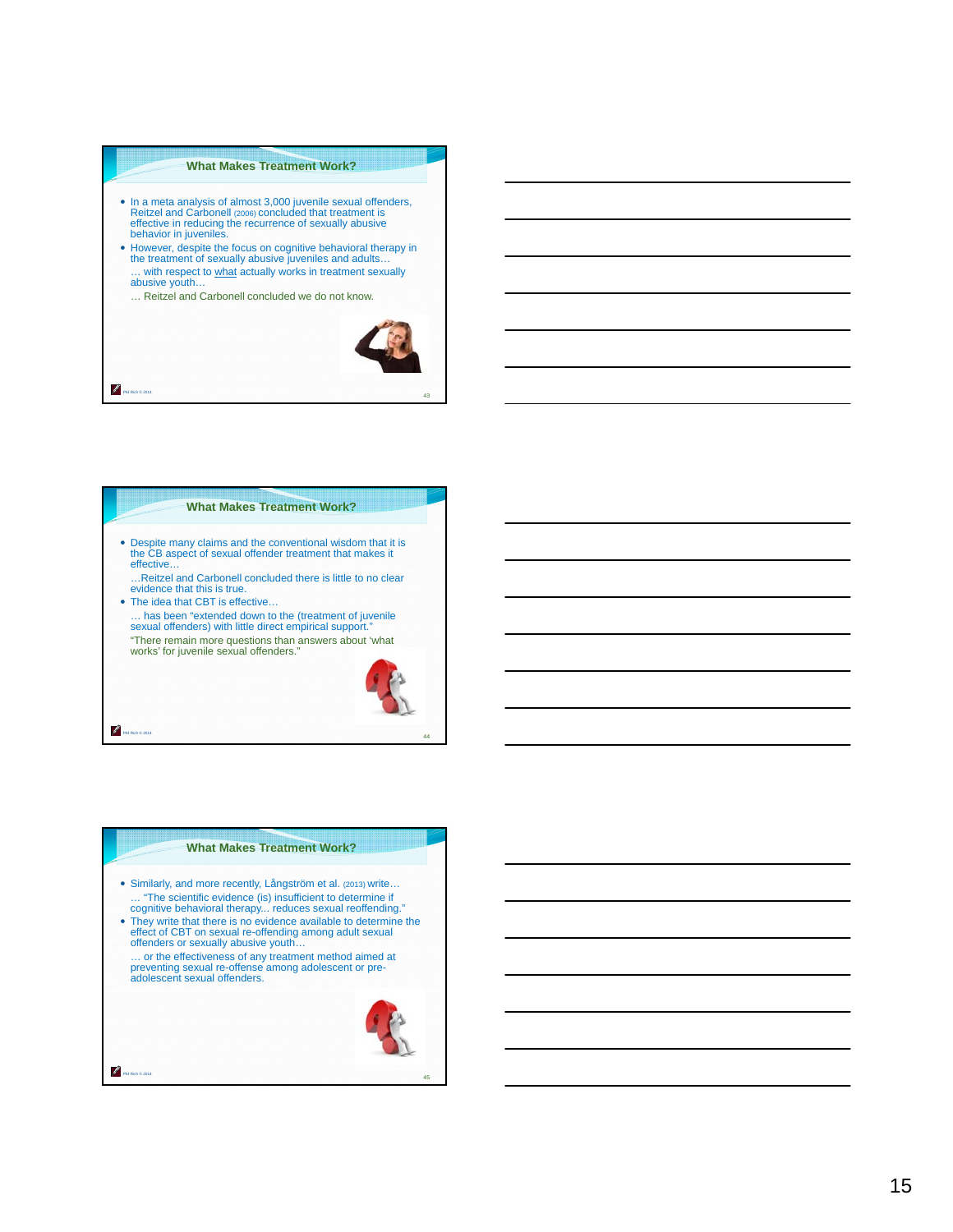#### **What Makes Treatment Work?**

 Långström and colleagues found insufficient evidence to determine whether CBT is more effective than standard treatment in preventing sexual offending.

Phil Rich © 2014

P.

Phil Rich © 2014

• They concluded... … "There is insufficient evidence regarding benefits and risks of cognitive behavioral treatment for adults and adolescents who sexually abuse children and for children with sexual behavior problems."



46

## **What Makes Treatment Work?**

- Nevertheless, despite the conclusions of Långström et al. (2013)<br>and Reitzel and Carbonell's (2006) conclusion that we don't truly<br>understand exactly what it is that makes the treatment of<br>sexually abusive youth effectiv … we do have clues!
- Years of both practice and empirical research into the practice of psychotherapy in general yields important information about what does make treatment effective.
- This research base yields important information for us, not only about treatment in general, but also treatment for sexually abusive youth and adult sexual offenders.



47

48

#### **What Makes Treatment Work?**

- In describing standards of care for work with adult sexual offenders, McNeill, Batchelor, Burnett, and Knox (2005) write that…
- Research on therapist and therapy factors has reminded clinicians about the utility of seeking to establish a strong treatment alliance with offenders.
- They describe key skills for supporting change in adult sexual offenders, which include "building relationships that support change."
	- "It is clear from the psychotherapy and counseling literature that the relationship between the worker and the client is a critical factor in effective interventions."

Phil Rich © 2014

Z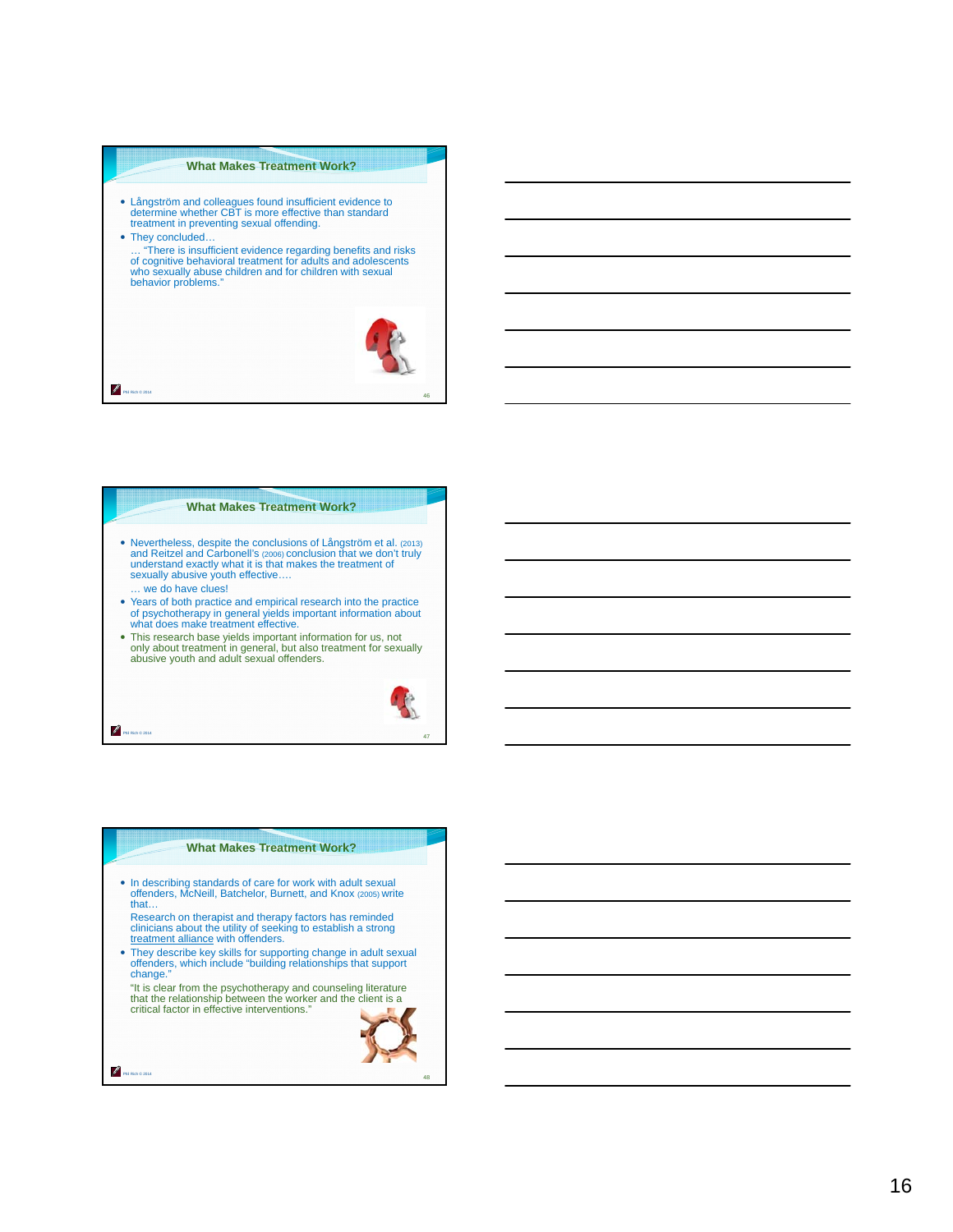#### **What Makes Treatment Work?**

- This includes the practitioner's ability to:
	- $\checkmark$  convey empathy, respect, warmth and genuineness  $\checkmark$  establish a working alliance based on mutual understanding
	- and agreement  $\checkmark$  develop an approach that is person-centered and
	- collaborative.
- McNeill et al. write that sexual offenders respond well to clinicians who are genuinely interested and concerned.





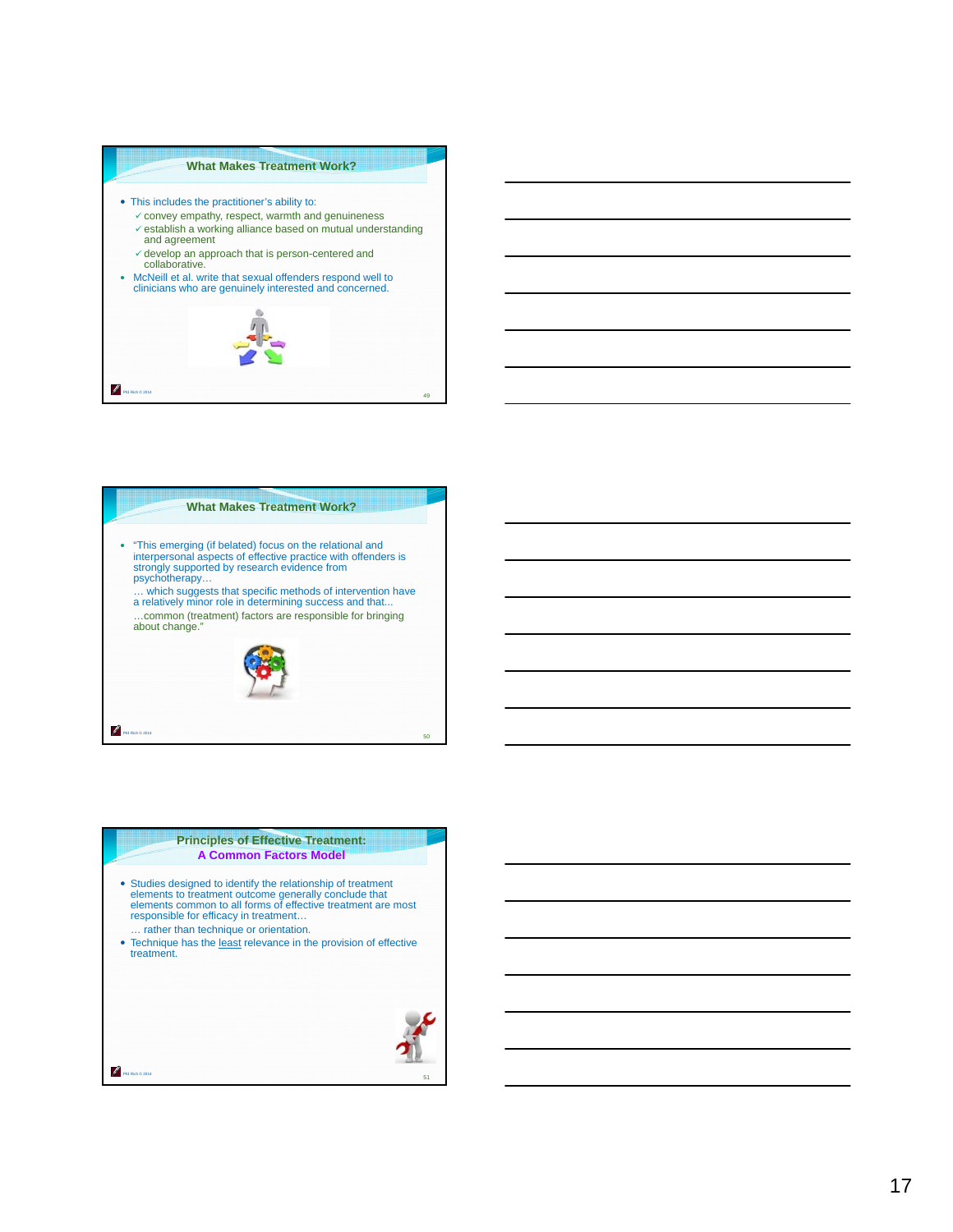

# **Common Treatment Factors in Effective Treatment**  Most of what happens in successful treatment is unrelated to treatment model or technique, and effective treatment outcomes… … are instead related to factors common to all forms of effective therapy.<br>-Duncan, Miller, Wampold,& Hubble, 2010; Kelly, Bickman,& Norwood, 2010; Lambert,<br>1992, 2005; Asay & Lambert, 1999; Lambert & Barley, 2002; Lambert & Bergin, 1993;<br>Norcross & Lambert, 2011

# **Common Treatment Factors in Effective Treatment**  In describing treatment in general (the principles of which are no different in work with sexual offenders)… … Lambert (1992, 2005) notes that 85% of treatment outcome involves the highly interpersonal factors introduced by the therapist and the client together…

Phil Rich © 2014

Phil Rich © 2014

… embodied in the therapeutic alliance that forms between them and through which the work of treatment is accomplished.

# 54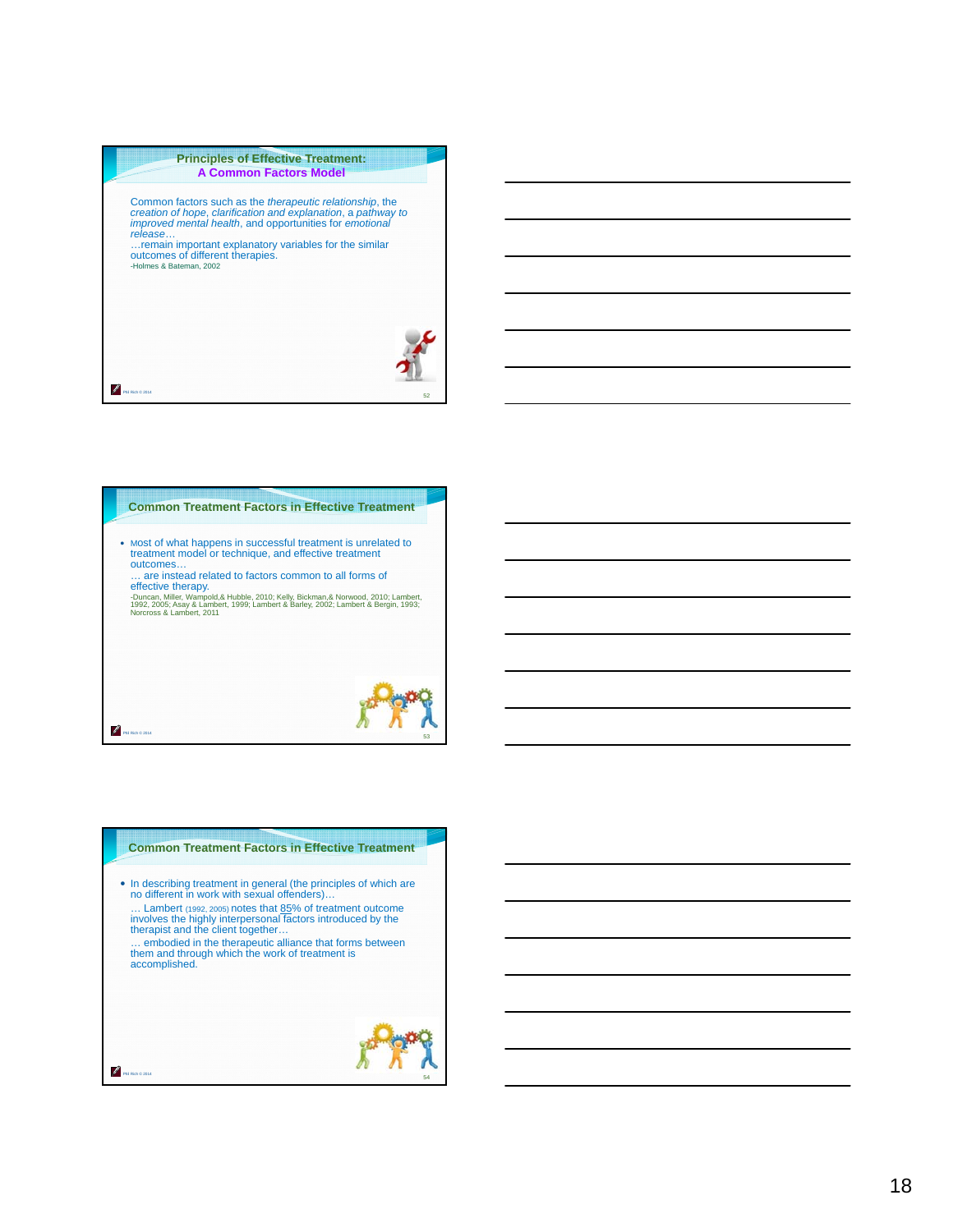#### **Common Treatment Factors in Effective Treatment**

- According to Lambert, of the four elements most commonly associated with treatment efficacy, technique accounts for only 15% of the variance in treatment outcome.
- Lambert describes 85% of treatment success resulting from:  $\checkmark$  Client factors (40%)
	- $\checkmark$  Therapeutic alliance (30%)
	- $\checkmark$  The expectancy effects of placebo and hope (15%)
	- $\checkmark$  Technique (15%)

Phil Rich © 2014

P

Phil Rich © 2014

Phil Rich © 2014

Z



## **Common Treatment Factors in Effective Treatment**

- Norcross (2000) similarly asserts that treatment technique accounts for only 12% to 15% of the variance across therapies.
- In 1989, Kazdin and Bass wrote that techniques either do not play a powerful role or, if they do, research methods are not powerful enough to detect them.



#### **Common Treatment Factors in Effective Treatment**

- Hubble, Duncan, Miller, and Wampold (2010) write, "these shared curative factors drive the engine of therapy.
- Factors related to the client and the therapeutic relationship appear to be the operating variables common to effective treatment, rather than the specific ideas and techniques of treatment associated with a particular therapeutic model.
- "These common factors are indeed the 'heart and soul' of therapy, a conjecture supported by the research evidence" -Wampold, 2010

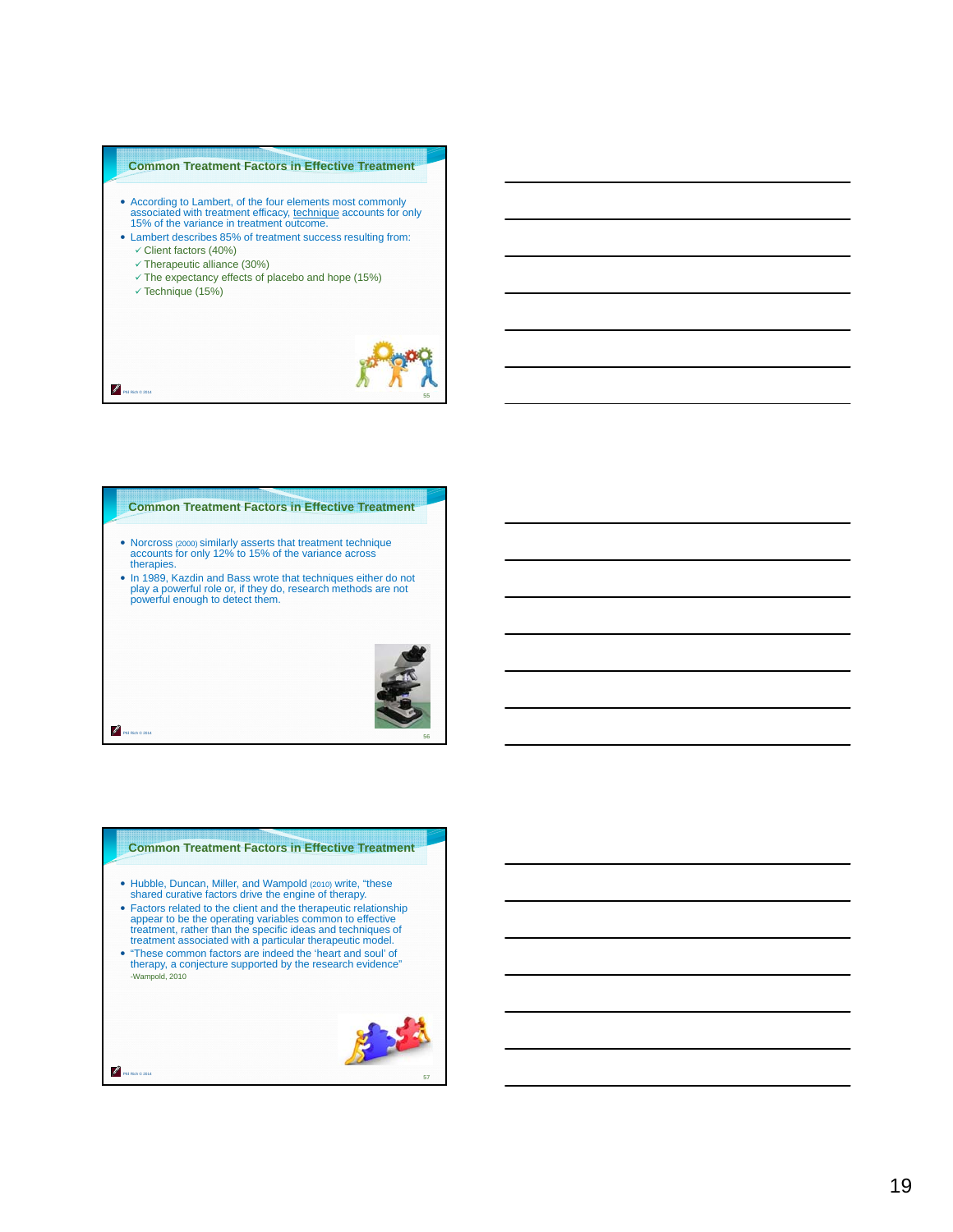



#### **Therapeutic Model and Technique**

- Technique in the treatment of sexually abusive youth is a way of:  $\checkmark$  teaching and re-framing ideas
	- $\checkmark$  developing awareness

Phil Rich © 2014

- $\checkmark$  delivering instruction and information
- providing corrective experiences with respect to patterns of thinking, social interactions, and behavior
- Alone, however, no technique is likely to produce effective results without being coupled to the larger framework of common factors that produce favorable treatment outcomes.
- Technique is very important, as is method and structure in treatment.

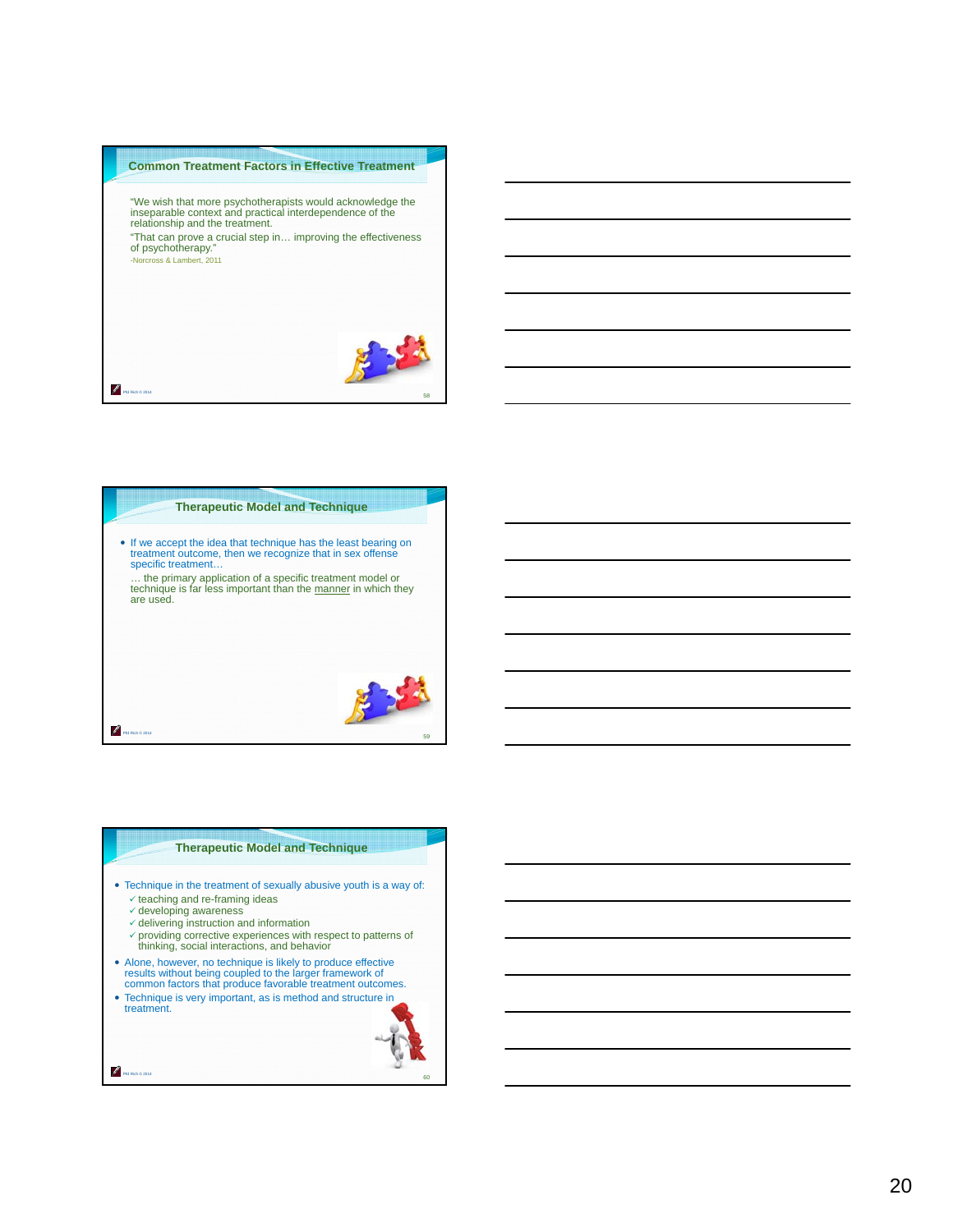#### **Therapeutic Model and Technique**

- However, when technique defines treatment, we risk having treatment become technique*.*
- Hubble, Duncan, Miller, & Wampold (2010) write…
- "Bluntly put, the existence of specific psychological treatments for specific disorders is a myth."



# **Therapeutic Model and Technique**

- "If the therapist becomes wedded to technique, remaining a craftsman...
- "… contact with patients will be objective, detached, and clean, but also superficial, manipulative... and ultimately not highly effective.
- "Training... should therefore be a way of teaching technique whose essence is mastered then forgotten....
- "… Only a person who has mastered technique and then contrived to forget it can become an expert therapist." -Minuchin & Fishman, 1981



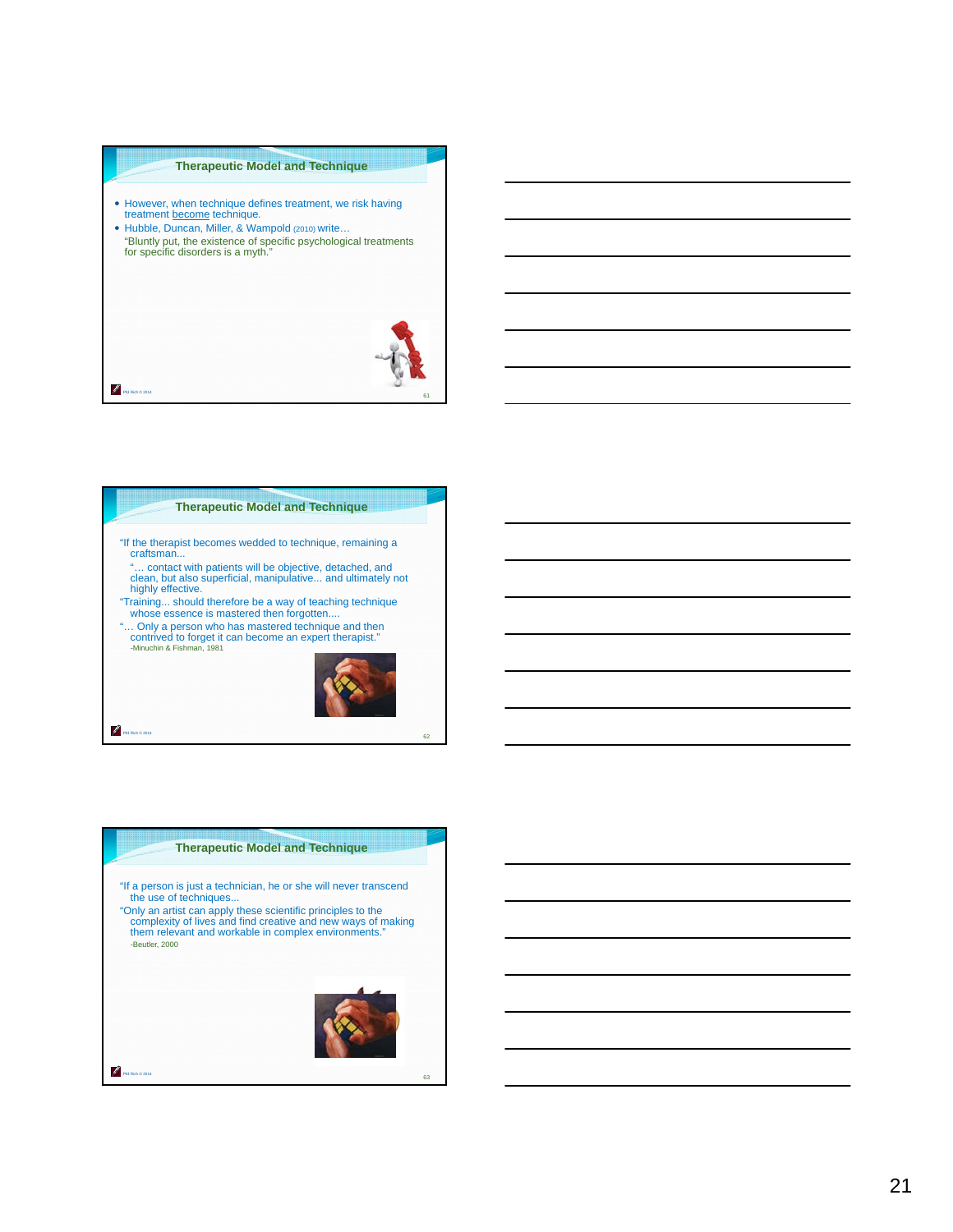#### **The Application of Technique Restricts Clinical Relatedness**

- Manualized treatment in work with adult sexual offenders doesn't allow for necessary flexibility in clinical style or the development of the therapeutic alliance.
- Rigid adherence to a manual reduces, if not eliminates, clinical<br>flexibility.<br>-Marshall, 2006, 2009
- Manuals restrict the expression of therapist features that Marshall writes have repeatedly been shown to be central to treatment in both general clinical treatment and sexual offender specific treatment literature.
- Manualized treatments limit the ability to plan or implement treatment interventions based on individual case formulations, as well as limiting the creativity and freedom of the clinician.

-Marques et al., 2005

Phil Rich © 2014

₽





#### **The Treatment Relationship and Technique Driven Treatment**

- Norcross (2002) asserts that the empirically-based model depicts a "disembodied" clinician performing standardized procedures…
- … standing in marked contrast to the clinician's experience of treatment as an intensely interpersonal experience. Empirically-based models validate the efficacy of <u>treatments,</u> or<br>technical interventions, rather than the therapeutic relationship<br>or the interpersonal skills of the clinician (Norcross, 2002).
- In so doing, evidence-based treatment risks reducing therapy to the level of technician, rather than clinician.



Phil Rich © 2014

Z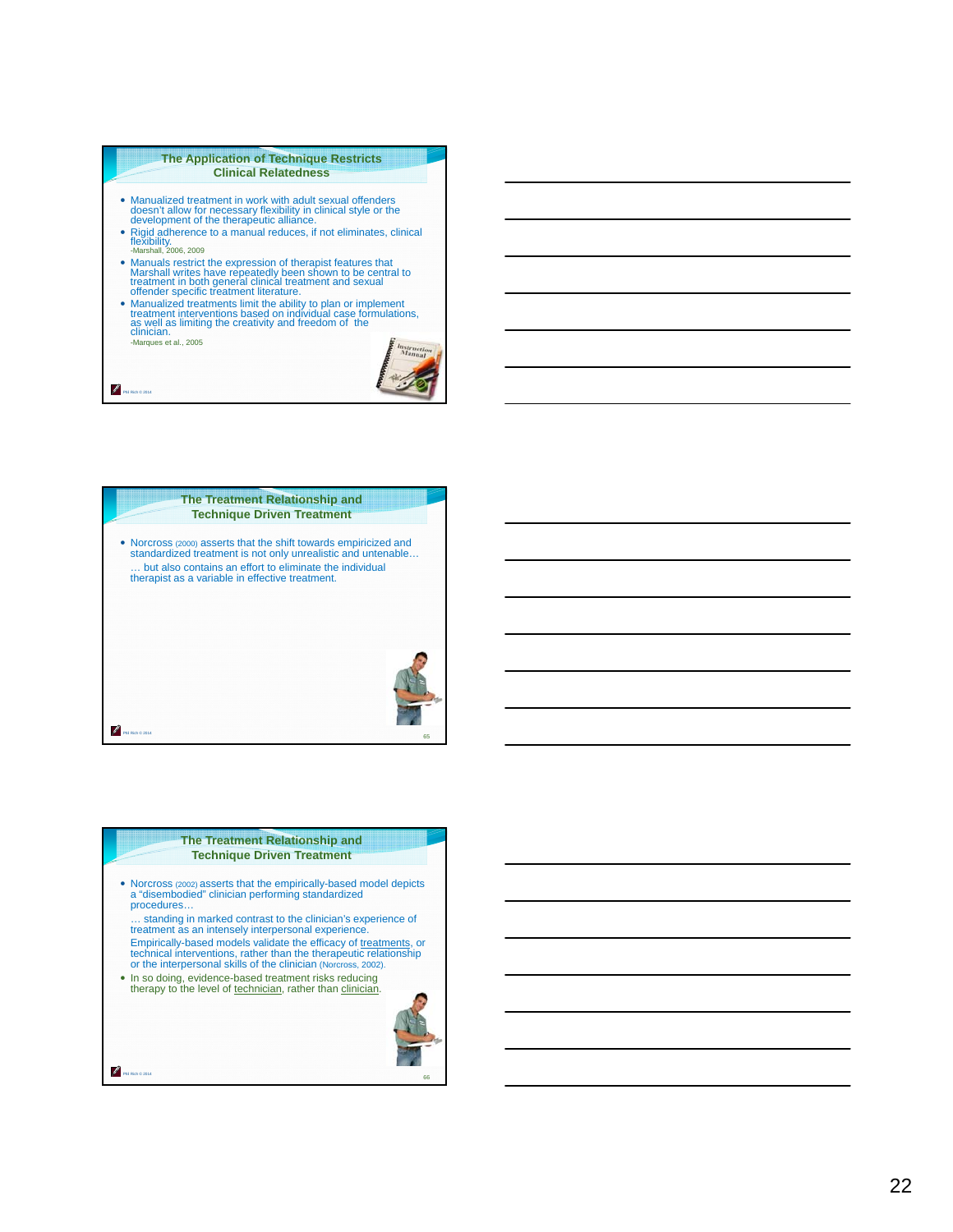





#### **The Treatment Relationship and Technique Driven Treatment**

- In 2006, the APA Presidential Task Force on Evidence-Based Practice described and supported the significance of clinical expertise.
- They wrote that clinical expertise integrates the best research evidence with clinical data, while also understanding the influence of individual, cultural, and contextual differences in individual cases.
- Treatment "in the context of patient characteristics, culture, and preferences."

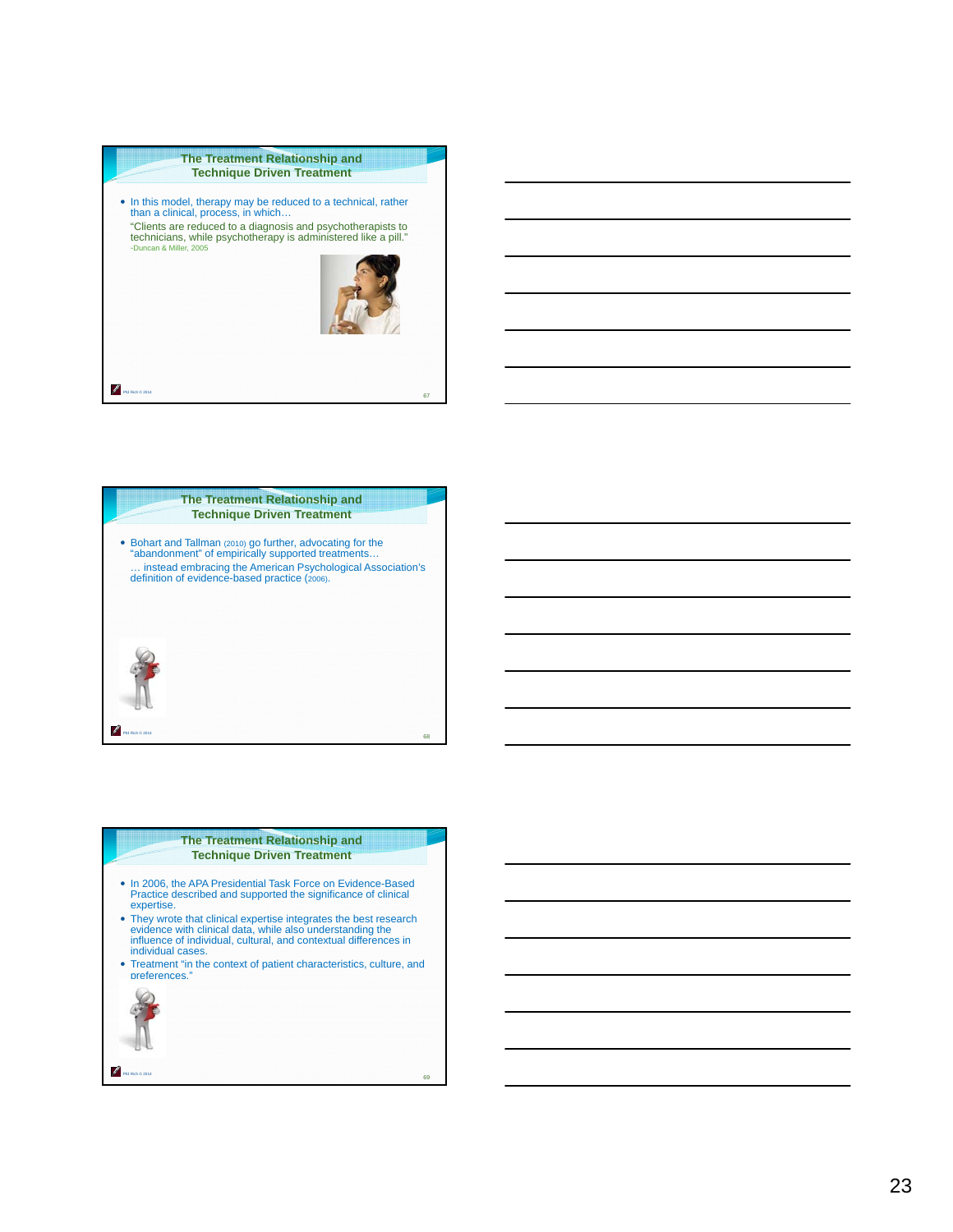#### **The Treatment Process**

- Thus, with respect to our view about what makes treatment work… … we've recently come to believe that it's the treatment process, rather than treatment method or technique, that is most effective, or at least central, in the application of method.
- It is the treatment process that drives effective outcomes in treatment rather than the techniques of treatment or the materials we use.

Phil Rich © 2014

P

# Phil Rich © 2014 **The Treatment Process** These ideas fit with those found in the general literature of psychotherapy… … in which we are increasingly recognizing that what the clinician brings into treatment, in terms of attitude and characteristics, has a great deal of effect upon the outcomes of therapy. -Baldwin, Wampold, & Imel, 2007; Elliott, Bohart, Watson, & Greenberg, 2011; Horvath, Del Re,<br>Flückiger, & Symonds, 2011; Kolden, Klein, Wang, & Austin, 2011; Kramer, de Roten, Beretta,<br>Shirk, Karver, & Brown, 2011<br>Shirk,

#### **The Treatment Process**

71

72

- There is an increasing recognition in our work with adolescent and adult offenders that the techniques and content of treatment are inadequate on their own.
- Treatment ideas and tasks are most effectively delivered and worked on through:
- $\checkmark$  the therapeutic interaction between clinician and client,
- $\checkmark$  the environment in which treatment and rehabilitation occurs, and
- $\checkmark$  the investment of the client him/herself.

Phil Rich © 2014

Z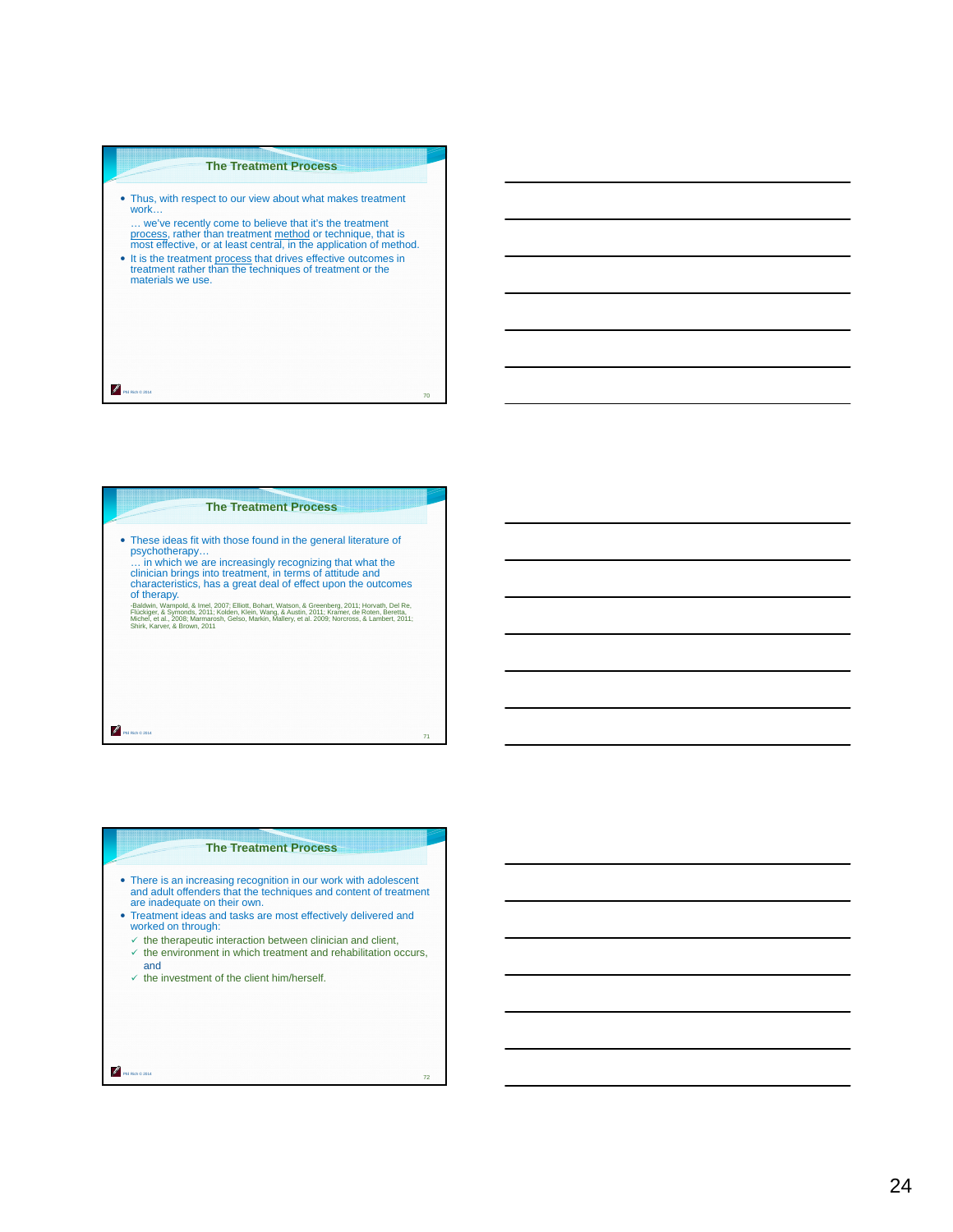

Therapy Relationships produced 61 empirically validated principles of therapeutic change. -Castonguay & Beutler, 2006; Norcross, Beutler,& Levant, 2005 These included the importance of client investment and participation in treatment, noting that effective treatments do not induce resistance in the client, and… … treatment outcome is enhanced if the client is willing to engage in the treatment process.

73



#### **Empirically Validated Elements of Effective Psychotherapeutic Treatment**

With respect to the clinician in the therapeutic relationship, treatment effectiveness is likely to be enhanced if the therapist:

- $\checkmark$  demonstrates open-mindedness and flexibility,
- $\checkmark$  is patient and able to tolerate any negative feelings he or she may experience about the client,
- and

Phil Rich © 2014

Z

Phil Rich © 2014

₽

 $\checkmark$  is comfortable with an emotionally connected treatment relationship.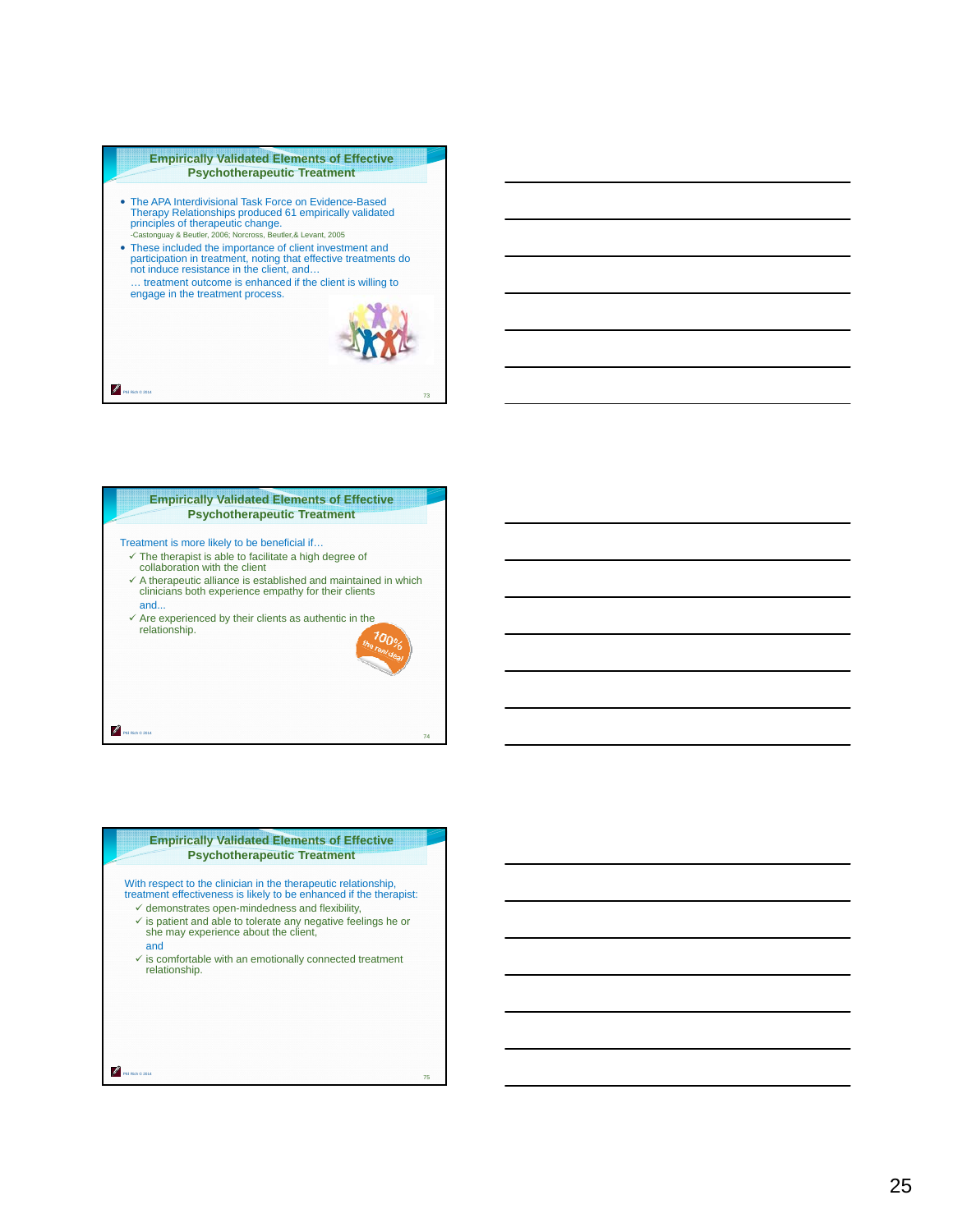

## **Treatment Process Versus Treatment Method**

- In work with sexually abusive youth, Longo and Prescott (2006) similarly emphasize the use of a warm, empathic, and rewarding approach over a hostile, confrontational, and harsh treatment style… … which they conclude is ineffective with sexually abusive youth.
- Similarly, Ward and Salmon (2011) write that an emphasis on relationships in the treatment of adult sexual offenders "helps to create a powerful medium for change."



77

Phil Rich © 2014

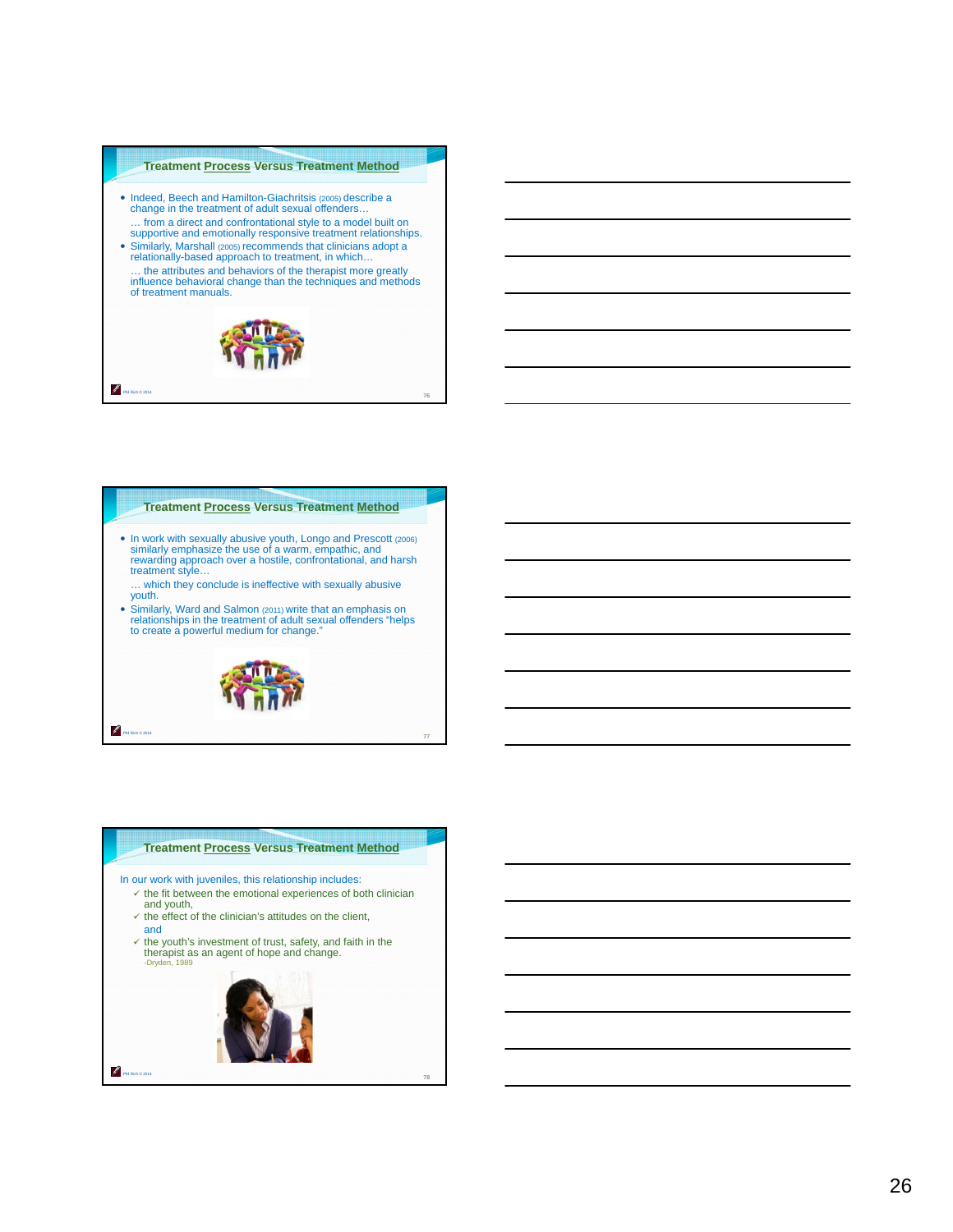#### **The Therapeutic Alliance**

- Although cognitive-behavioral work is important in sex offender specific, and will remain central to any sex offender specific treatment program…
- … the therapist uses interactional techniques imparted through the therapeutic alliance.

Phil Rich © 2014

P

- It is through this relationship, as well as other techniques and practices of treatment…
- … that a treatment environment and relationship is established that can help re-build attachment, connection to others, and social belongingness.





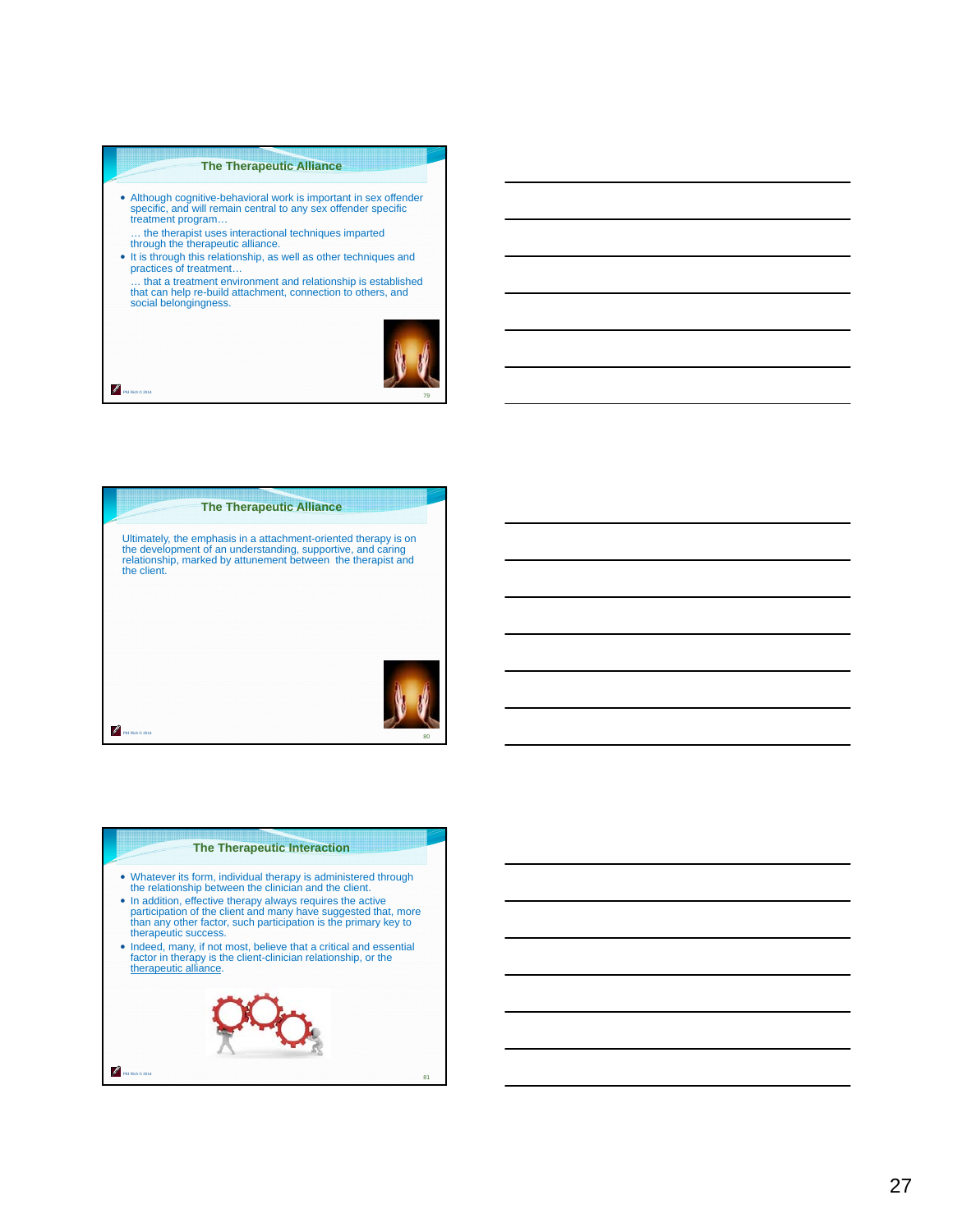#### **The Facilitative Role of the Therapeutic Alliance**

- Allen (1995) writes that when working with clients who have experienced difficult childhood relationships with parents and/or other adverse experiences… … the clinician must overcome three obstacles to the development of the therapeutic relationship:
	- 1. Distrust of authority figures.

Phil Rich © 2014

P.

Phil Rich © 2014

- 2. The possibility of dependency upon the clinician, which he points out is an especially difficult area because psychotherapy requires a degree of dependency.
- 3. Difficulties with boundary development, and especially in work with clients who have previously experienced behavioral difficulties and faced difficult relationships with parents and other caregivers.



#### **The Facilitative Role of the Therapeutic Alliance**

- Nevertheless, it is through the special relationship embodied in the therapeutic alliance, and the safe boundaries within that relationship, that client growth is sparked and enhanced.
- This idea is echoed by O'Brien, Pilowsky, and Lewis (1992) : "Children conceive of the therapist as a real object in their lives, one who offers a viewpoint different from others and, above all, who allows the testing of new ideas and new ways of feeling and behaving in a supporting and supportive environment….
	- "…Thus, therapy allows the children to experience and experiment."
- The therapeutic relationship is thus facilitative.



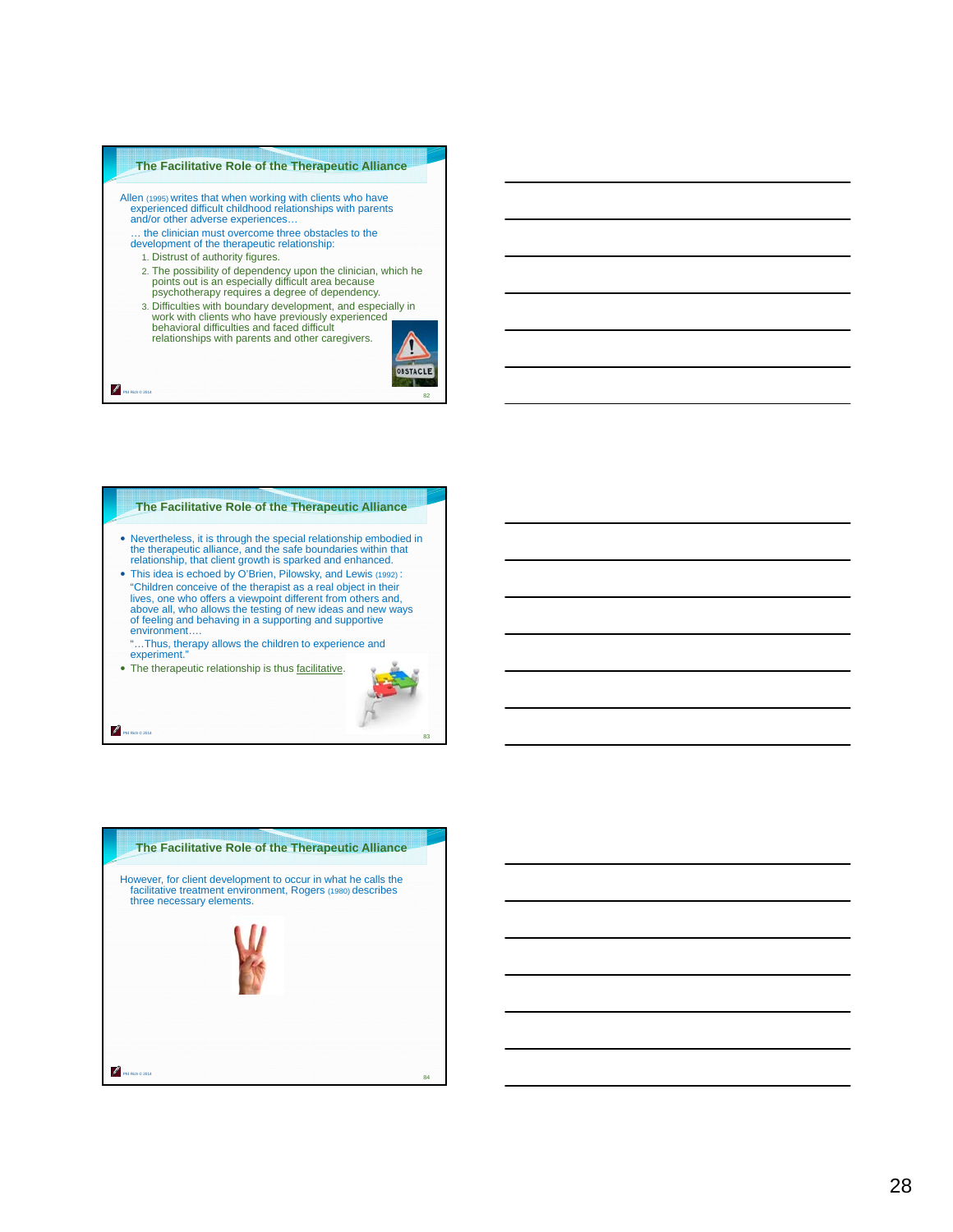## **The Facilitative Role of the Therapeutic Alliance: 1. Congruence and Authenticity**  • Rogers' first condition involves the authenticity of the clinician, or "congruence." The therapist is genuine, transparent, and honest in the therapeutic relationship, "putting up no professional front or<br>personal facade... (in which) the client can see right through<br>what the therapist <u>is</u> in the relationship." In other words, the therapist is real and present, and fully engaged in the therapeutic relationship. Ø

**The Facilitative Role of the Therapeutic Alliance: 1. Congruence and Authenticity** 

- Kolden, Klein, Wang, and Austin (2011) describe congruence or genuineness as a highly valued relational quality in the therapist.
	- $\checkmark$  Therapists must embrace the idea of striving for genuineness with their clients.
	- $\checkmark$  Therapists can develop the quality of congruence.
	- $\checkmark$  Therapists can model congruence.

Phil Rich © 2014

Phil Rich © 2014

Phil Rich © 2014

ℐ

- $\checkmark$  Congruent responses are honest.
- Congruent responses are not disrespectful, overly intellectualized, or insincere. They are authentic and consistent with the therapist as a real person.
- The maintenance of congruence requires that therapists be aware of instances when congruence falters.



85

86

#### **The Facilitative Role of the Therapeutic Alliance: 1. Congruence and Authenticity**

- $\checkmark$  Effective therapists modify and tailor their congruence style according to client presentation.
- Congruence may be especially important with younger, less educated, and perhaps less sophisticated clients, such as adolescents and young adults.
- 
- The congruent therapist communicates acceptance and the possibility of engaging in an authentic relationship.
- $\checkmark$  Congruence appears to be especially apparent in psychotherapy with more experienced clinicians.
- $\checkmark$  Experienced therapists may recognize and more carefully discern a client's need for relational congruence.

| ctifa. |
|--------|
|        |
|        |
|        |
| 87     |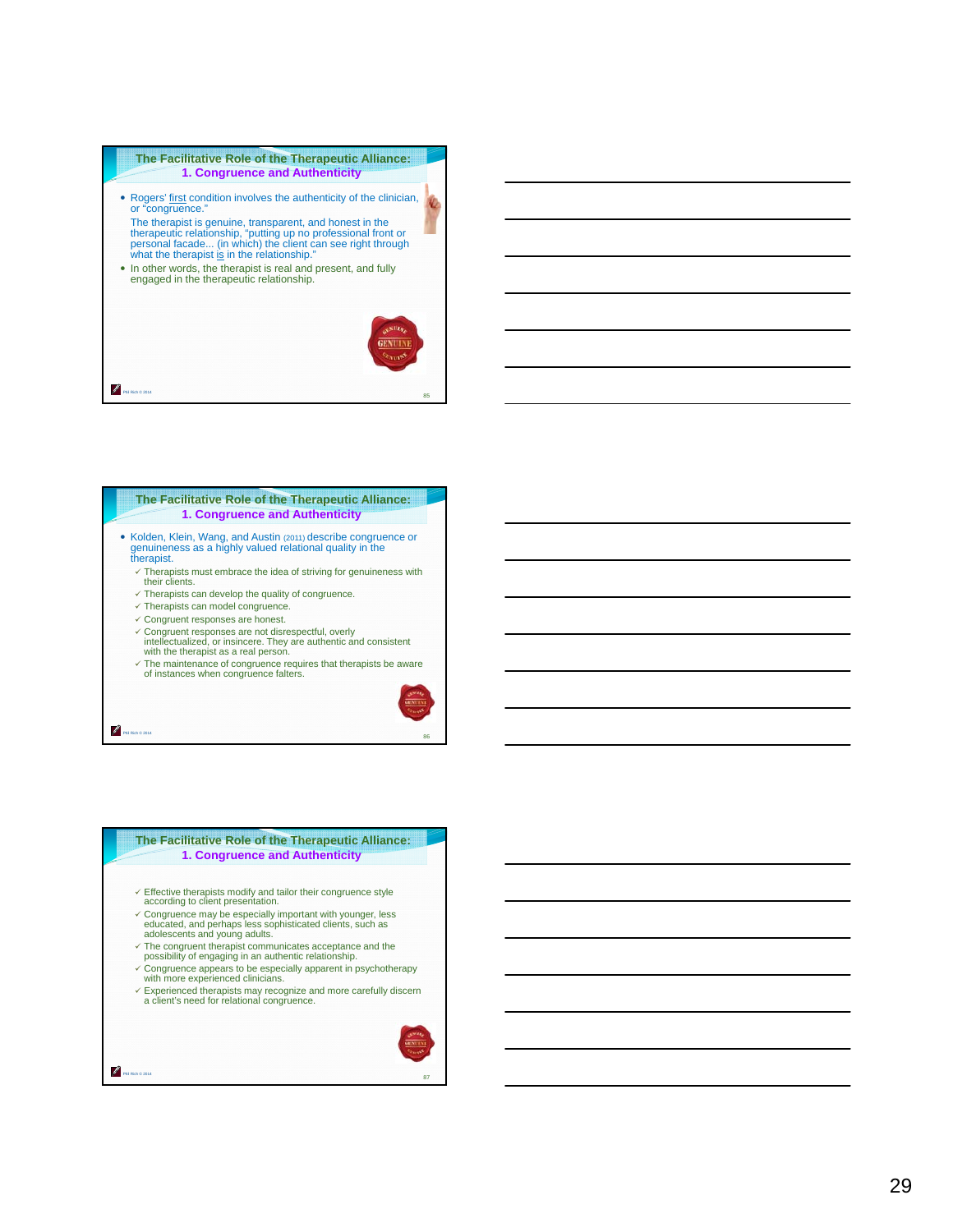

#### **The Facilitative Role of the Therapeutic Alliance: 2. Unconditional Positive Regard**

- Unconditional positive regard allows clients to feel recognized, valued, cared for, and accepted.
- These are the very qualities that we wish to instill, develop, or unlock in the treatment of sexually abusive youth.
- They are also the same qualities that sexually abusive youth must experience from others in their environment, whether in their own homes, the community, or in the therapeutic relationship.
- Accordingly, we recognize that being valued and cared for is the first step in the development of the capacity to value and care for others.

Phil Rich © 2014



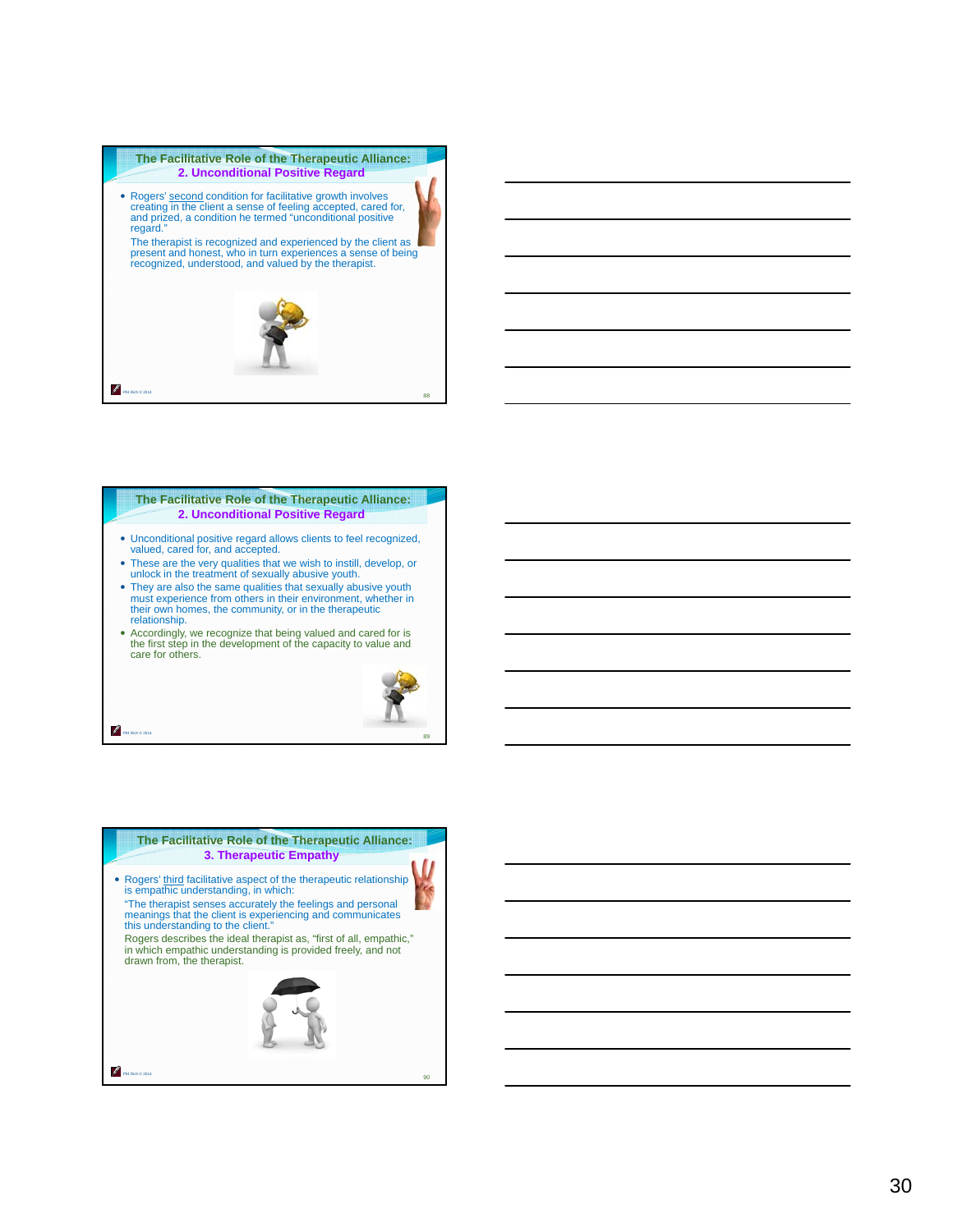#### **The Facilitative Role of the Therapeutic Alliance: 3. Therapeutic Empathy**

- Rogers describes empathy in therapy as the ability of the therapist to enter the world of the client, understanding and demonstrating sensitivity to the personal experiences of the client.
- Therapeutic empathy must be authentic.
- Rogers warns that brilliance and diagnostic skills are unrelated to empathy, and that…

"Clients are better judges of the degree of empathy than are therapists."



91

92

## **On Therapeutic Empathy**

- In building a therapeutic relationship a central task for the clinician is to become a source of security for the client.
- v. 198
- Bowlby (1980) writes unless a therapist can enable the client to feel secure, therapy cannot begin….
- "The therapist strives to be reliable, attentive, and sympathetically responsive… and, so far as he can, to see and feel the world through his [or her] patient's eyes, namely to be empathic."

"I know exactly how you feel."

Phil Rich © 2014

Phil Rich © 2014

₽

## **On Therapeutic Empathy** This aspect of therapeutic empathy is central to the therapeutic relationship, described by Rogers as essential to the facilitative treatment environment… …. through which individuals are able to recognize and modify their attitudes, behaviors, and self-concepts. Part of the therapist's job in individual therapy is to provide the conditions under which self-healing, personal growth, and rehabilitation can best take place, thus creating the facilitative treatment environment described by Rogers. Z Phil Rich © 2014 93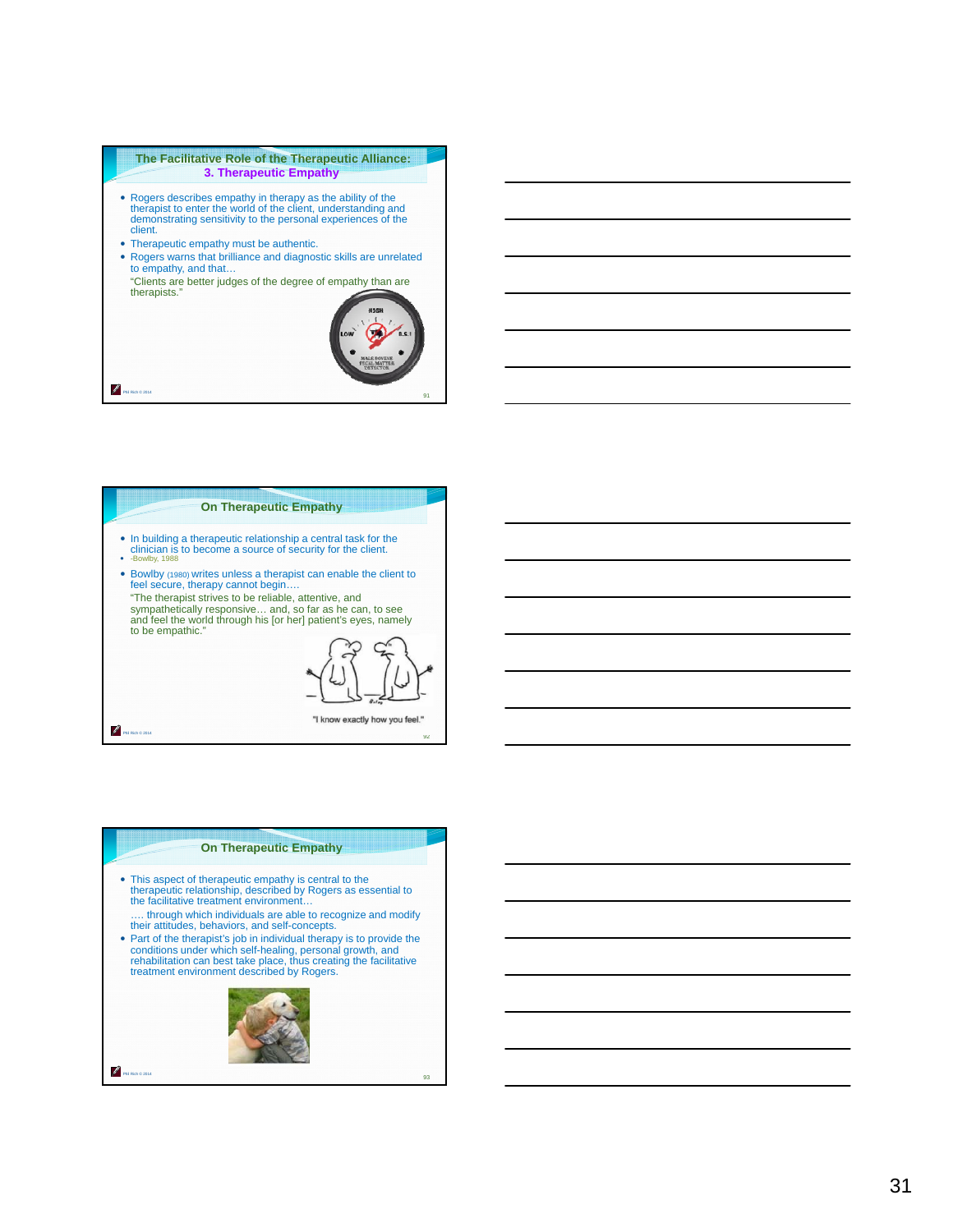#### **The Empathic Clinician**

- Elliott, Bohart, Watson, and Greenberg (2011) describe therapeutic empathy as an essential goal for all clinicians, regardless of theoretical orientation, treatment model, and severity of client psychopathology.
	- $\checkmark$  Clinicians must understand their clients and demonstrate this understanding through their behaviors to the client.
	- The empathic therapist's primary task is to understand experiences rather than words.
	- Empathic therapists do not parrot clients' words back or reflect only the content of those words.
	- Empathic therapists assist clients to express their experience in words so that clients can deepen their experience and become more self-reflective.



#### **The Empathic Clinician**

- $\checkmark$  Empathy entails individualizing responses to particular clients.
- $\checkmark$  Therapists need to know when, and when not, to respond
- empathically.

Phil Rich © 2014

P.

Phil Rich © 2014

- Therapists should assume neither that they are mind readers nor that their experience of understanding the client will be matched by the client feeling understood.
- $\leq$  Empathy should always be offered with humility and held lightly, ready to be corrected.
- Because research has shown empathy to be inseparable from other relational conditions, clinicians should seek to offer empathy in the context of positive regard and genuineness. Empathy will not be effective unless it is grounded in authentic caring for the client.



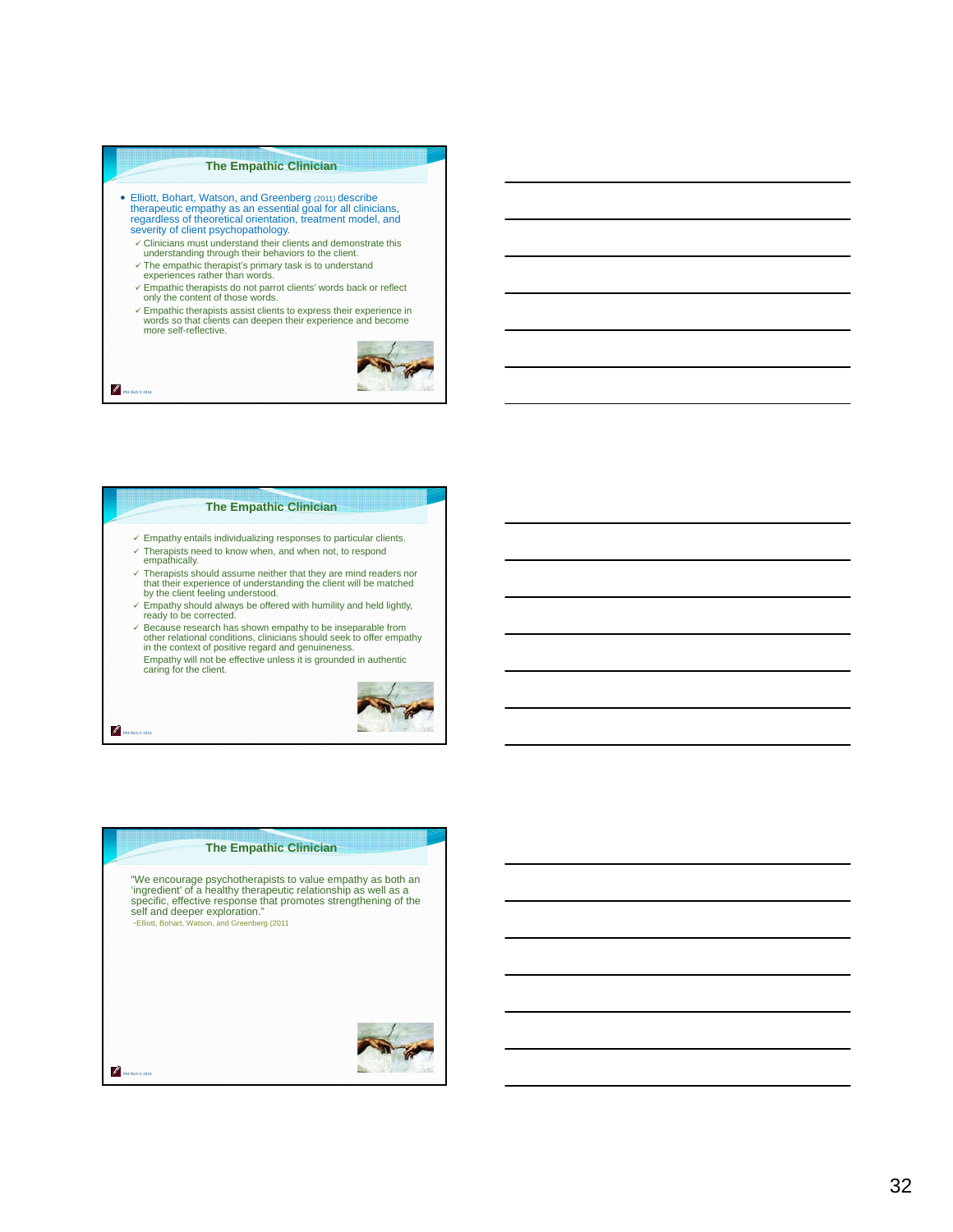#### **Facilitative Therapy and the Treatment Alliance**

- In the facilitative treatment climate, established through the therapeutic relationship… sexually abusive youth are not coerced, confronted, or even educated, into improved attitudes, increased self-awareness and awareness and concern for others, greater emotional and
- behavioral control, and prosocial behavior. It is, instead, through the therapeutic alliance that treatment becomes a joint venture into which the client willingly enters and engages in treatment.
	-

97

**Facilitative Therapy and the Treatment Alliance** 

Horvath and colleagues (2011) describe central elements of this aspect of the treatment relationship, based on their meta-analysis of over 200 research reports covering more than 14,000 treatments.

- $\checkmark$  The development and fostering of the alliance is not separate from the interventions clinicians implement to help their clients. It is influenced by and an essential and inseparable part of everything that happens in therapy.
- Its distinguishing feature is the focus on therapy as a collaborative enterprise.
- $\checkmark$  The development of a therapeutic alliance early in therapy is vital for therapy success.
- $\checkmark$  In the early phases of therapy, modulating the methods and tasks of therapy to suit the specific client's needs, expectations, and capacities is important in building the alliance.



98

₽ Phil Rich © 2014

Phil Rich © 2014

P.

#### **Facilitative Therapy and the Treatment Alliance**

- $\checkmark$  The strength of the alliance, within and between sessions, often fluctuates.
- These "normal" variations as long as they are attended to and resolved are associated with good treatment outcomes.
- $\checkmark$  Therapists' non-defensive responses to client negativity or hostility are critical for maintaining a good alliance.
- $\checkmark$  Therapists have to develop the ability to neither internalize nor ignore clients' negative responses.
- Therapists who are good at building a strong alliance tend to have better alliances with most of their clients.
- $\checkmark$  The reverse is also true.

Phil Rich © 2014

Z

 $\checkmark$  Alliance development is a skill and/or capacity that therapist can and should be trained to develop, just as they are trained to attend to other aspects of their practice.

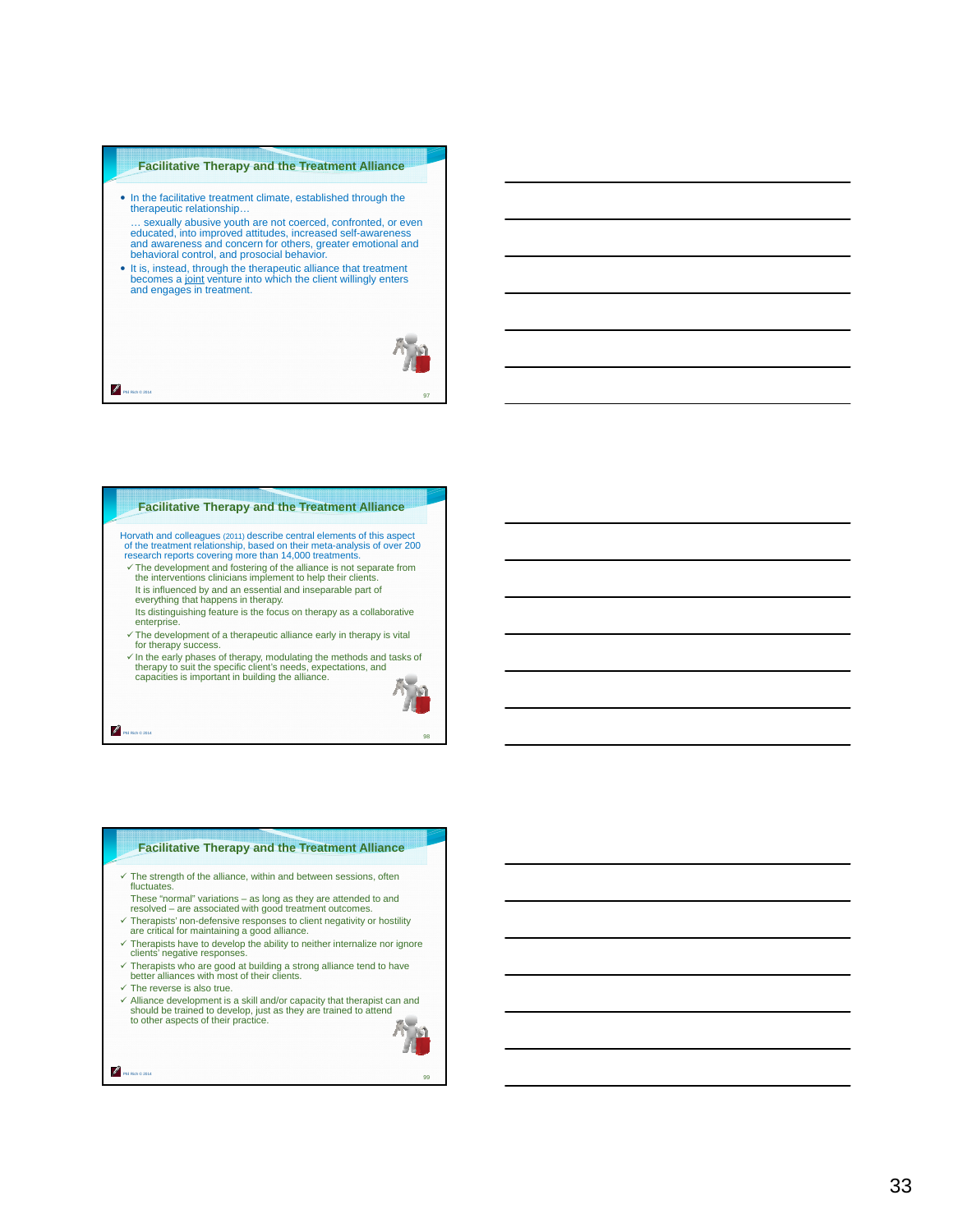#### **The Treatment Alliance in Work With Juveniles**

- Shirk, Karver, and Brown (2011) describe additional elements of the therapy relationship in work with children and adolescents.
- They write that the treatment alliance is an important predictor of effective therapy with juveniles, and may very well be an essential ingredient in successful treatment, and that alliances with both youth and their parents are predictive of positive treatment outcomes.
- Consequently, clinicians need to attend to the development of alliances with parents as well.



Ø Phil Rich © 2014

#### **The Treatment Alliance in Work With Juveniles**

- Shirk et al. write that the formation of a therapeutic alliance with both youth and parent requires the therapist to attend to multiple perspectives and to develop a treatment plan that accommodates both youth and parent perspectives…
- … and that the development and maintenance of a positive alliance over time predicts successful outcomes with youth. Kelly, Bickman, & Norwood (2010) similarly write that caregivers and family obviously play an important role in work with children and adolescents…

… family involvement and participation are key factors influencing and shaping youth engagement in treatment and effective outcomes.



Phil Rich © 2014

#### **The Treatment Alliance in Work With Juveniles**

- Shirk et al. also advise clinicians to monitor the treatment alliance over the course of treatment…
- … not simply as an early treatment task but also as a recurrent and on-going task. • They write that youth are likely to have a limited understanding
- of therapy.
- The early development of a therapy alliance requires the therapist to balance actively listening to the youth and providing an explicit framework for understanding therapy processes.
- Over-emphasizing framework without actively listening to the client interferes with alliance building, at least with adolescents.



Z Phil Rich © 2014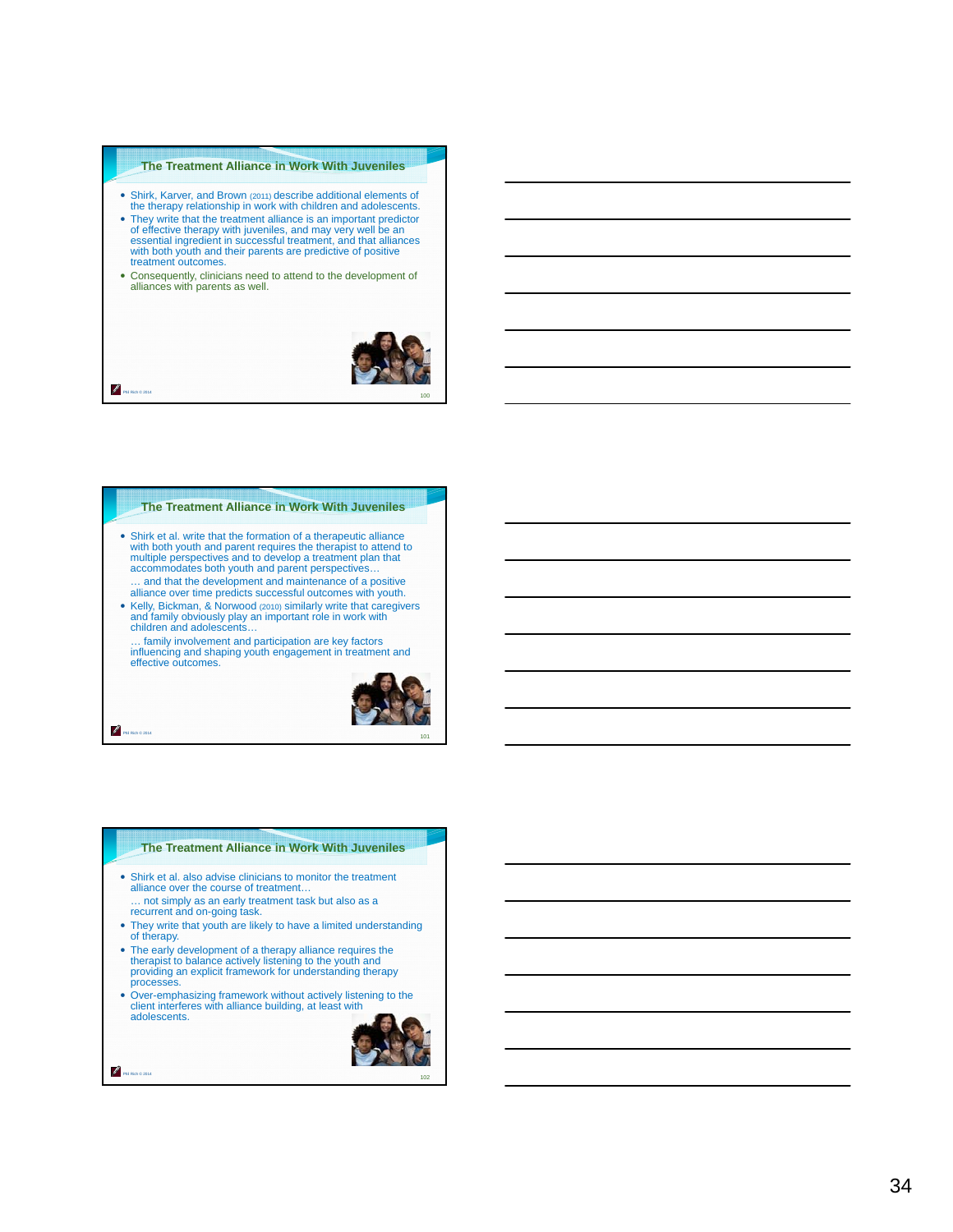#### **Understanding the Therapeutic Process**

 Norcross and Wampold (2011) write that the therapeutic relationship accounts for why clients improve in treatment, at least as much as the particular treatment method… … and develops and acts in sync with treatment methods, client characteristics, and the qualities that the clinician brings to treatment. They recommend that clinicians make the therapeutic relationship a primary goal in treatment, and routinely monitor the responses of their clients to the relationship, as well as ongoing treatment. P Phil Rich © 2014 103

#### **Understanding the Therapeutic Process**

- Lambert (2010) concurs that is essential for clinicians to actively monitor and seek feedback from clients about the therapeutic relationship and treatment alliance.
- Such monitoring leads to increased opportunities to reestablish collaboration, improve the relationship, and modify treatment strategies.
- Norcross and Wampold (2011) also note that effective clinicians are responsive to the different needs of different clients… … providing varying levels of relationship elements in different cases, and within the same case at different moments.



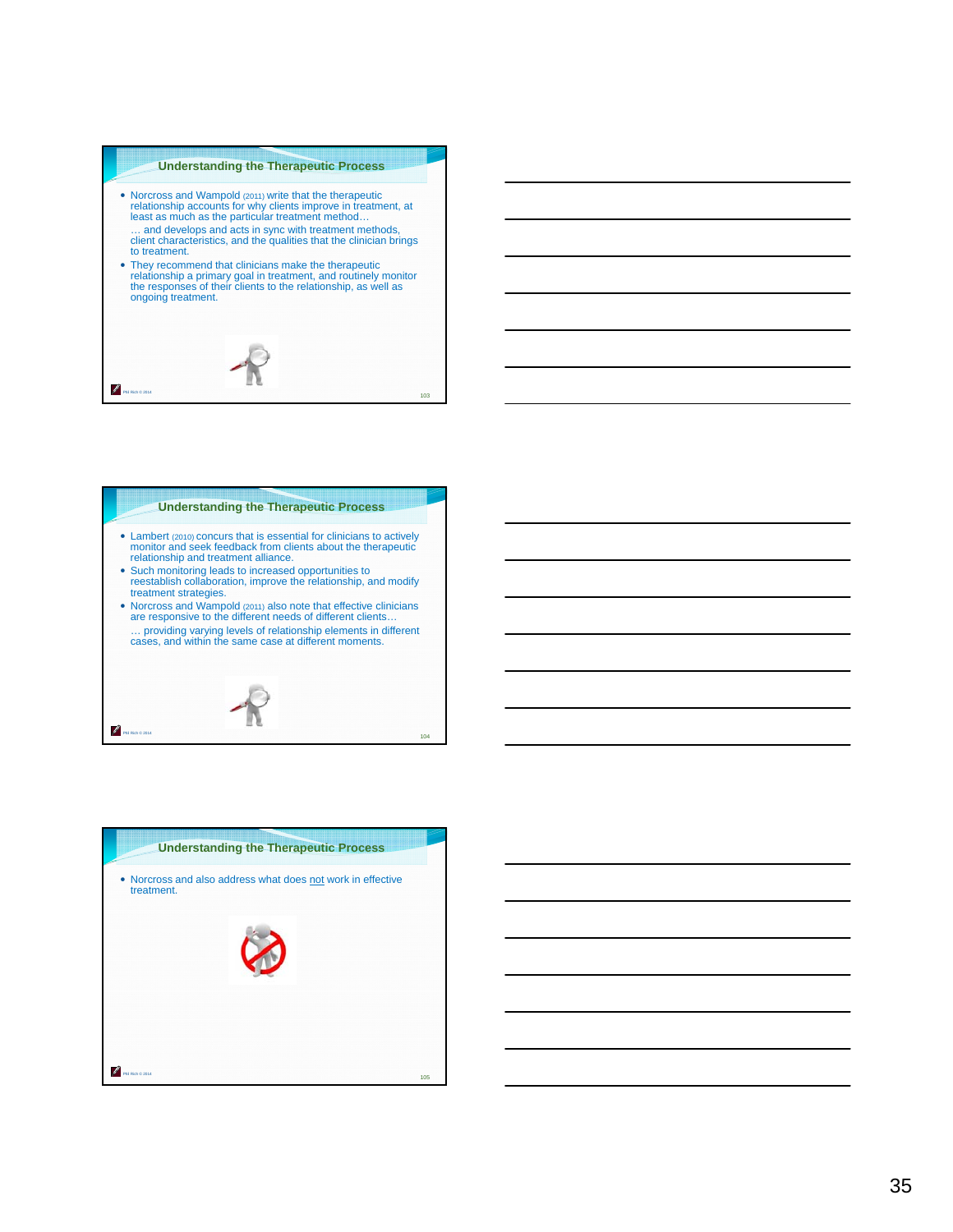



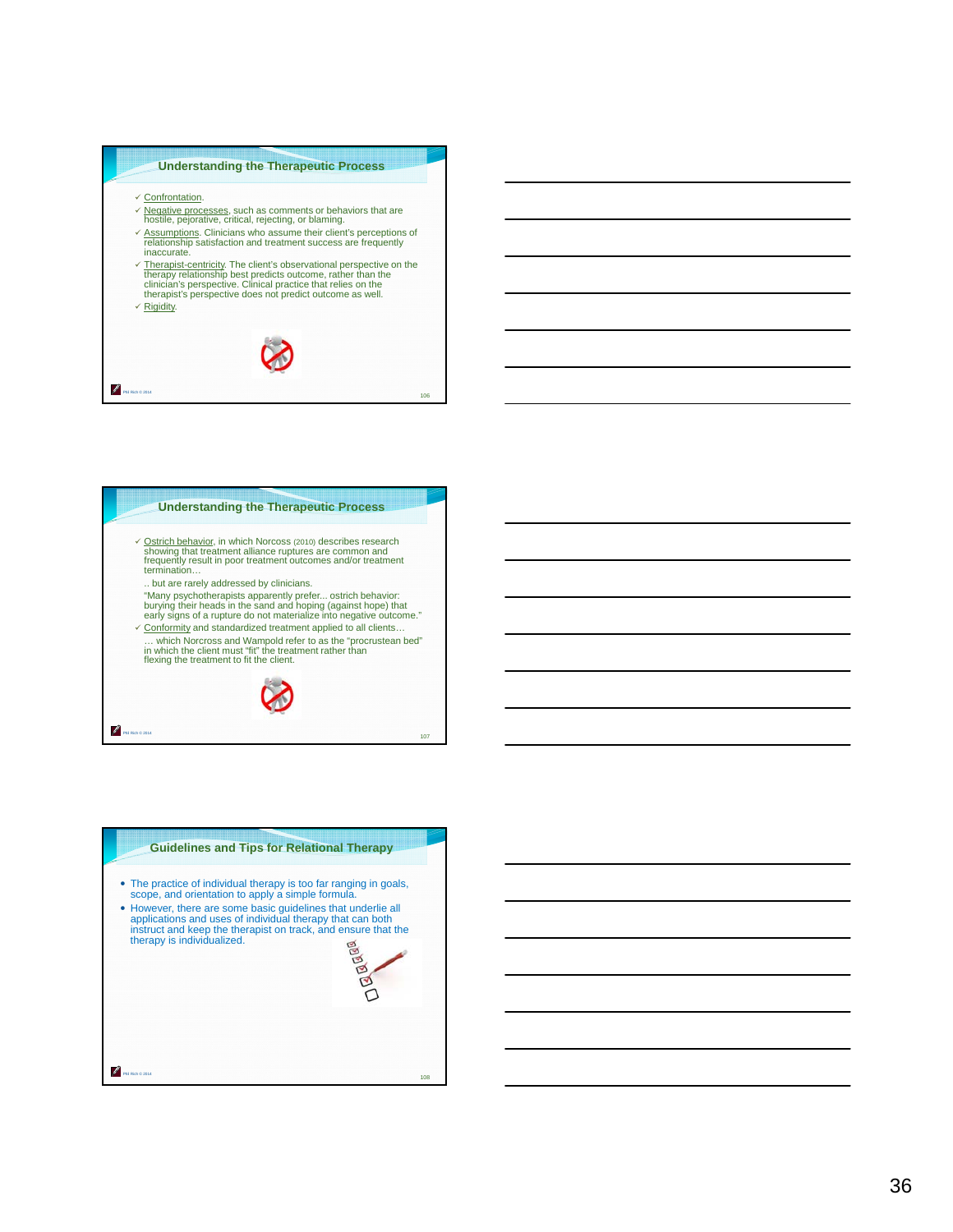# **Nineteen Tips for Relational Therapy** 1. Formulate the case Learn about the client and his or her developmental pathway, and the factors that have contributed to who the child is today and what motivated or led to his or her behaviors, including sexually abusive behavior. Develop a theory about what makes your client tick, and under what circumstances. 2. Recognize wholeness Your clients are more than simply, or only, sexually abusive youth. Recognize the totality, or the wholeness of your clients… … and make sure that they recognize that you see and value them. 3. Build relationships Most of the work is about relationships and rehabilitation, not teaching concepts about sexually abusive behavior, although this is an essential part of the work. Dagaas

#### **Nineteen Tips for Relational Therapy**

109

g

Phil Rich © 2014

P.

Phil Rich © 2014

Phil Rich © 2014

ℐ

- 4. Work from strengths Discover for yourself and help your clients find their strengths, and work to build upon these.
- 5. Be respectful Disrespect is unlikely to meet the goals of a positive therapeutic relationship or the rehabilitation or the juvenile, and is antithetical to the treatment alliance.
- 6. Use appropriate techniques Apply the correct technique to each client and each treatment situation. The technique should fit the client, rather than squeezing the client to fit the approach. Failure may otherwise be seen as client failure, rather than the failure of the technique, and this cannot serve the outcome of helping the child.



- It is not only important to not judge, dismiss, and disrespect clients, but more to the point it is important to actively *like* them.
- 8. Authenticity Be genuine in your relationships with your clients.
- 9. Demonstrate genuine interest Therapists not really interested in their clients, and especially when the clients are kids who can almost sense authenticity in adults, are not likely to do well with their clients.
- 10. Unlock and demonstrate empathy Experience the world that your client lives within, and the way that he or she experiences that world. Therapeutic attunement may help your client learn to recognize the experiences of and experience empathy for others. **Dagasa**

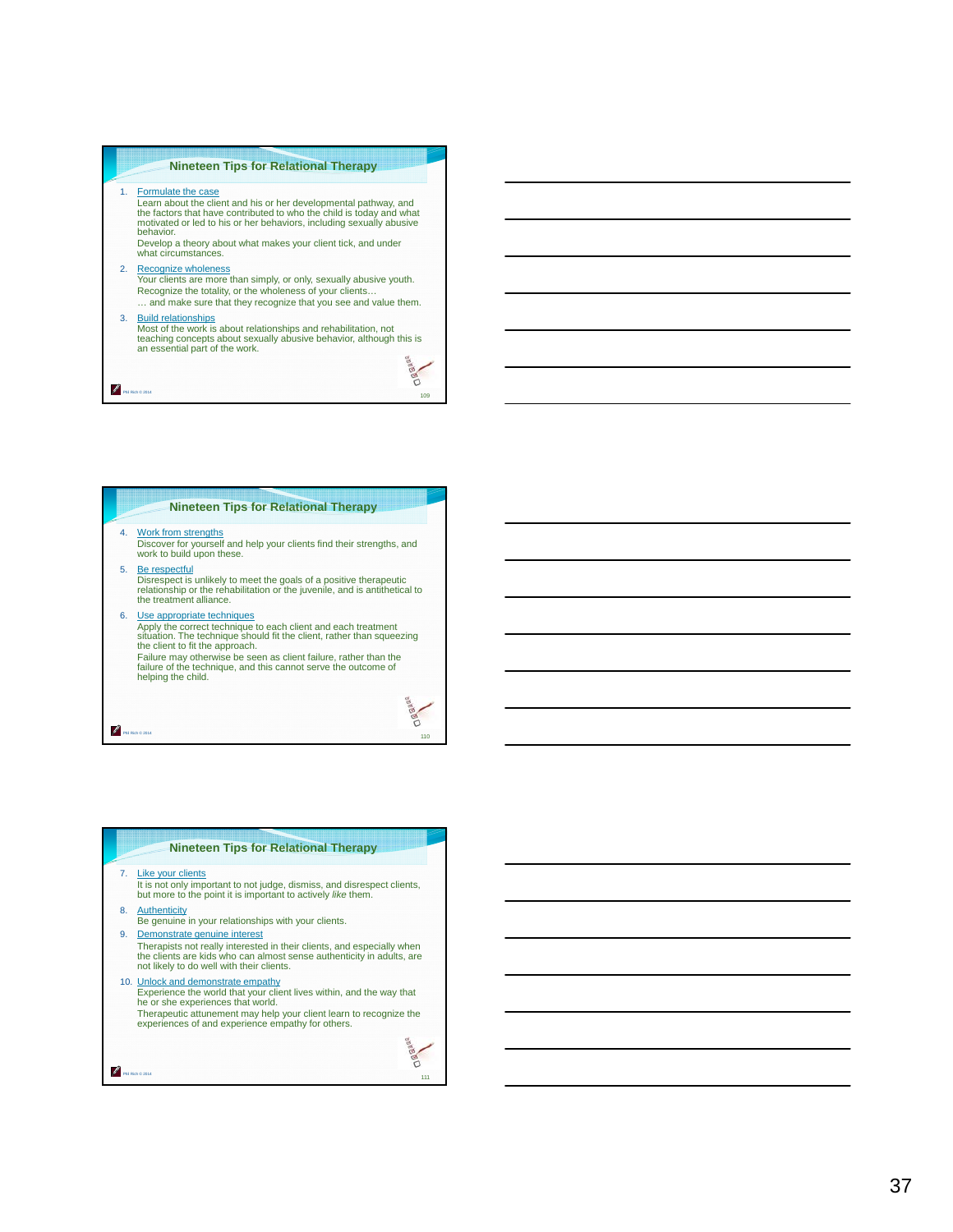#### **Nineteen Tips for Relational Therapy**

- 11. See the world through the eyes of the client This is about the phenomenology of the juvenile, and also about empathy and connection. Clinicians must be able to understand the world of the client in the way that each client experiences it.
- 12. Start where the client is at Recognize the developmental, cognitive, and emotional capacities and individual needs of each client, and start treatment at that point.

This means designing and employing interventions that match each client's current level.



113

eo<br>O

114

**Dagase** 

#### **Nineteen Tips for Relational Therapy**

13. Maintain the right emotional distance

Recognize and respond to each client's attachment needs and style. Some clients need to get closer to you, some need to remain more distant.<br>Maintaining your own appropriate boundaries will help you to set Maintaining your own appropriate boundaries will help you to set the "right" emotional distance, based on the individual needs and styles of each client.

14. Pace treatment

Phil Rich © 2014

Phil Rich © 2014

₽

Some things happen later in treatment rather than earlier. Don't expect too much too soon, and think about a logical progression in treatment for each client.

**Nineteen Tips for Relational Therapy** 15. Push clients further Pacing is essential, beginning with guideline number 12, in which the clinician works at the client's level. Nevertheless, clinicians must continue to assess clients throughout treatment and take them further, ensuring not only that they learn<br>new ideas, acquire new information, develop new language, and<br>experience insight and retain these things…

… but go deeper and further until the point that treatment is considered to be over.

16. Take clients where they don't want to go<br>Clients are often uncomfortable with the behaviors that brought<br>them into treatment – that is, their sexually abusive behavior. However, building on the therapeutic relationship and treatment alliance, and the pacing of treatment, taking clients to uncomfortable emotional places is key.

Z Phil Rich © 2014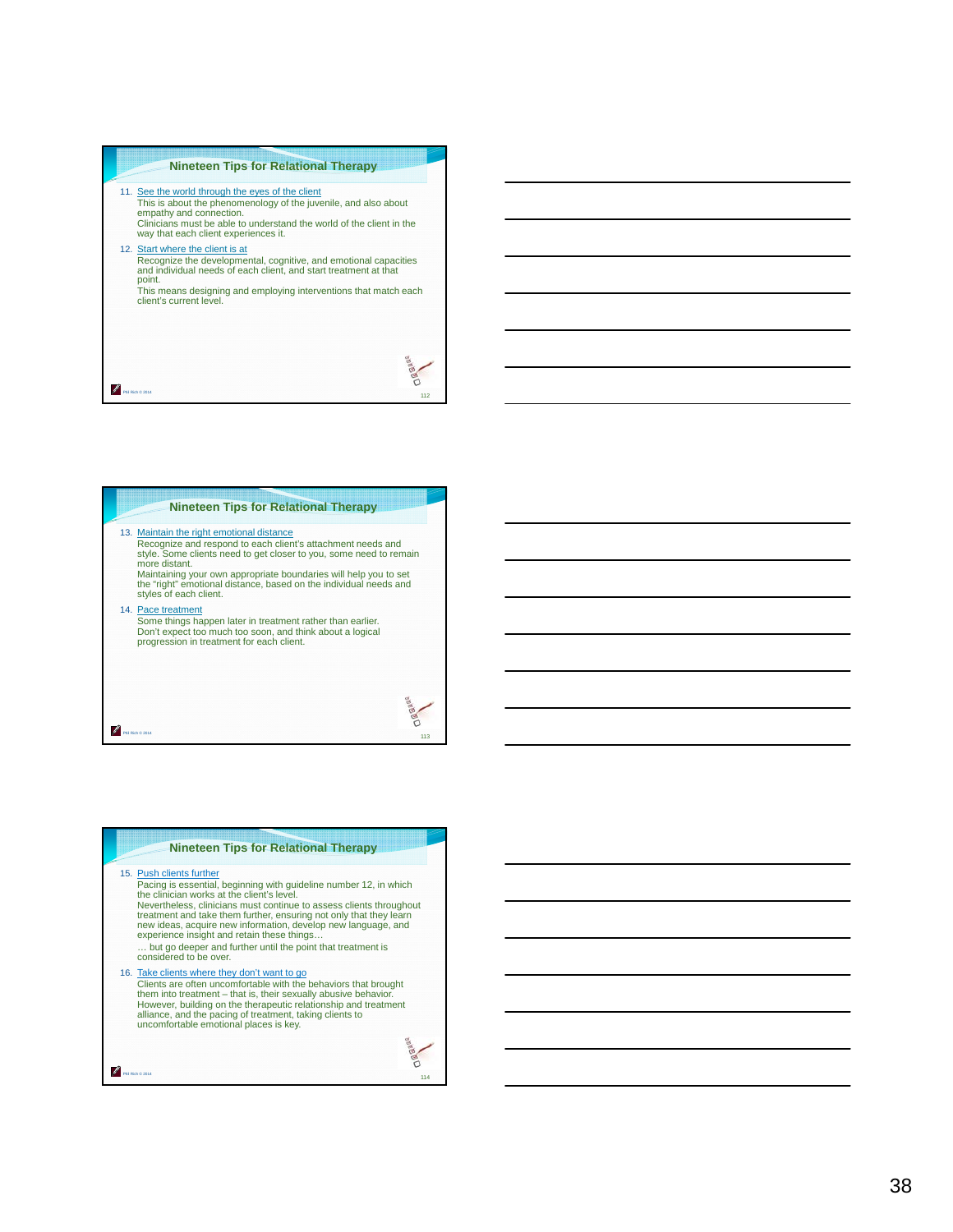# **Nineteen Tips for Relational Therapy** 17. Help clients be uncomfortable Encourage clients to go to emotionally charged places they'd rather avoid, and usually do avoid through some form of emotional numbing or distraction. Support juveniles when they get to those affectively laden places, helping them recognize that they can tolerate the discomfort and thus face and eventually overcome the emotional problem. 18. Expect regression At different times and under different circumstances, clients will move forward and then appear to fall back in treatment. They usually haven't really fallen back, but have just stepped off to one side or taken a dead end road. They may not be able to move forward, but they almost certainly haven't lost all of the gains previously made.

115

**Dagas** 

116

**Dagas** 

117

# **Nineteen Tips for Relational Therapy** 19. Recognize that change comes slowly Recognize that changing means giving up prior ways of behaving that were, more likely than not, adaptive in some way. Change not only means finding new ways to adapt, but comes slowly.

**Implications for Practice**

- Finally, Bohart and Tallman (2010) recommend that:
- Therapists enlist and promote client strengths, resources, and personal agency.  $\checkmark$  Therapists believe their clients are motivated and capable of
- proactive change.  $\checkmark$  Therapists promote client involvement: Psychotherapy is a
- collaborative endeavor.
- Therapists listen to clients and privilege their experience and ideas.
- $\checkmark$  Therapists are trained to value clients: their strengths, ideas, and propensities for self-healing.
- Therapists are trained to listen, emphasizing that "listening is an art."
- $\checkmark$  We abandon empirically supported treatment, instead embracing evidence-*based* practice*.*
- We renew our interest in person-centered care.

Phil Rich © 2014

Phil Rich © 2014

Phil Rich © 2014

P.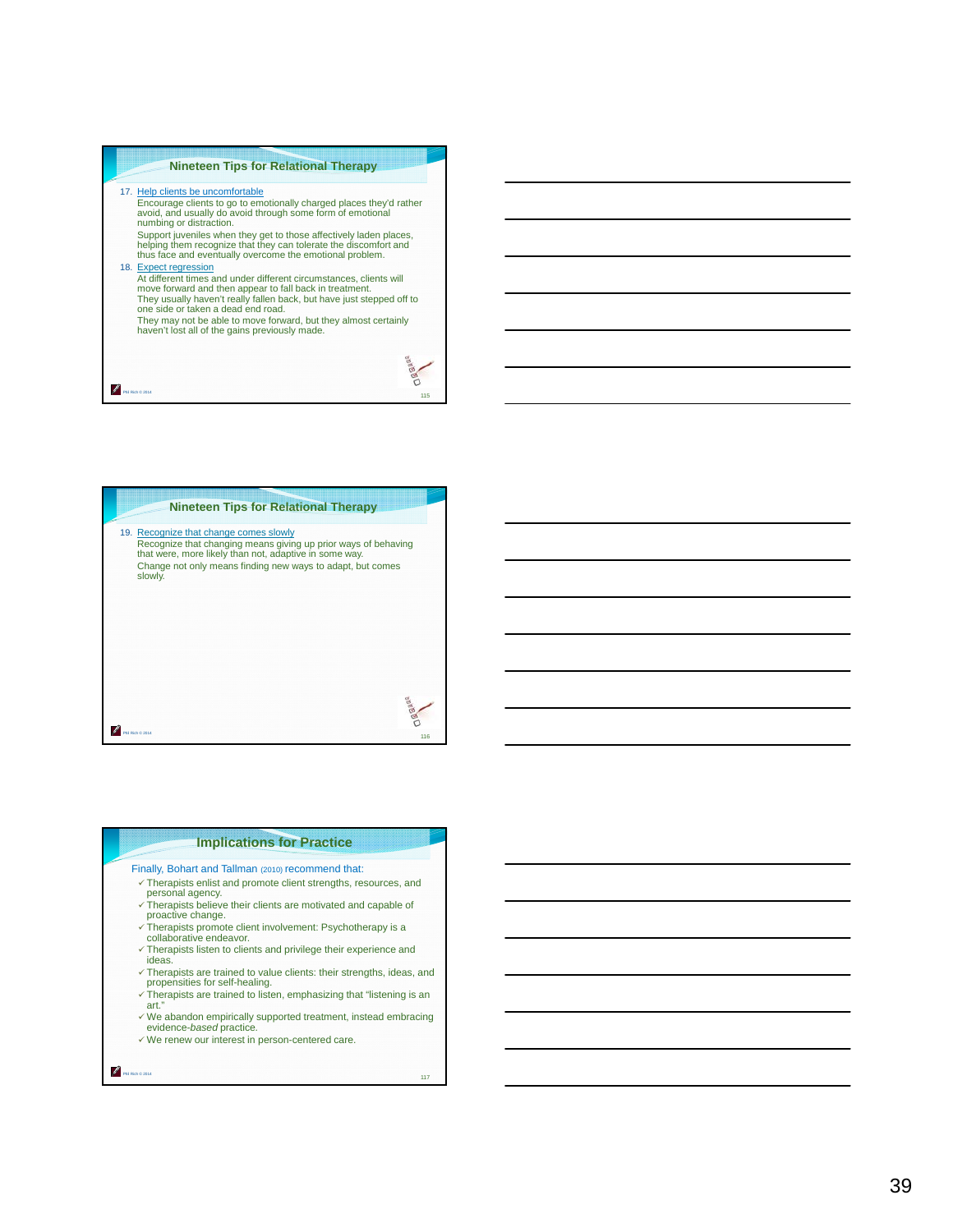



# **The Developmentally Sensitive Treatment Environment**  • Treatment that is sensitive to developmental needs, or a developmentally sensitive model… … recognizes the impact of the social environment on child and adolescent development. It is aimed at multiple goals that connect the young person to the larger social community, including…  $\checkmark$  Attachment Competency in social skills  $\checkmark$  The resolution of trauma and other developmental injuries and  $\checkmark$  Self-regulation

119

Phil Rich © 2014

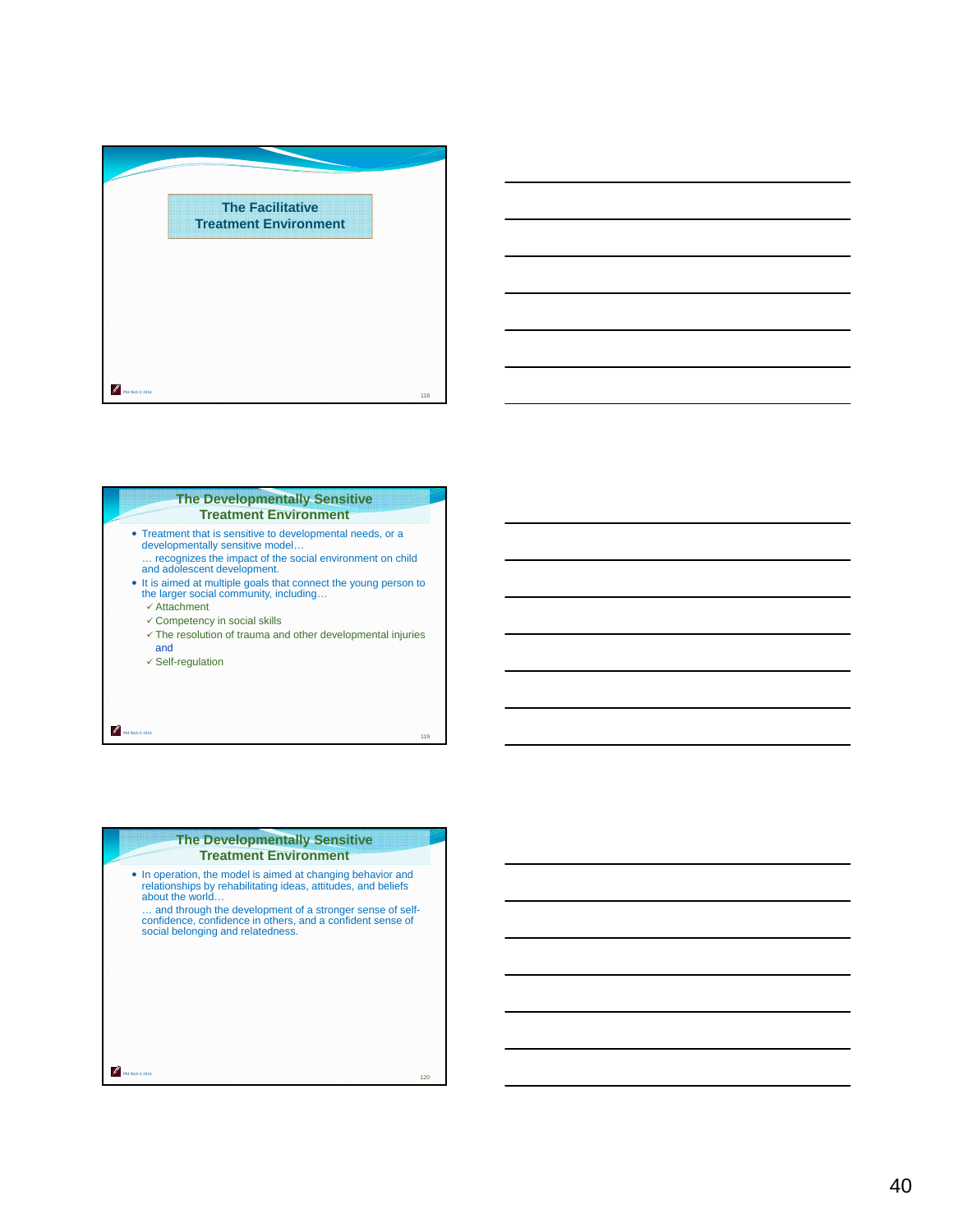#### **The Developmentally Sensitive Treatment Environment**

| • A developmentally sensitive model recognizes and treats<br>youths as "whole" children                                                                   |     |
|-----------------------------------------------------------------------------------------------------------------------------------------------------------|-----|
| whose sexually troubled behaviors are one part of a much<br>larger complex of emotional, cognitive, behavioral, and social<br>problems                    |     |
| many of which are the outgrowth of earlier adverse<br>childhood experiences, attachment difficulties, and insecure<br>and troubled attachments to others. |     |
|                                                                                                                                                           |     |
|                                                                                                                                                           |     |
|                                                                                                                                                           |     |
|                                                                                                                                                           | 121 |

# **The Facilitative Treatment Environment**

- The treatment environment is simultaneously the medium through which treatment occurs...
- ... and itself a mirror of the treatment that is provided. Additionally this environment does not simply define and shape treatment…
- … but is also the channel through which attachments and connections are fermented and form.
- The treatment environment is the environment in which treatment relationships develop and thrive… … and which serves as the unspoken marker of the safe, supportive, attuned, and trusted treatment relationship.

Phil Rich © 2014

Phil Rich © 2014

# **The Facilitative Treatment Environment**

- **Beyond what we say in words, embedded within the treatment environment are the hidden dynamics and regulators of attachment attachment attachment attachment attachment not what we say, but how we say it and how we say.** behave.
- The treatment environment sits in the background, but is always active, not merely dormant.
- In the treatment environment, care givers are "agents of change," through whom children and adolescents are helped to change, develop prosocial skills and healthy relationships, and thrive in their development.

123

122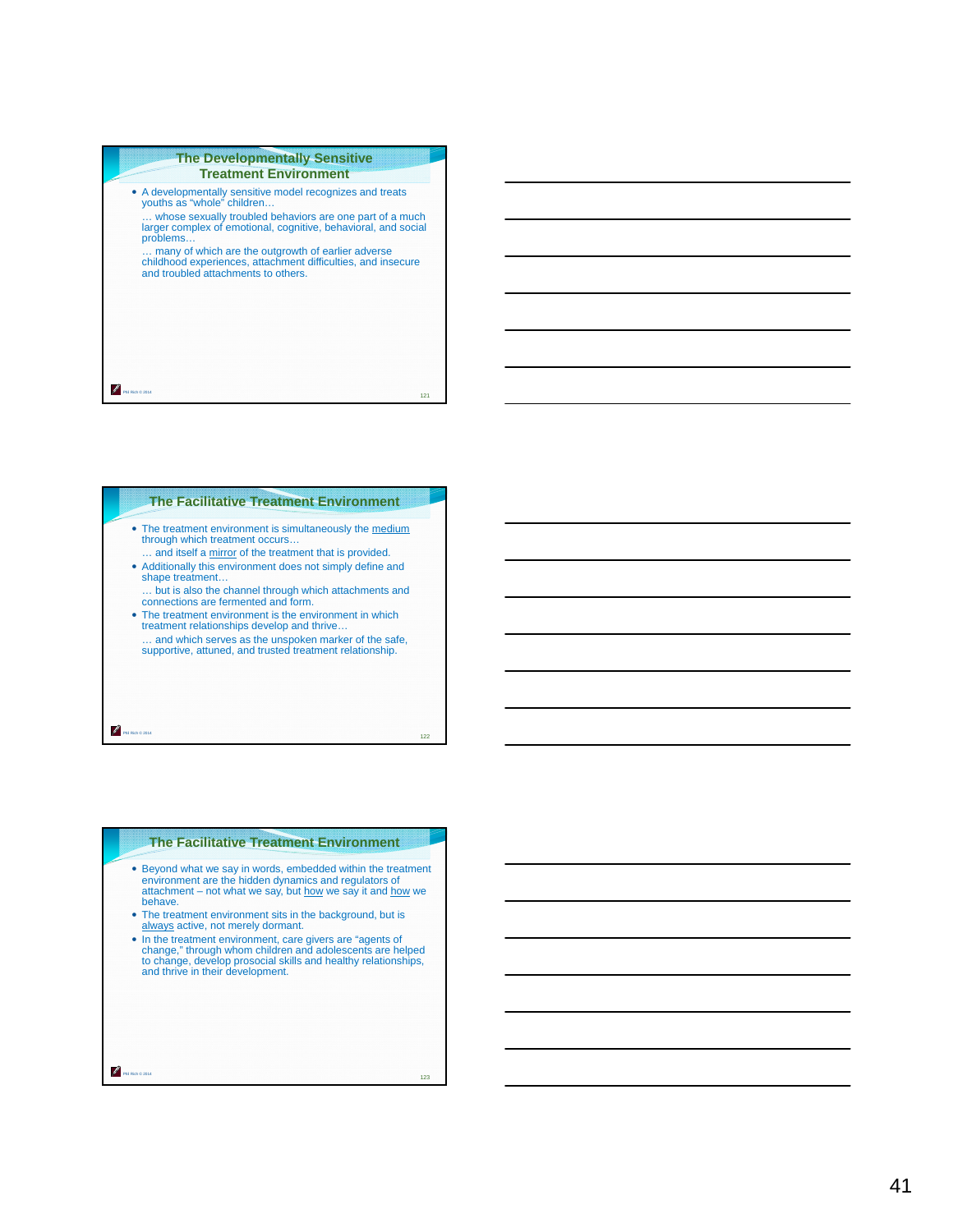



| <b>Adding a Developmentally-Sensitive Layer</b>                                                                                                                                                   |     |
|---------------------------------------------------------------------------------------------------------------------------------------------------------------------------------------------------|-----|
| If we wish to build treatment environments that foster<br>attachments and connections, and a sense of social<br>relatedness in our clients<br>they must take into account at least nine elements. |     |
| Rich @ 2014                                                                                                                                                                                       | 126 |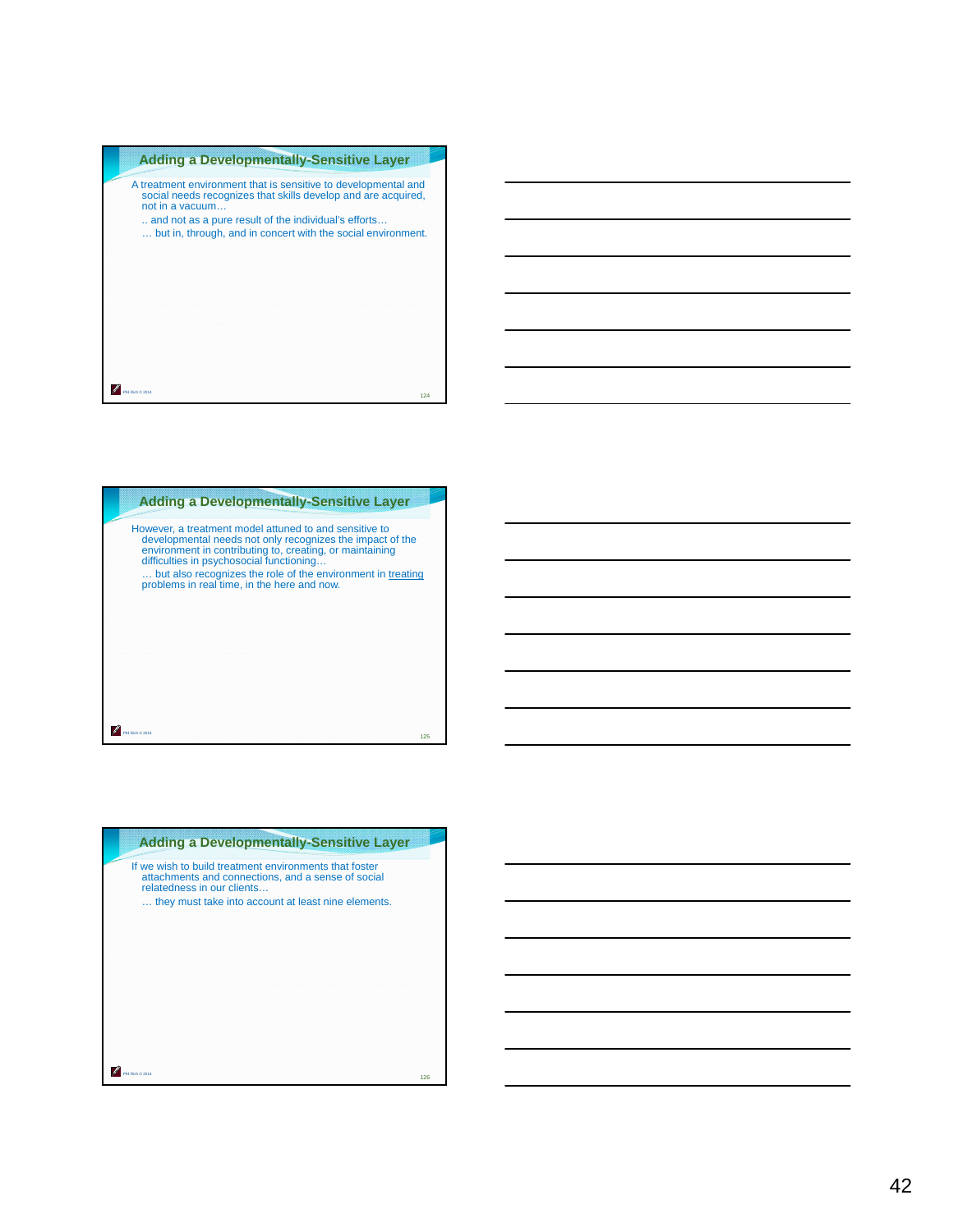# **Nine Elements of the Facilitative Treatment Environment**

- **1. The treatment environment must be safe.**  The environment, people, and social situations in the environment must be experienced as physically and emotionally safe.
- **2. The treatment environment must be structured, predictable, and well-defined.**  Personal security is first and foremost about physical and emotional safety.
- This calls for clients to experience the treatment environment as organized, consistent, non-chaotic, and stable, and thus predictable.
- For many sexually abusive youth, this may be the first time they've had such an experience.

127

P. Phil Rich © 2014



# **Nine Elements of the**

#### **Facilitative Treatment Environment**

**5. The treatment environment must be strength-based.** It recognizes and builds upon strengths, provides opportunities for strength building and skill development. It works to help clients identify with their strengths, rather than their deficits. **6. The treatment environment is encouraging and focused on recognition and praise.**  It uses praise to support, teach, reinforce, and encourage strengths, and assist clients to recognize and build on their strengths. It uses praise freely, but not lightly. Praise will otherwise be inauthentic, and recognized as such by clients. ℐ Phil Rich © 2014 129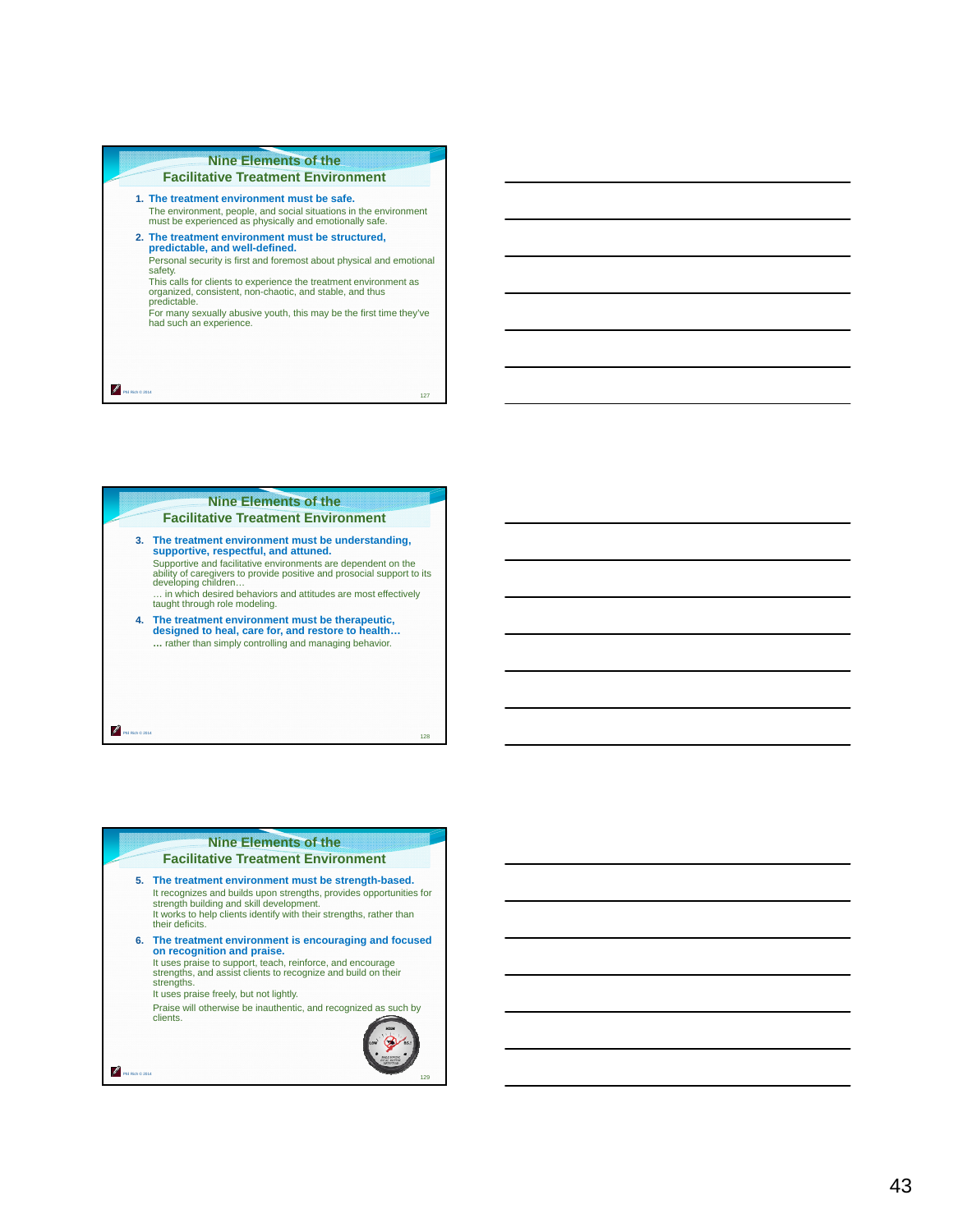# **Nine Elements of the Facilitative Treatment Environment 7. The treatment environment favors and emphasizes collaboration… …** between treatment staff and clients and, in group care and family treatment settings, among clients. The message?<br><u>We</u> are working on this together! **8. The treatment environment has clear and predictable boundaries…** ... which provide for safety, define roles, and establish some level<br>of directionality (clinician-client, for instance).<br>Boundaries are not only about safety.<br>They are also instructive, rich in invisible information about … and how far we may travel in different relationships.

130

Phil Rich © 2014

P.



# **The Power of the Environment: The "Snowball Effect"**

- Physical, emotional, and social environments that do not support, allow for, or provide opportunities for growth are not likely to help children and adolescents change.
- Treatment environments that are ineffective:
	- $\checkmark$  Fail to understand the problems that reside beneath the surface
	- $\checkmark$  Do not provide elements necessary for change and
	- May even fuel and amplify existing problems, in some cases making the problem bigger and more entrenched

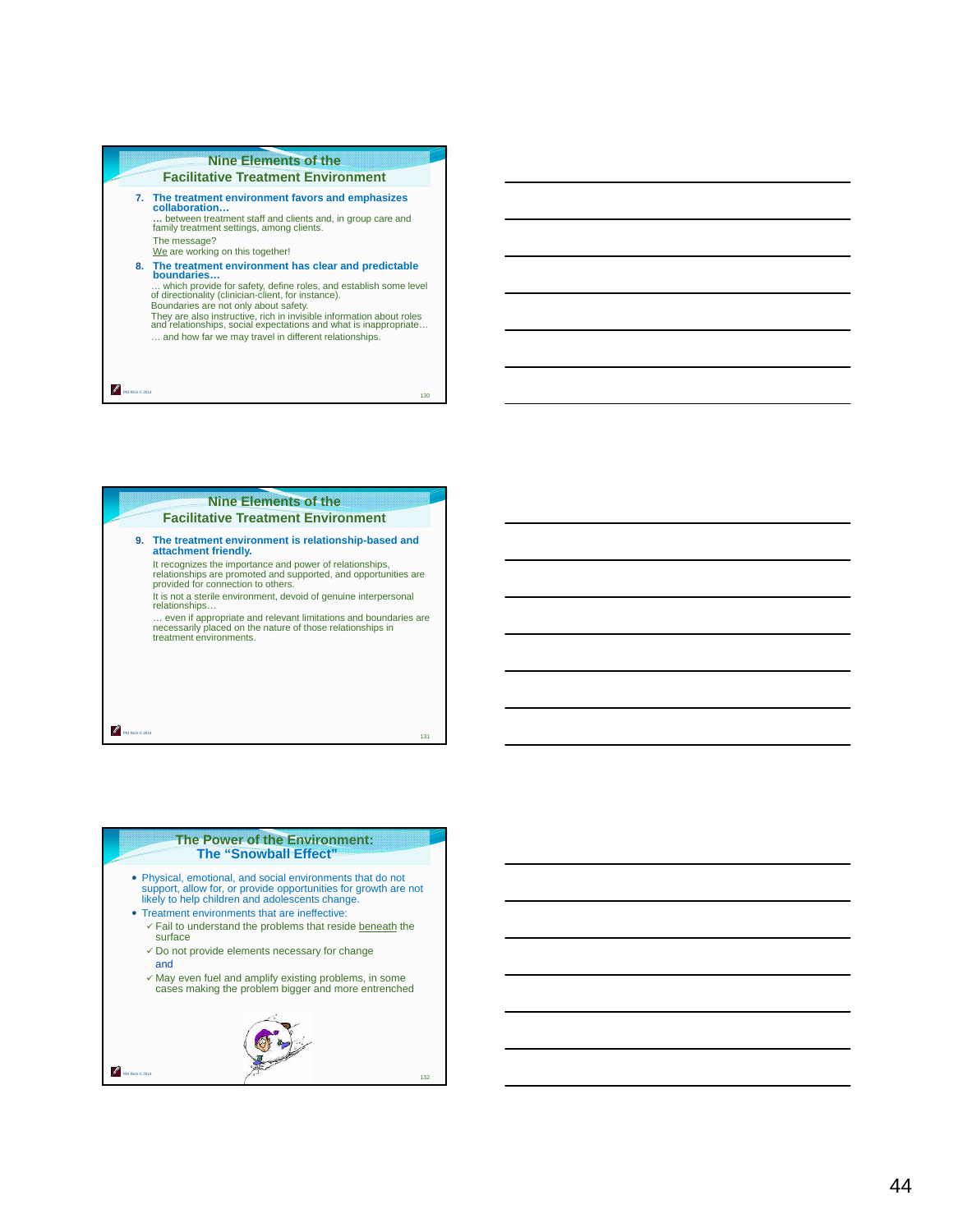#### **The Power of the Environment: The "Snowball Effect"**

Phil Rich © 2014 Under these circumstances, problem attitudes, behaviors, and relationships may "snowball" and grow larger… … becoming more fixed rather than moving towards change. Conversely, effective treatment environments recognize, understand, and provide the elements and relationships that support, promote, and provide opportunities for change… … as well as understanding that change comes slowly. 133

|                  | And, Finally |  |
|------------------|--------------|--|
|                  |              |  |
|                  |              |  |
|                  |              |  |
|                  |              |  |
|                  |              |  |
|                  |              |  |
|                  |              |  |
|                  |              |  |
|                  |              |  |
|                  |              |  |
| Phil Rich @ 2014 |              |  |

| <b>Treatment is Brain-Based</b>                                                                                                                                                                                                                                                                                                                                                  |     |
|----------------------------------------------------------------------------------------------------------------------------------------------------------------------------------------------------------------------------------------------------------------------------------------------------------------------------------------------------------------------------------|-----|
| • Back to where we started<br>"People don't come preassembled, but are glued together by<br>life."<br>-LeDoux, 2002                                                                                                                                                                                                                                                              |     |
| • Regardless of temperament or other biological predispositions,<br>the central idea here is that nature works with nurture to<br>produce the people we become.<br>• We recognize that the developing brain is both shaped<br>internally by biology and externally via experience and<br>interactions in the social world<br>and that biological markers work with environmental |     |
| factors.                                                                                                                                                                                                                                                                                                                                                                         |     |
|                                                                                                                                                                                                                                                                                                                                                                                  | 135 |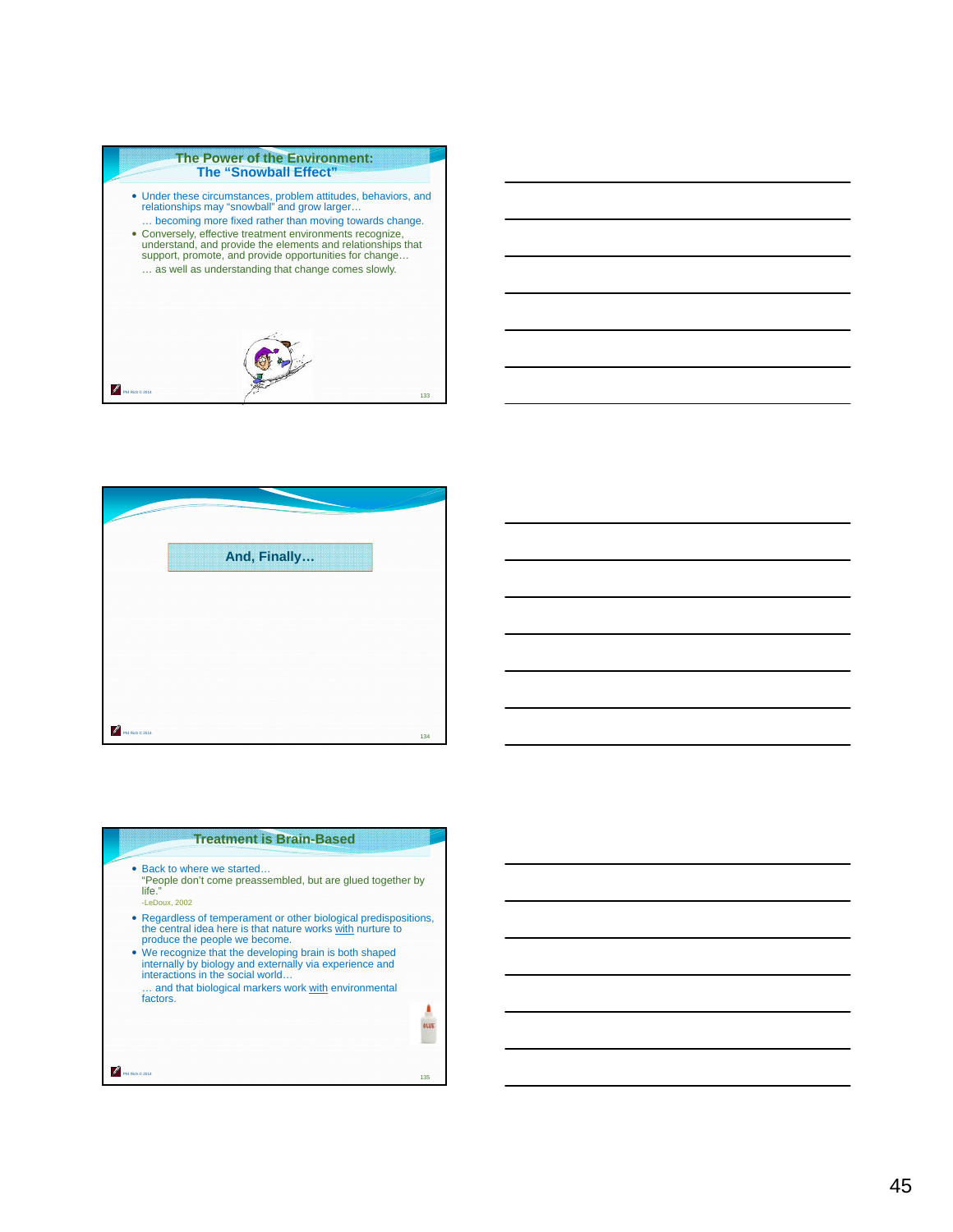# **Treatment is Brain-Based**

- In this respect, a developmentally-sensitive model of treatment is a brain-based model.
- It recognizes that attachment and other childhood experiences profoundly affect neurological development in children…

… and also that neural development continues through adolescence and into young adulthood.

Phil Rich © 2014

treatment.

That is, the experience, and not simply the content, of therapy influences the rehabilitative changes we seek in our clients.

136

# **Treatment is Brain-Based**

- It is brain-based because, beyond what treatment is saying to our clients in words, in workbooks, or in cognitive behavioral and psychoeducational instruction… ... it is what treatment is saying at the experiential and relational level that is of central importance.
- As such, non-verbal learning and the unspoken messages of treatment are certainly among the most important elements of

# Phil Rich © 2014 137

| The Therapeutic Relationship and the Brain                                                                                                                                                                                                                                                                                                                                                                                              |
|-----------------------------------------------------------------------------------------------------------------------------------------------------------------------------------------------------------------------------------------------------------------------------------------------------------------------------------------------------------------------------------------------------------------------------------------|
| • The quality of content is important in the treatment of sexually<br>abusive youth<br>but the quality of contact is even more important in a<br>facilitative model of treatment.<br>• With respect to the goal of attunement, Siegel (1999) describes<br>the experience of "feeling felt" by another person, and asserts<br>that attunement provides the non-verbal, brain-based basis for<br>collaborative and engaged communication. |
| Rich @ 2014<br>138                                                                                                                                                                                                                                                                                                                                                                                                                      |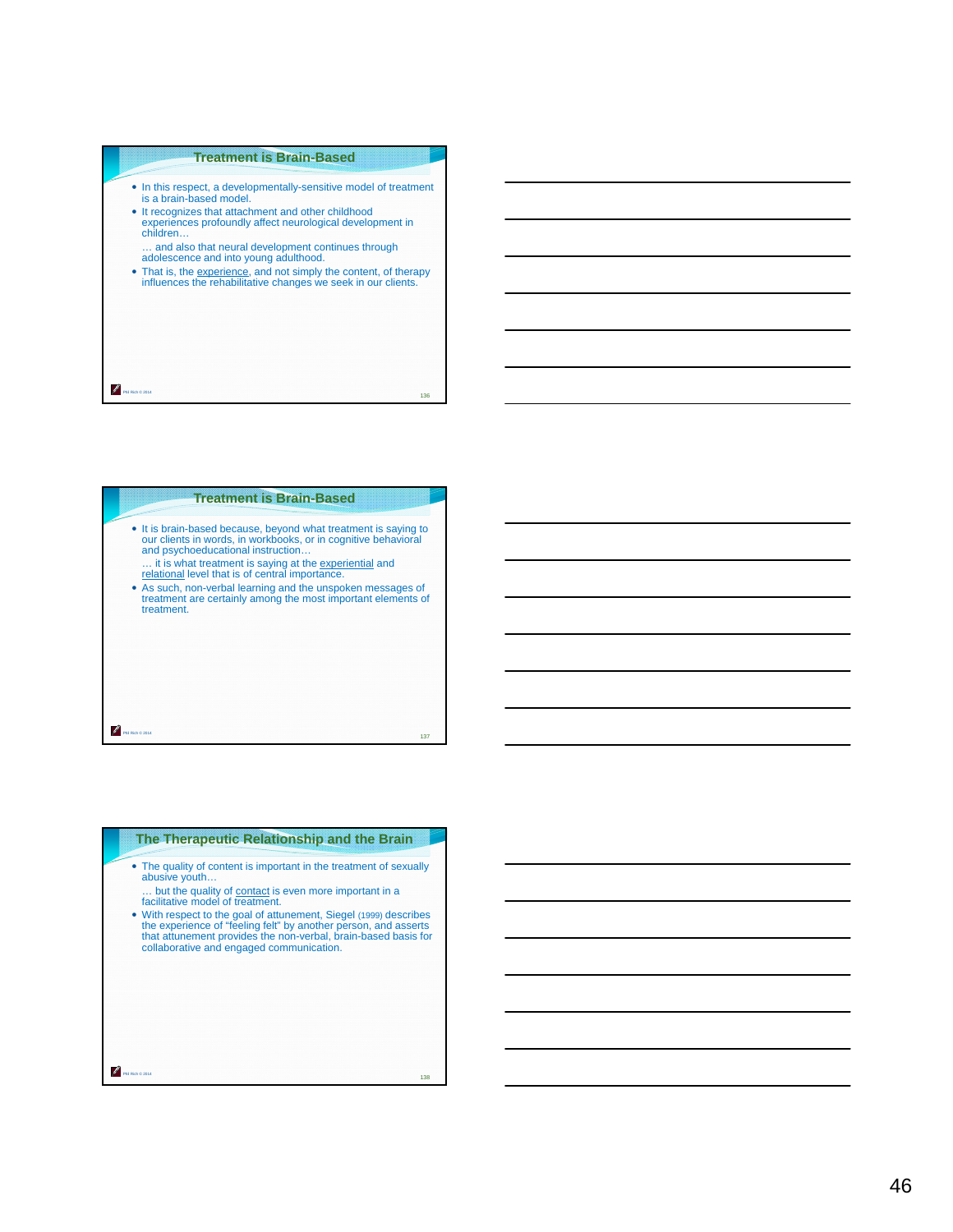## **The Therapeutic Relationship and the Brain**

- Accordingly, Schore (1994) describes a key task for the therapist as getting in tune with the client, providing a mirroring and reflective function…
- ... in which the clinician becomes **psychobiologically** attuned to the client's emotional and mental state.
- Social attachments shape and re-shape, organize and re-organize neural structure, and physiologically regulate and modify neurobiological processes -Amini et al., 1996; Schore, 2001; Siegel, 2001

P 139 Phil Rich © 2014

# Phil Rich © 2014 **The Therapeutic Relationship and the Brain** In fact, Schore (2001) sees attachment theory as a regulatory theory, with implications for emotional and self-regulation capacities throughout life. Emphasizing the neurobiology of attachment and its effects upon brain development, Schore very much sees the therapeutic relationship as an attachment relationship. He asserts that for many clients the therapeutic relationship creates, for the first time, an optimal environment for the development of neural structures that can efficiently regulate affect.

140

| The Therapeutic Relationship and the Brain                                                                                                                                                                                                                                                                                                                                                                                                                                                                                                                                                |
|-------------------------------------------------------------------------------------------------------------------------------------------------------------------------------------------------------------------------------------------------------------------------------------------------------------------------------------------------------------------------------------------------------------------------------------------------------------------------------------------------------------------------------------------------------------------------------------------|
| • Diana Fosha (2003) describes in similar terms the clinician's<br>ability to access and engage in an unspoken emotional<br>connection with the client, in which<br>"therapeutic discourse (is) conducted in a language that the<br>right hemisphere speaks."<br>. Not only do therapeutic relationships clearly reflect many<br>qualities of an attachment relationship (Parish & Eagle, 2003), but<br>Amini et al. (1996) write that therapy works<br>because it is an attachment relationship," capable of<br>regulating neurophysiology and altering underlying neural<br>structure." |
| Rich @ 2014<br>141                                                                                                                                                                                                                                                                                                                                                                                                                                                                                                                                                                        |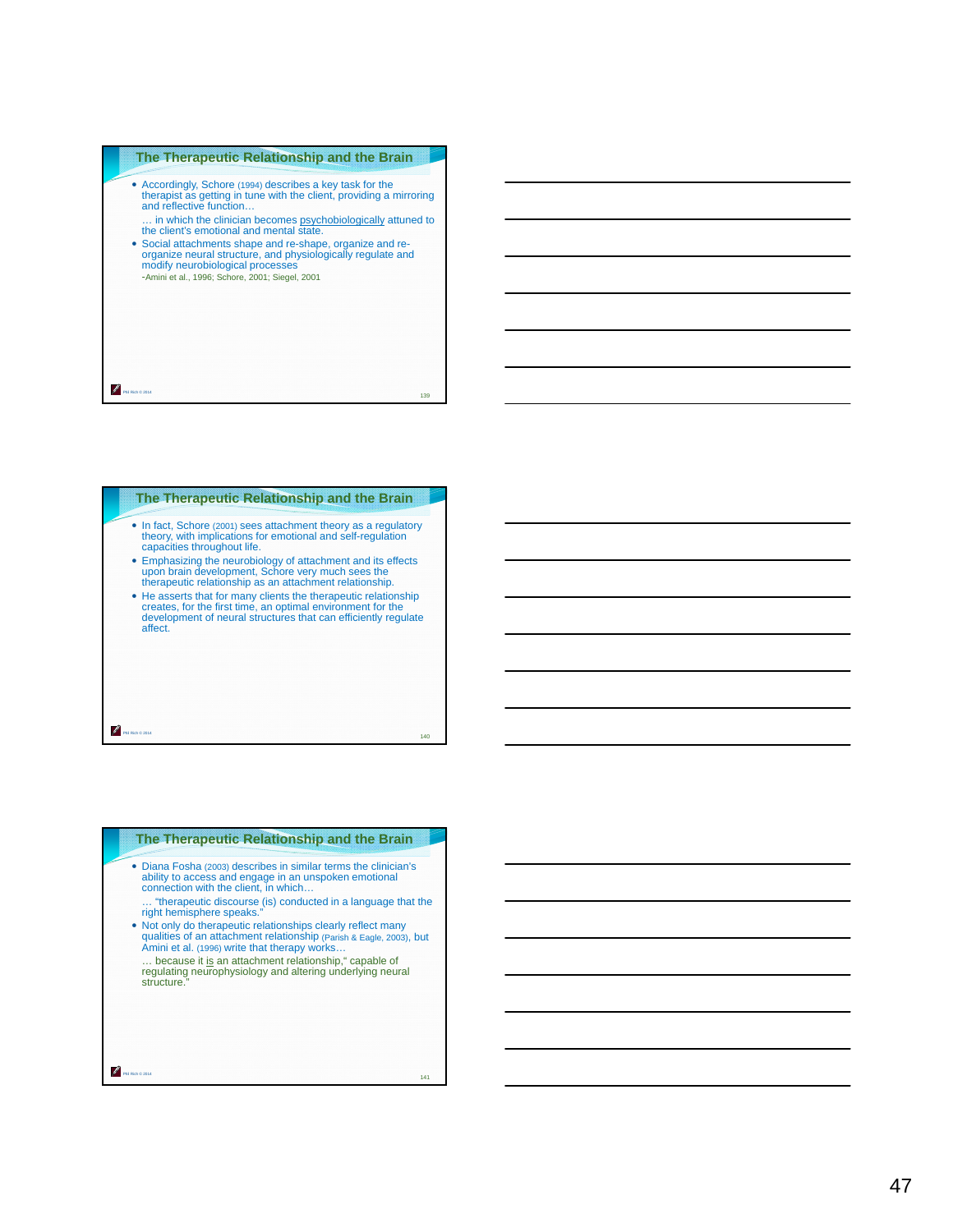| <b>What Makes Treatment Work?</b><br><b>A Therapy of Engagement</b>                                                                                                                                                                                                                                                                                                                                                |  |  |
|--------------------------------------------------------------------------------------------------------------------------------------------------------------------------------------------------------------------------------------------------------------------------------------------------------------------------------------------------------------------------------------------------------------------|--|--|
| Psychotherapy is:<br>"At root a human relationship Both parties bring themselves -<br>their origins, culture, personalities, psychopathology,<br>expectations, biases, defenses, and strengths - to the human<br>relationship<br>"Some will judge that relationship a precondition of change<br>and others a process of change, but all agree that it is a<br>relational enterprise."<br>-Norcross & Wampold, 2011 |  |  |
|                                                                                                                                                                                                                                                                                                                                                                                                                    |  |  |



| <b>What Makes Treatment Work?</b><br>A Therapy of Engagement                                                                                                                                                                                                           |  |  |
|------------------------------------------------------------------------------------------------------------------------------------------------------------------------------------------------------------------------------------------------------------------------|--|--|
| This is a therapy of engagement, in which the clinician is a<br>significant conduit for self-realization and change in the<br>client<br>and in which the therapeutic relationship becomes a<br>crucible in which growth is fermented and from which change<br>emerges. |  |  |
|                                                                                                                                                                                                                                                                        |  |  |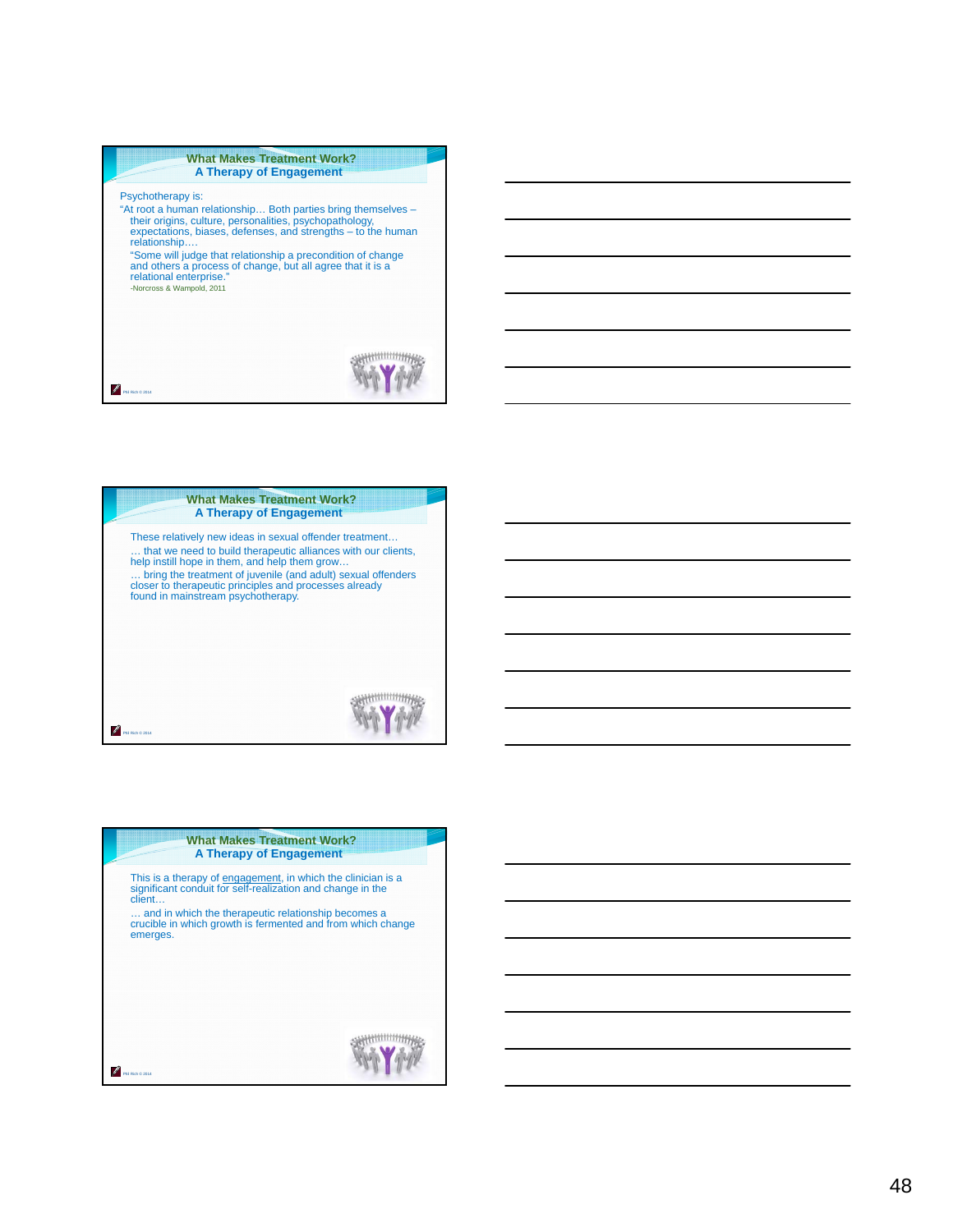# **Treating Deficits in Social Skills**

 The goal of teaching sexually abusive youth psychoeducational concepts… … such as dysfunctional behavioral cycles and thinking errors that contribute or lead to sexually abusive behavior… … has been and remains an important element in sex offender specific treatment. However, this work must be embedded into a larger and more complete treatment that also, and perhaps more significantly addresses deficits in attachment, social relatedness, and social skills. P 145 Phil Rich © 2014



| <b>Summary/Final Words</b>                                                                                                                                                                                 |     |
|------------------------------------------------------------------------------------------------------------------------------------------------------------------------------------------------------------|-----|
| • Treatment for both sexually abusive youth and adult sexual<br>offenders has shifted during the past few years, and continues<br>to do so, embracing ideas about the nature of the therapeutic<br>process |     |
| rather than focused solely upon the delivery of<br>psychoeducational and cognitive behavioral concepts related<br>to sexually abusive behavior.                                                            |     |
|                                                                                                                                                                                                            |     |
|                                                                                                                                                                                                            |     |
|                                                                                                                                                                                                            | 147 |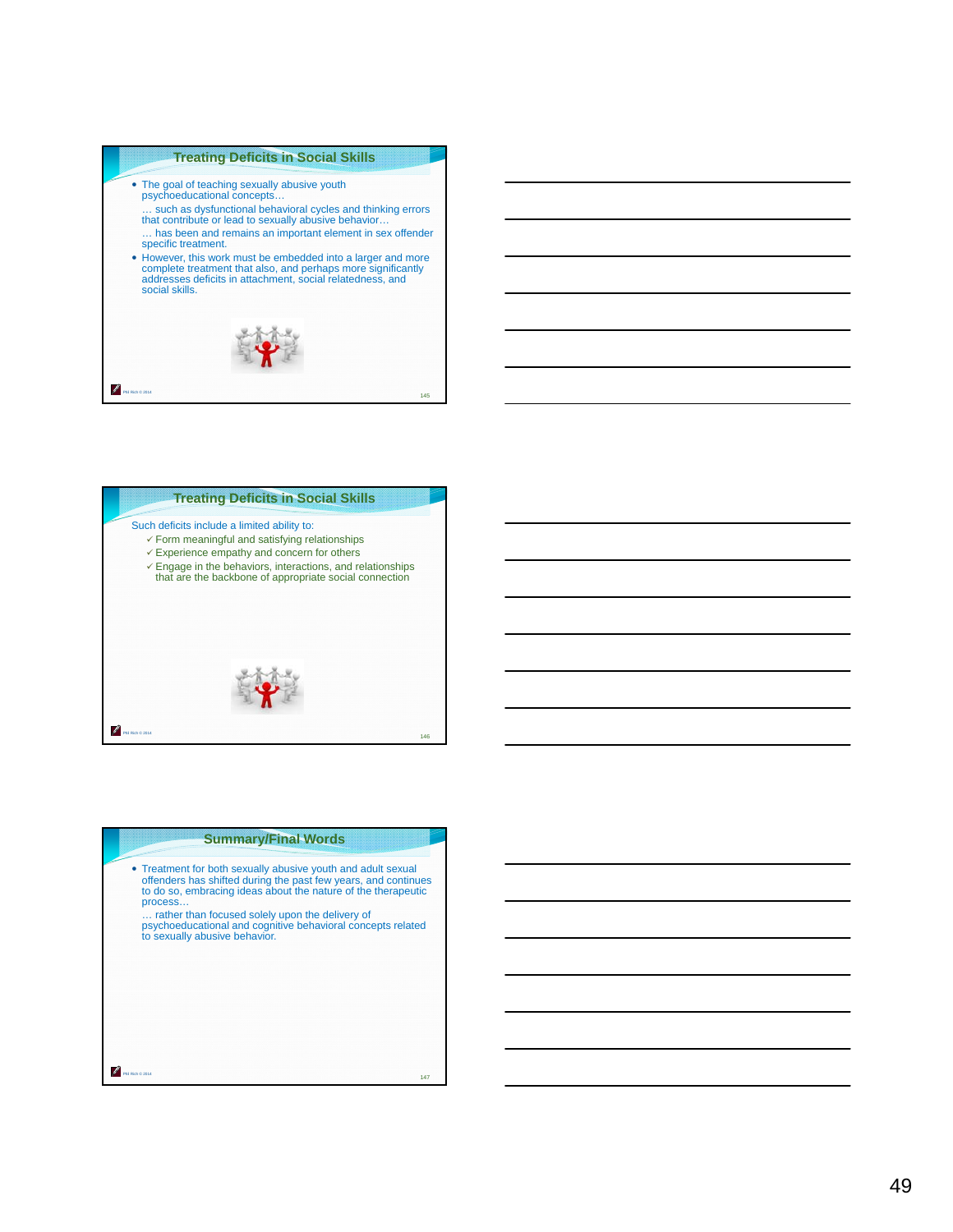# **Summary/Final Words**

- Treatment for sexually abusive behavior has become more sophisticated.
- It recognizes and embraces elements common to all effective forms of treatment, rather than cognitive behavioral concepts alone…

… in which treatment is, perhaps above all, about relationships, social connection, and engagement in a healthy and safe community.

148

Phil Rich © 2014

P

# Phil Rich © 2014 **Summary/Final Words** In this more holistic model of rehabilitation, not only is treatment significantly about attachment and connection… … but treatment must itself be delivered in a manner that is connective and relational. In this contemporary approach, the role of the clinician, the clinician's engagement in the treatment process, and the therapeutic relationship are each central and critical. 149

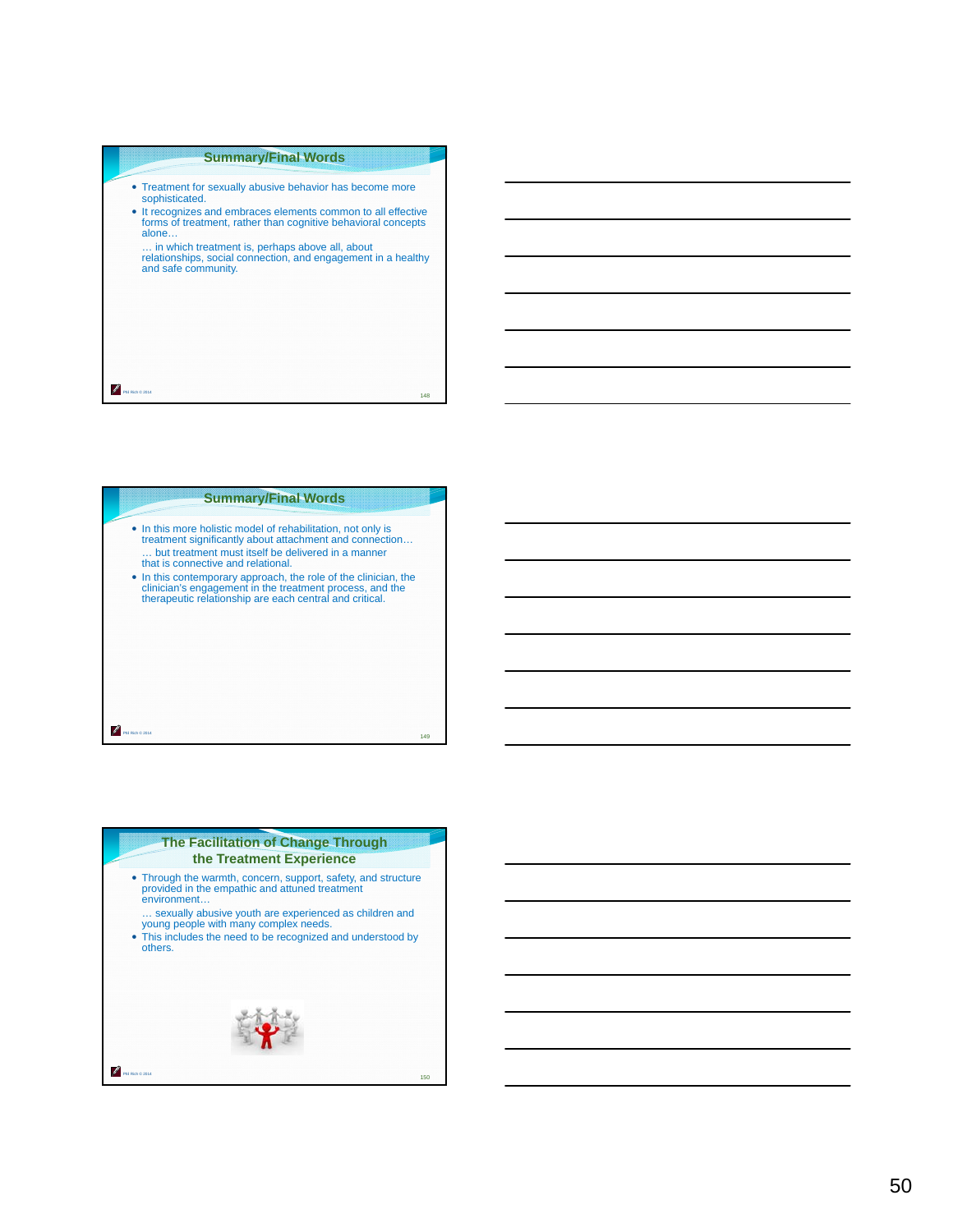#### **The Facilitation of Change Through the Treatment Experience**

- Perhaps more to the point, they must experience themselves as being seen and understood by others.
- Through this experience, they are enabled to see and explore themselves in a different light.
- In turn, they are able to see and experience other people in a different light.



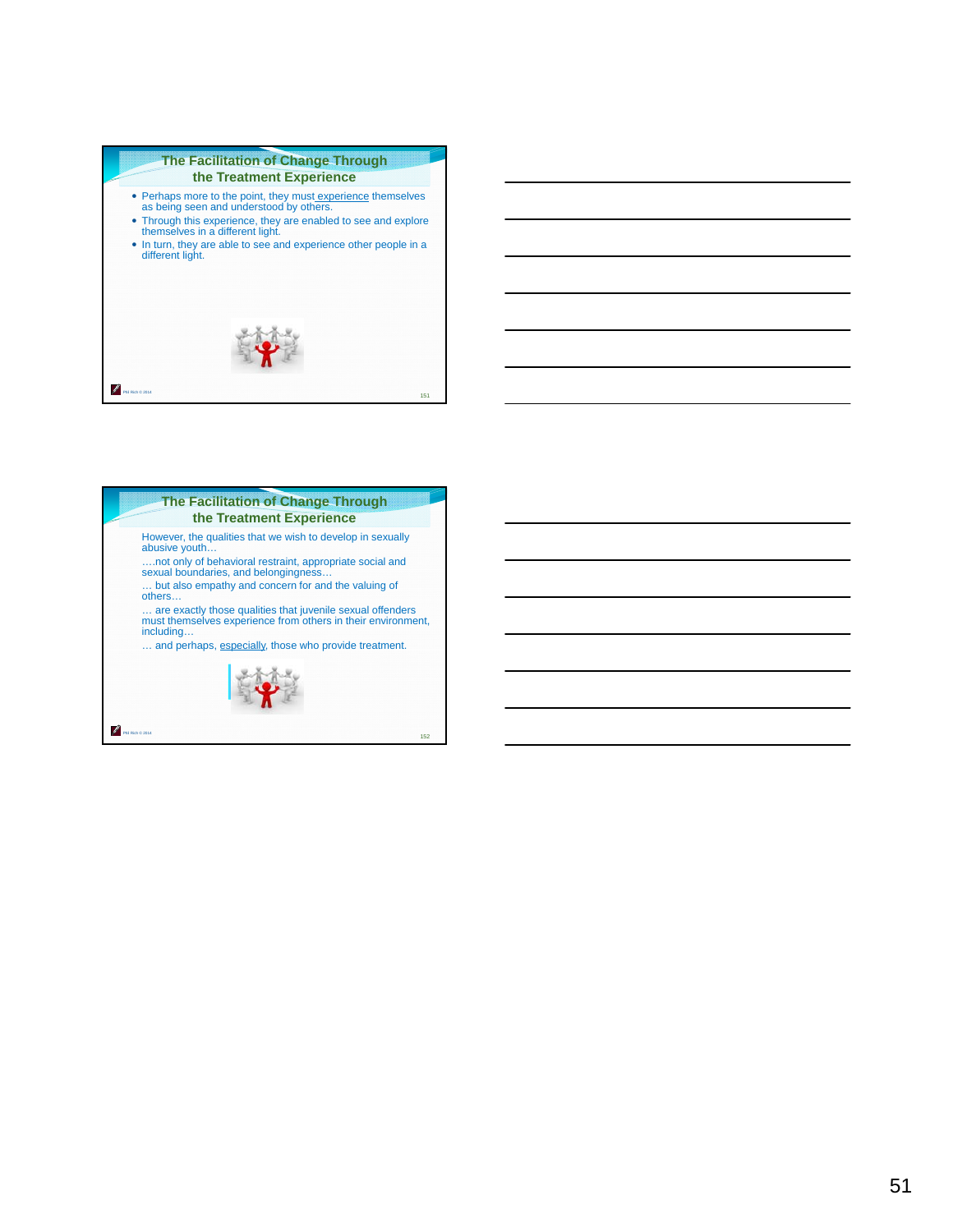

The Forensic Mental Health Association of California The 39th Annual Conference Monterey, CA

**Contemporary Thinking and Approaches to Work with Sexually Abusive Youth**

Friday March 21, 2014

Presented by

Phil Rich, Ed.D., LICSW *Specialized Consultation and Training*  (413-687-2441) Email: *philrich@philrich.net* Website: *www.philrich.net*

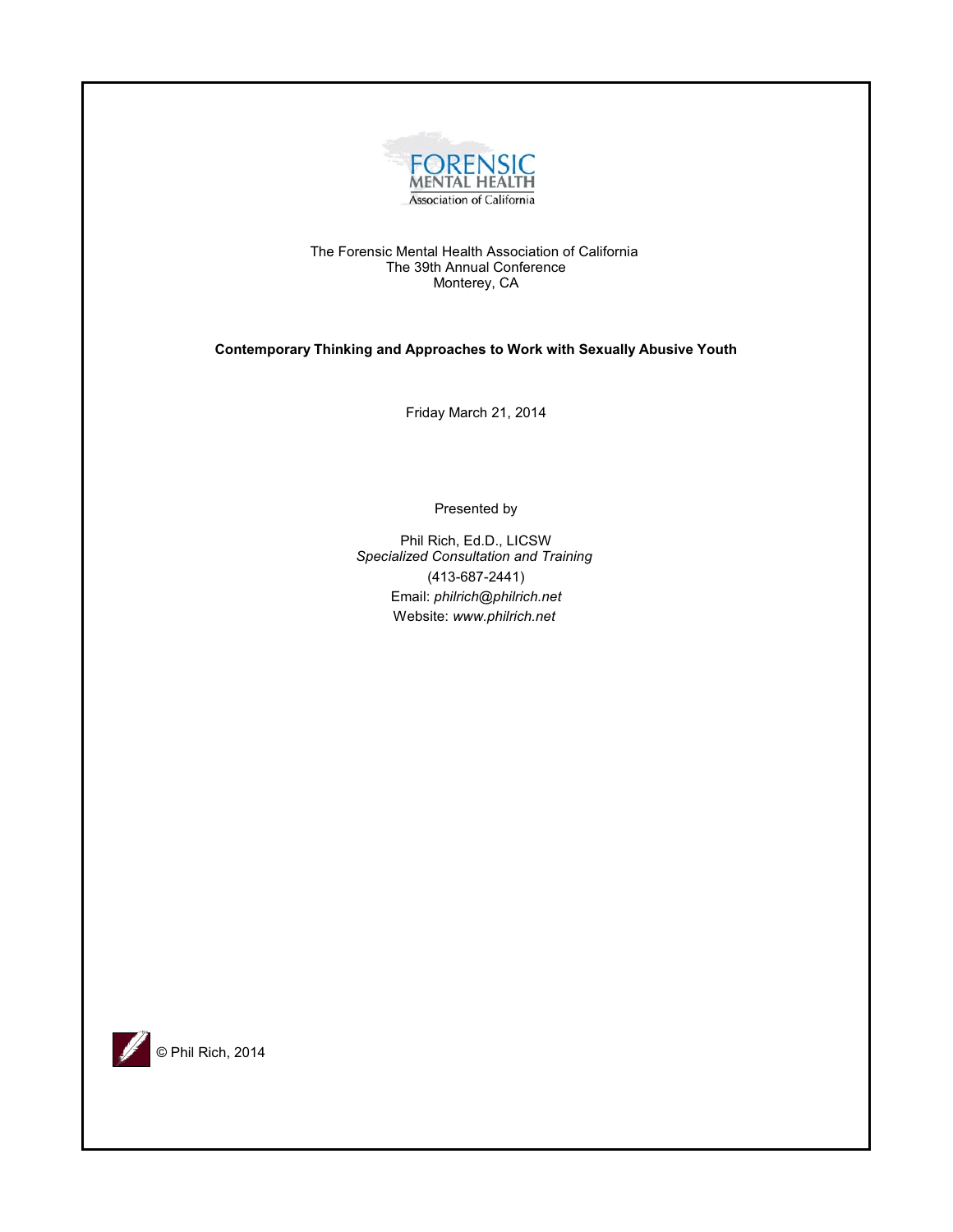# **Workshop Outline**

This workshop will discuss contemporary thinking regarding treatment for sexually abusive youth, and will review recent empirical and clinical/theoretical literature that helps establish current directions in and approaches to treatment. This includes a shift to a developmentally-sensitive and relational approach to treatment and treatment that is holistic, multidimensional, and collaborative, aimed at rehabilitation and personal change. The workshop will also include case examples as a means for better understanding the actual application of ideas in treatment.

# **Workshop Objectives**

At the conclsuion of this ws, participants will...

- 1. Understand the elements of a relational model to the treatment of sexually abusive youth.
- 2. Understand the elements of attachment-informed and developmentally-sensitive treatment environment.
- 3. Be able to describe the importance of individualized variables in the treatment of each individual client.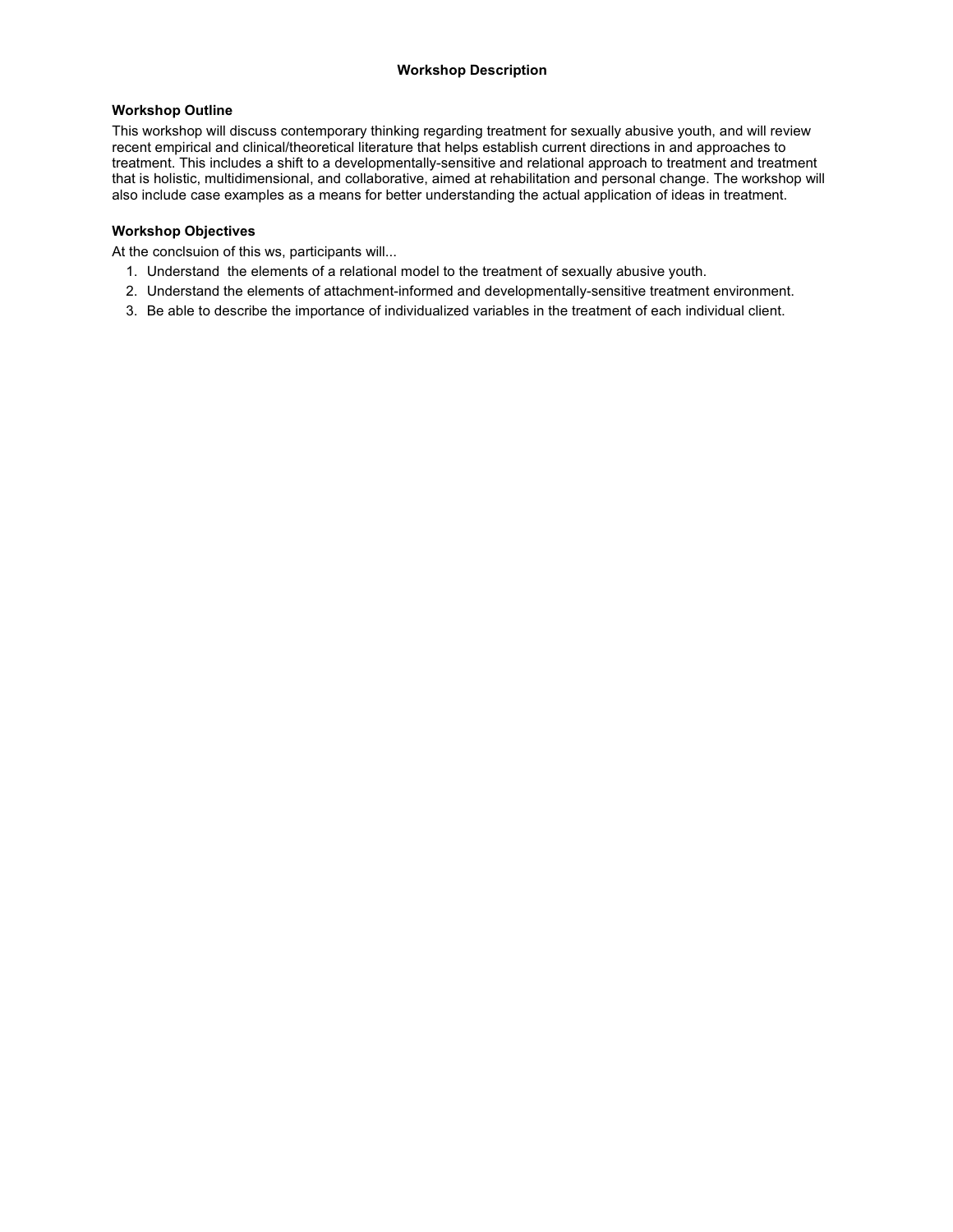# **Emerging Ideas, Themes, and Models**

- An expanding and evolving literature over the past decade has created a "new age" in the development and advancement of our thinking and practice, in which we increasingly recognize troubled young people as "whole" people.
- We also increasingly recognize the need for a multifaceted and multidimensional approach to treatment.
- We recognize also that healthy people emerge from healthy communities. In turn, healthy people, in healthy families, in healthy communities, engage in healthy behavior.
- In an ecological environment, healthy behavior fosters the development of healthy communities, healthy families, and healthy people.
- When we consider juveniles from this perspective, it provides a rich contextual nature to how we understand their behavior, the foundation of their behavior, and the future of their behavior.
- It means that we understand risk factors in light of developmental considerations regarding the biological and psychological growth and the emergence of adolescence from childhood.
- It also means that we recognize that risk factors for sexually abusive and other forms of antisocial behavior emerge from, and are embedded within, the deeply contextual and interwoven systems of the social environment.

## **The Environment is Active**

- The social environment in which the child is raised is not just an important, but passive backdrop to the development of social connection, self-regulation, and moral behavior.
- The social environment itself is an active ingredient in social development.
- This is not only true in the development of sexually abusive behavior, but also in the treatment of sexually abusive behavior.

# **Treatment is Developmentally and Contextually Sensitive**

- Treatment in the developmental context isn't only about cognitive-behavioral therapy and psychoeducational treatments.
- Of great importance is the manner in which we approach and see our clients, and the way in which we help them to think about themselves and others.

#### **Treatment in the Developmental Context**

We recognize the power of developmental experience and social context:

- The formation of personality
- Neurological development
- Social connectedness
- Social competence
- Current behavior

#### **Glued Together by Life**

- "People don't come preassembled, but are glued together by life" (LeDoux, 2002).
- Pless and Stein (1996) write that much of the research on stress, risk, protection against risk, and the development of resilience in children and adolescents makes sense only when seen from a developmental point of view, in which a central feature of juvenile experience and behavior is "the dynamic background of developmental change."
- Our current thinking is that children and adolescents are still being glued together by life and, in reality, are very much in that process.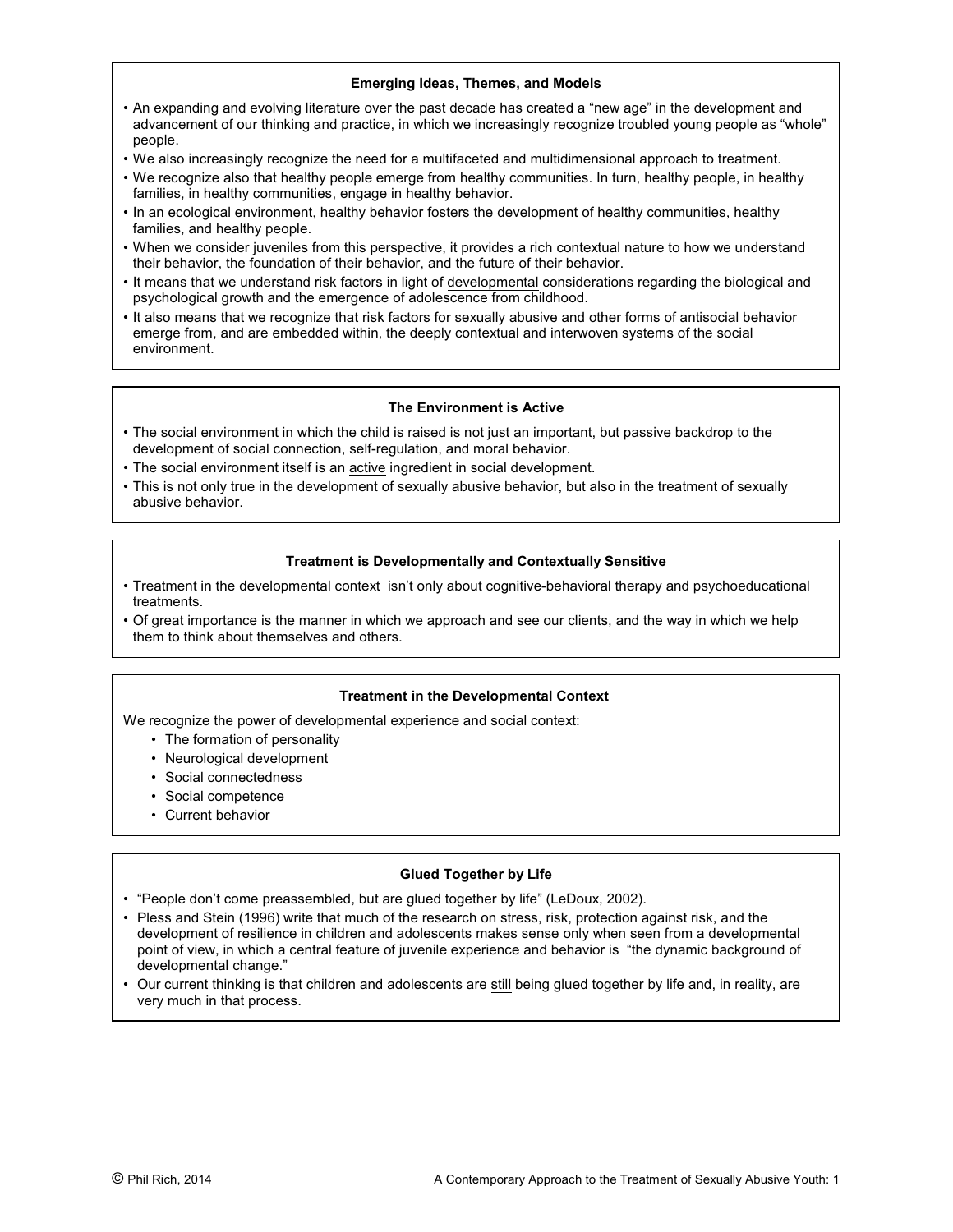# **Working with Sexually Abusive Youth**

- Working with sexually abusive youth is a substantially different proposition than work with adult offenders.
- This is primarily because sexually abusive behavior in both children and adolescents appears far more tied to developmental issues than sexual deviance, including:
	- i. The emergence of personality, psychological development,
	- ii. Response to the social environment and social messages, and
	- iii. the myriad of forces that shape and define the emotions, cognitions, relationships, and behavior of children and adolescents.

# **Behavior in the Developmental Context**

- Adolescent behavior, including sexually abusive behavior, is far more influenced by developing biological, motional, cognitive, and social systems, and the social environment in general, than adult behavior.
- This view distinguishes adolescents from adults, not just by physical size or life experience, but also by developmental stage and resulting differences in experiences of and responses to the social environment in which children and adolescents live, learn, and develop.
- The contexts and circumstances under which adolescent behavior emerges are usually quite different than those that surround adult behavior.
- Adolescent behavior is far more sensitive to the background contexts and circumstances from which they emerge.
- Consequently, juvenile sexually abusive behavior must also be understood in a manner that is sensitive to:
	- Physical (including neurological) and psychological development
	- Circumstances present in the social environment that partially give rise to adolescent behavior, and
	- The meaning of behavior in the context of the social environment.

# **"Less Guilty by Reason of Adolescence"**

- Highlighting these differences in understanding, evaluating, and making decisions about adolescent antisocial behavior, Steinberg and Scott (2003) describe young offenders as "less guilty by reason of adolescence."
- They write that, even when the cognitive capacities of adolescents are close to those of adults, their judgment lags behind due to their psychosocial immaturity. **"**
- **•** In understanding differences between adult and adolescent decision making, in adolescents Steinberg and Scott point to:
	- Greater susceptibility to peer influence,
	- Immature attitudes toward and perceptions of risk,
	- A different and unformed orientation to the future, and
	- A more limited capacity for self-management.
- In describing the conceptual skills of adolescents, Steinberg (2005) writes it is though "one is starting an engine without yet having a skilled driver behind the wheel."

# **Development and Personal Responsibility in Troubled Adolescents**

- Understanding children and adolescents partly as a product of physical development and partly the social environment is a statement that we cannot reasonably or fully understand juveniles and their behavioral choices without understanding the larger contexts out of which behavior develops.
- It is not a way of saying that juveniles:
	- are not responsible for their choices,
	- have no free will,
	- do not understand or have no capacity to recognize the consequences of their behaviors, or
	- are merely the products of physical and social developmental forces.
- Adolescents are capable of making choices.
- In many respects adolescents are as capable as adults, informed by accurate perceptions of right and wrong (Epstein, 2007)
- Although we recognize juvenile behavior in the contexts of physical, psychological, social development, and the socio-cultural environment, we also recognize that juveniles are not passive beings and do make volitional behavioral choices for which, to varying degrees, they are responsible.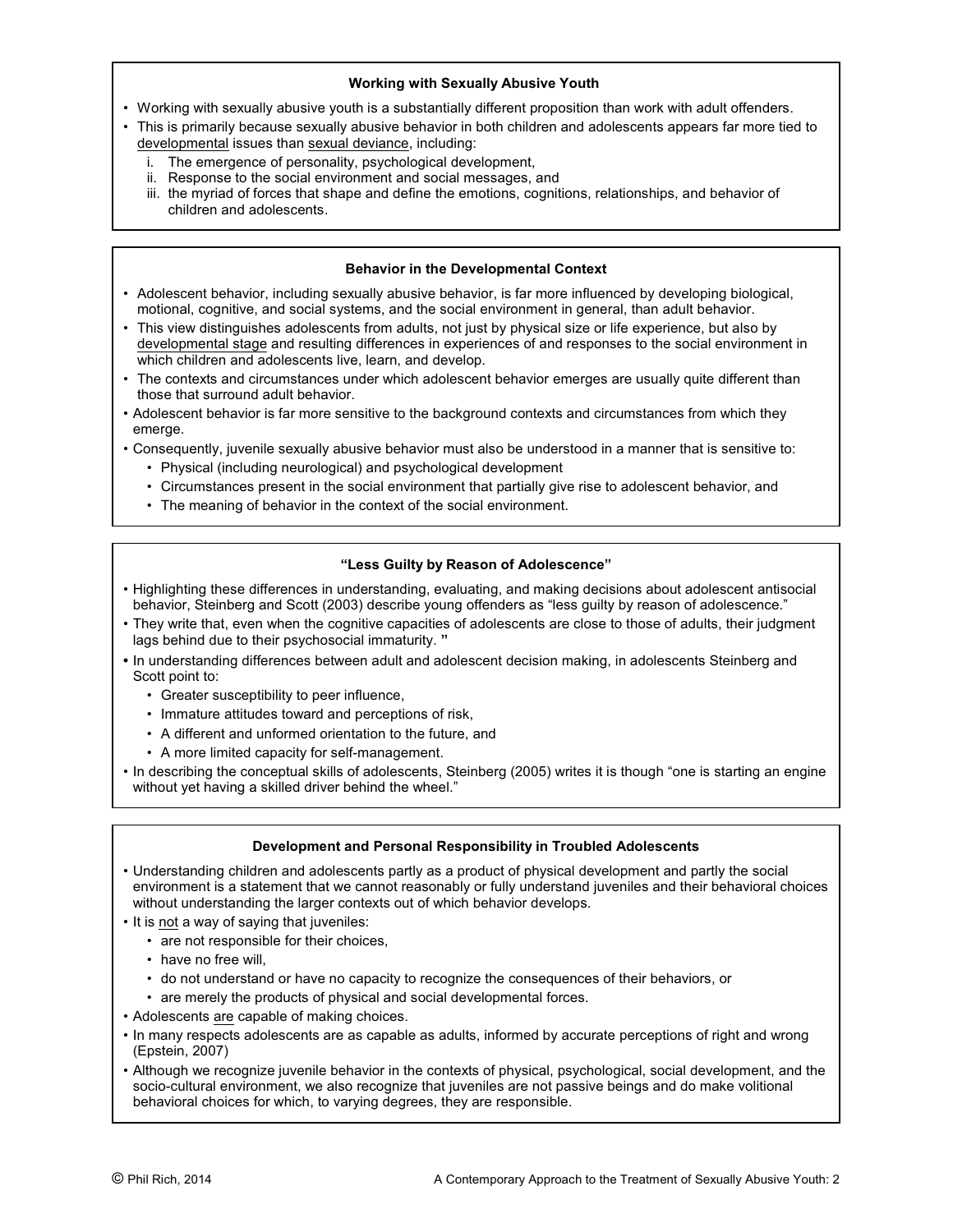#### **Juvenile Behavior and Responsibility**

- In most cases, children and adolescents, to varying degrees based in part upon their age, cognitive development, and cognitive skill, are responsible for their behavioral choices.
- We recognize intentionality in children and adolescents, even as we recognize that juveniles may not fully comprehend the nature and consequences of their behavior to self and others.
- Regardless of differences in development, the teen brain neither "causes" adolescent behavior, nor renders the adolescent incapable of significant cognitive and emotional decisions or accomplishment.
- "The teen years need to be what they used to be: a time not just of learning, but learning to be responsible" (Epstein, 2007).

## **A Balanced View of Juvenile Behavior**

- Nevertheless, Steinberg (2003) emphasizes that differences in adolescent reasoning play out in action because adolescents differ from adults in:
	- Brain development
	- Psycho-social development
	- Capacity to consider the consequences of behavior
	- The manner in which they weigh rewards and risks
	- Their ability to plan ahead, and
	- Their ability to control their impulses

#### **Maintaining a Balanced View of Juveniles**

- These ideas illuminate a balance between recognizing the adolescent as a "person-in-development" and acknowledging the need to also recognize that adolescents make choices and are capable of accepting responsibility for their choices.
- It is the balance that is so critical in how we understand adolescent behavior and how we treat the outcome of such behavior.
- Ideas about child and adolescent development help us to consider differences in:
	- 1. How we recognize the course and meaning of sexually abusive behavior, .
	- 2. How we recognize, understand, and evaluate risk for future sexually abusive behavior, and
	- 3. How we treat sexually abusive behavior.

# **Treatment in the Ecological Environment**

- As in mainstream psychotherapy, we have come to see children and adolescents in context, engaging with, influenced by, and contributing to an interacting set of social forces and systems.
- Here, the attitudes, beliefs, social interactions, and behaviors of our children can only be more fully understood in the context of the ecological environment (Bronfenbrenner, 1979; Elliot, Williams, & Hamburg, 1998).
- In the ecological environment, there is a constant interaction between individuals and other individuals, between individuals and the systems within they live and function, and between systems.
- Just as in a physical ecology, all aspects of the environment are linked, mutually interactive and influential.
- In adopting a developmental and ecological perspective, we can more easily see the "fit" between the sexually troubled behaviors of children and adolescents and the social environments in which they live, learn, and function and with which they constantly interact.
- This view has helped to promote treatment models such as multisystemic therapy, which work with delinquent and sexually troubled youths in and within their families and communities.

# **Our Changing Sensibility**

- It is not that we have concluded that our former approach to the treatment of young people with sexual behavior problems was ineffective.
- In fact, there is no evidence that our former treatment methods did *not* work, at least based on well known and widely described statistics regarding juvenile sexual recidivism, which are our best and most obvious indicator of treatment effectiveness.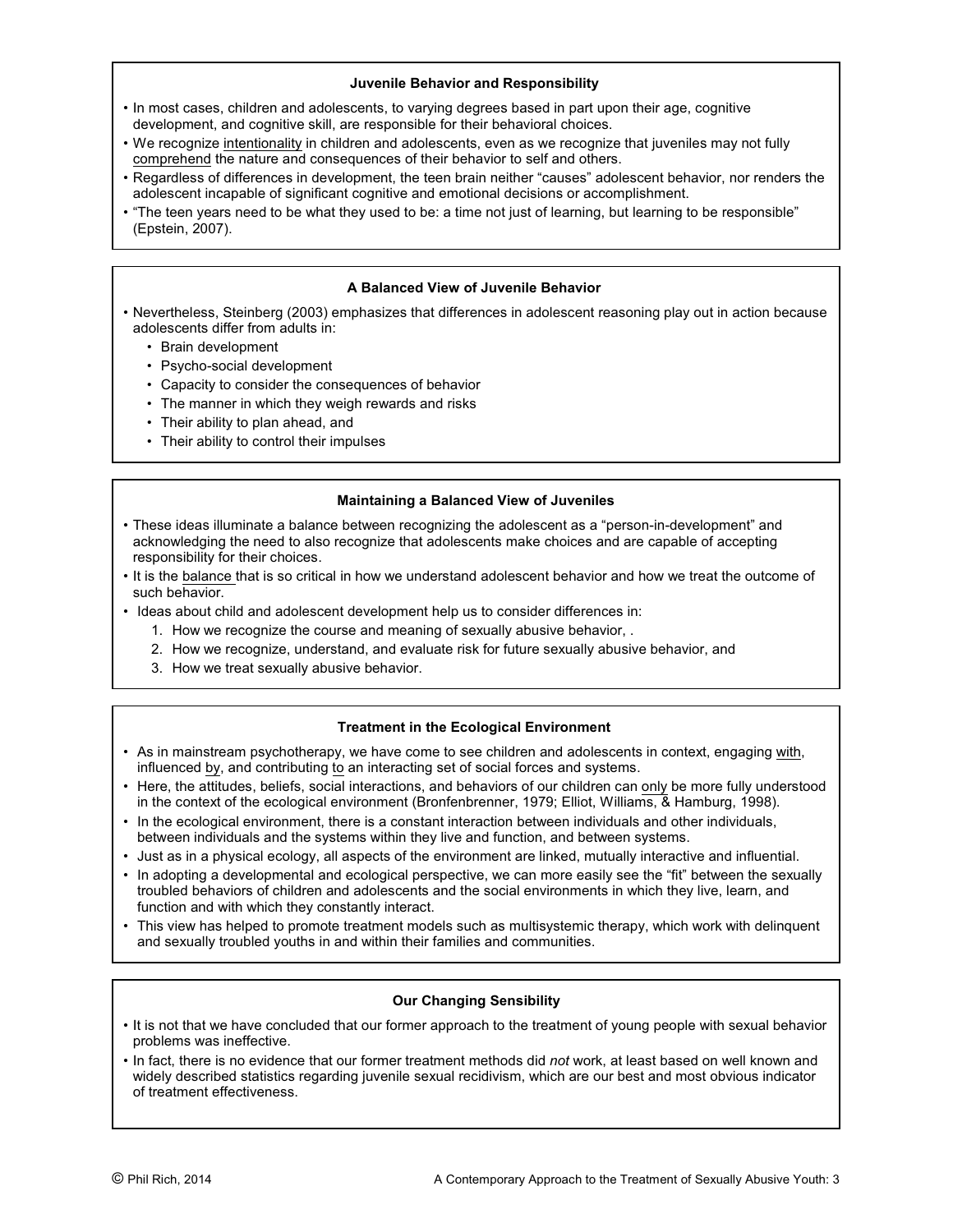# **Our Changing Sensibility**

- On the contrary, although different studies have reported different rates of recidivism, the most commonly reported statistics have consistently illustrated relatively low rates of sexual re-offense among juvenile sexual offenders, which are not likely to get much lower.
- Thus, changes and developments in our field reflect a change in our *perspective* about and *sense* of treatment, and a shift in our thinking about what it is that makes treatment effective or ineffective, as well as the manner in which we think about our clients.

# **Our Thinking Shapes Our Treatment**

- In any model of treatment, our view as clinicians influences our work in three broad interacting categories, each of which build upon one another:
	- 1. The way we think about and understand the young people who we study and with whom we work, and what they need in treatment.
	- 2. Our ability to think about and plan our treatment interventions.
	- 3. The way that we interact with and relate to the people we are seeking to help.
- It is also, and perhaps more critically, reflective of:
	- 1. The manner in which we think about and understand adult and juvenile sexual offenders.
	- 2. The way we interact with and relate to our clients.
	- 3. The way in which we come to conceptualize what sexual offenders need in treatment.

# **The Application of Insight and the Exercise of Critical Thinking in Treatment**

- For the individual sexually abusive youth, the treatment questions are what happened, how, why, and what can we do to ensure it doesn't happen again?
- However, the larger and more looming questions ask why do so many children sexually abuse other children, and how did this situation come about?
- What social forces have led to the development of so many children and adolescents who engage in sexually abusive behavior or behavior that is sexually troubled, or, at least, sexually precocious?
- Although we cannot possibly answer such complex issues, we can nevertheless approach these questions, asserting the importance of developing well-informed practitioners who consider and struggle with such questions, and think originally while engaging in the practice of assessment and treatment.
- Having strong and well-informed opinions can both shape our practice at the level of the individual youth and the way we think about juvenile sexual offenders and execute our practice at the broadest level.
- From this point of view, insight into the motivation, the mind, and the behavior of the sexually abusive youth is *critical* to effective practice.
- In each individual case, clinicians must understand how and why the juvenile sexually offended, and demonstrate this insight through clinical formulations that demonstrate knowledge into the case.
- In addition, they must be able to visualize and describe the youth's pathway to sexual offending, causation and motivation, psychological development, and the goal of or need filled for the youth by the offense.

# **The Application of Insight and the Exercise of Critical Thinking in Treatment**

- This is very different from the model found in many programs today in which, despite changes in our field in thinking and practice, treatment is still conceived primarily as a cognitive process, largely delivered through the teaching of concepts and techniques to juvenile offenders.
- This model typically requires clinicians to teach such concepts and test for their acquisition and retention, but requires little clinical insight into motivation, the development of behavior, or the underlying psychology of the individual.
- Concerns about attachment and social connection, empathy, moral development and remorse, personal responsibility, sexual arousal, and other factors central to the treatment of juvenile sexual offenders are often addressed through treatment methods that require little insight in either the juvenile or the clinician, and often do not involve the family system.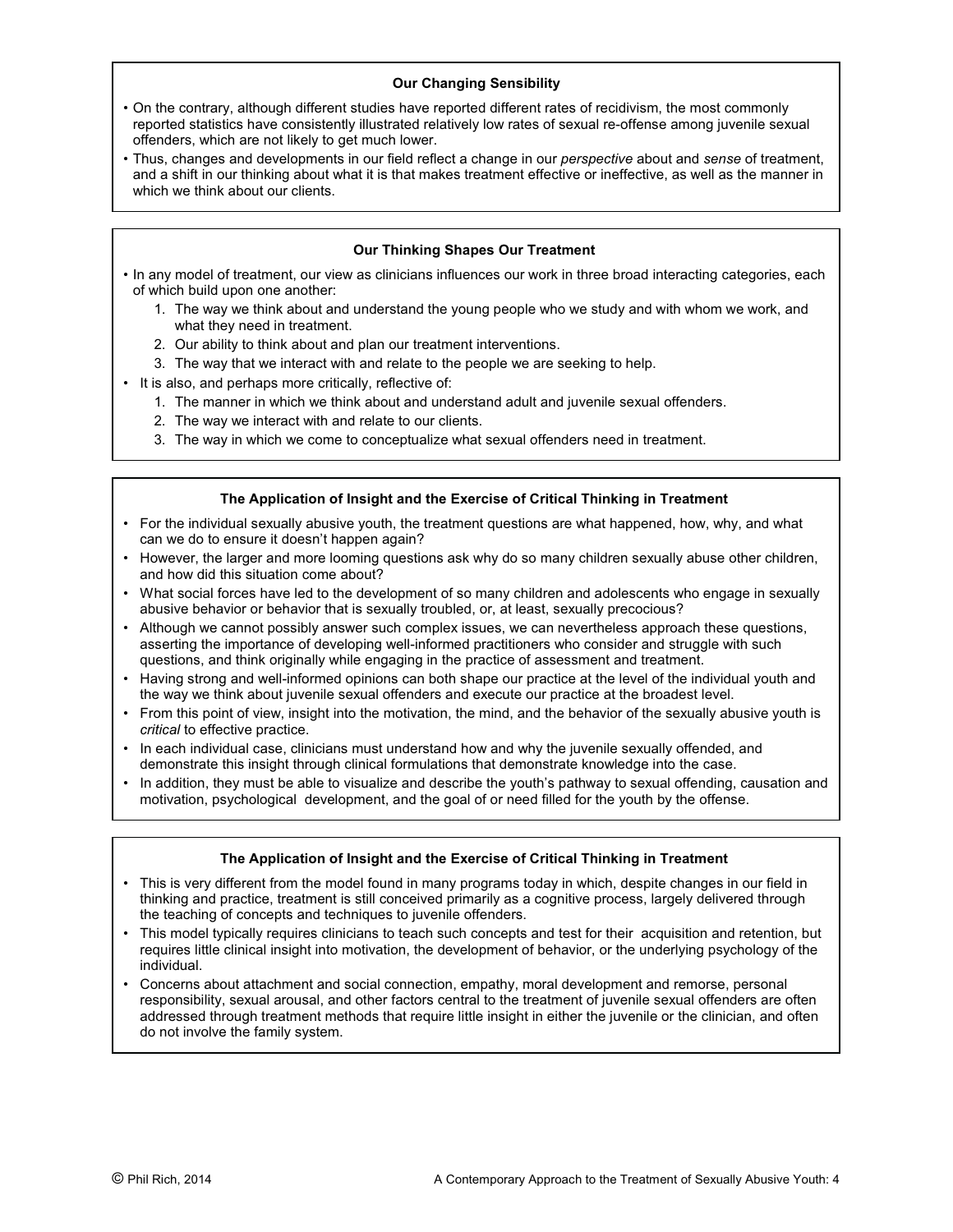## **Whole Treatment for Whole People**

- We not only see our clients as multifaceted and multidimensional, and far more than just their sexually abusive behaviors, but we also see treatment itself as equally complex and far-reaching, and more than simply the sum of its parts.
- We also see an increasing recognition that treatment is not simply technique and the delivery of information, but that the therapeutic relationship itself lies at the heart of treatment.

#### **What Makes Treatment Work?**

- In a meta analysis of almost 3,000 juvenile sexual offenders, Reitzel and Carbonell (2006) concluded that treatment is effective in reducing the recurrence of sexually abusive behavior in juveniles.
- However, despite the focus on cognitive behavioral therapy in the treatment of sexually abusive juveniles and adults, with respect to what actually works in treatment sexually abusive youth Reitzel and Carbonell concluded we do not know.
- Despite many claims and the conventional wisdom that it is the CB aspect of sexual offender treatment that makes it effective, Reitzel and Carbonell concluded there is little to no clear evidence that this is true.
- The idea that CBT is effective has been "extended down to the (treatment of juvenile sexual offenders) with little direct empirical support" (p. 415).
- "There remain more questions than answers about 'what works' for juvenile sexual offenders" (p. 418).
- Similarly, and more recently, Långström et al. (2013) write "the scientific evidence (is) insufficient to determine if cognitive behavioral therapy... reduces sexual reoffending" (p. 3).
- They write that there is no evidence available to determine the effect of CBT on sexual re-offending among adult sexual offenders or sexually abusive youth, or the effectiveness of any treatment method aimed at preventing sexual re-offense among adolescent or pre-adolescent sexual offenders.
- They found insufficient evidence to determine whether CBT is more effective than standard treatment in preventing sexual offending, and concluded "there is insufficient evidence regarding benefits and risks of cognitive behavioral treatment for adults and adolescents who sexually abuse children and for children with sexual behavior problems" (p. 5).

# **What Makes Treatment Work?**

- Nevertheless, despite the conclusions of Långström et al. (2013) and Reitzel and Carbonell's (2006) conclusion that we don't truly understand exactly what it is that makes the treatment of sexually abusive youth effective, we do have clues!
- Years of both practice and empirical research into the practice of psychotherapy in general yields important information about what does make treatment effective.
- This research base yields important information for us, not only about treatment in general, but also treatment for sexually abusive youth and adult sexual offenders.

#### **What Makes Treatment Work?**

- In describing standards of care for work with adult sexual offenders, McNeill, Batchelor, Burnett, and Knox (2005) write that research on therapist and therapy factors has reminded clinicians about the utility of seeking to establish a strong treatment alliance with offenders.
- They describe key skills for supporting change in adult sexual offenders, which include "building relationships that support change."
- "It is clear from the psychotherapy and counseling literature that the relationship between the worker and the client is a critical factor in effective interventions."
- This includes the practitioner's ability to:
	- 1. convey empathy, respect, warmth and genuineness
	- 2. establish a working alliance based on mutual understanding and agreement
	- 3. develop an approach that is person-centered and collaborative.
- McNeill et al. write that sexual offenders respond well to clinicians who are genuinely interested and concerned.
- "This emerging (if belated) focus on the relational and interpersonal aspects of effective practice with offenders is strongly supported by research evidence from psychotherapy which suggests that specific methods of intervention have a relatively minor role in determining success and that common (treatment) factors are responsible for bringing about change."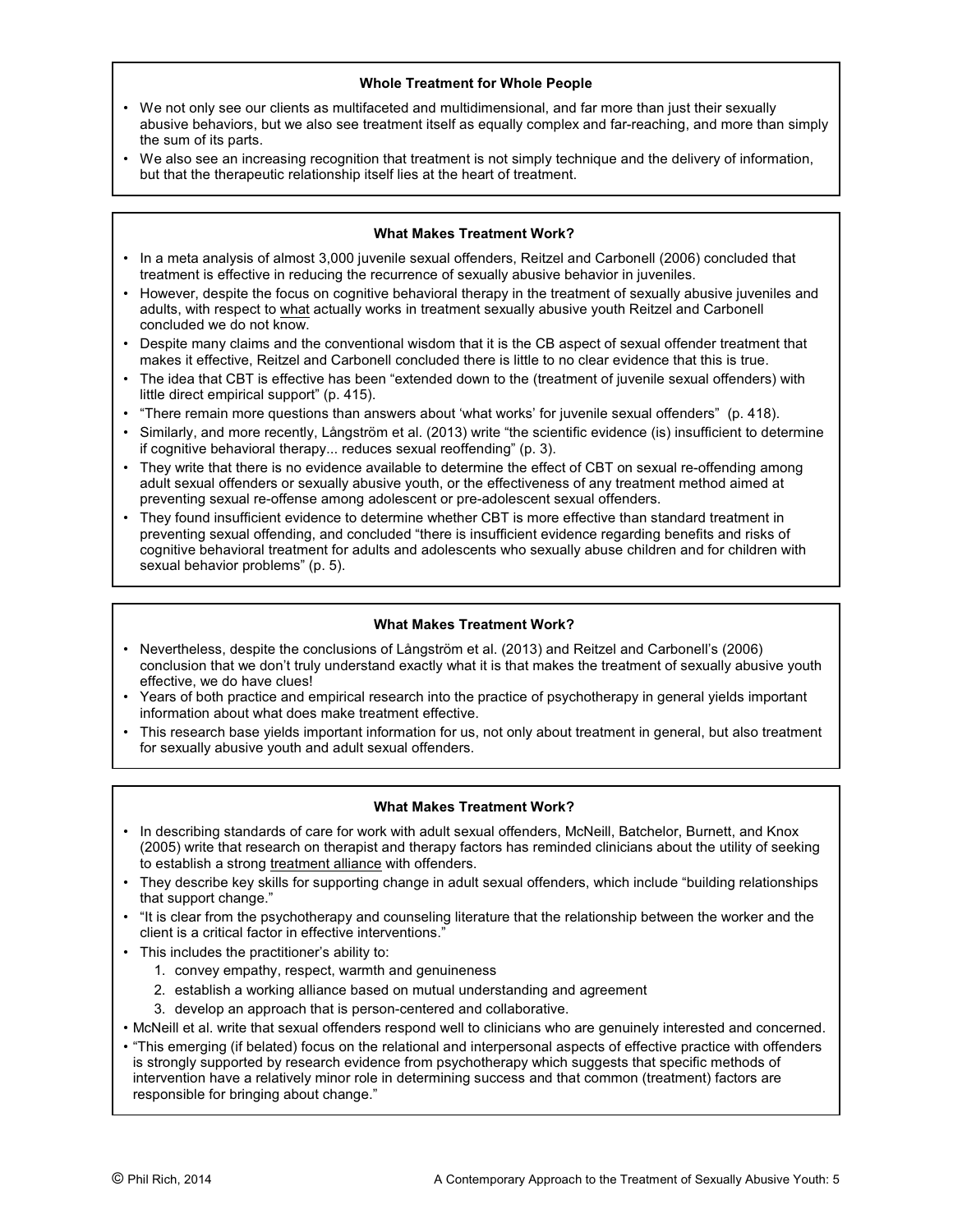# **Principles of Effective Treatment: A Common Factors Model**

- Studies designed to identify the relationship of treatment elements to treatment outcome generally conclude that elements common to all forms of effective treatment are most responsible for efficacy in treatment, rather than technique or orientation.
- Technique has the least relevance in the provision of effective treatment.
- Common factors such as the therapeutic relationship, the creation of hope, clarification and explanation, a pathway to improved mental health, and opportunities for emotional release remain important explanatory variables for the similar outcomes of different therapies (Holmes & Bateman, 2002).

# **Common Treatment Factors in Effective Treatment**

- Most of what happens in successful treatment is unrelated to treatment model or technique, and effective treatment outcomes are instead related to factors common to all forms of effective therapy (Duncan, Miller, Wampold,& Hubble, 2010; Kelly, Bickman,& Norwood, 2010; Lambert, 1992, 2005; Asay & Lambert, 1999; Lambert & Barley, 2002; Lambert & Bergin, 1993; Norcross & Lambert, 2011).
- In describing treatment in general (the principles of which are no different in work with sexual offenders), Lambert (1992, 2005) notes that 85% of treatment outcome involves the highly interpersonal factors introduced by the therapist and the client together embodied in the therapeutic alliance that forms between them and through which the work of treatment is accomplished.
- According to Lambert, of the four elements most commonly associated with treatment efficacy, technique accounts for only 15% of the variance in treatment outcome.
- He describes 85% of treatment success resulting from:
	- 1 Client factors (40%)
	- 2 Therapeutic alliance (30%)
	- 3 The expectancy effects of placebo and hope (15%)
	- 4 Technique (15%)
- Norcross (2000) similarly asserts that treatment technique accounts for only 12% to 15% of the variance across therapies.
- In 1989, Kazdin and Bass wrote that techniques either do not play a powerful role or, if they do, research methods are not powerful enough to detect them.
- Hubble, Duncan, Miller, and Wampold (2010) write, "these shared curative factors drive the engine of therapy" (p. 28).
- Factors related to the client and the therapeutic relationship appear to be the operating variables common to effective treatment, rather than the specific ideas and techniques of treatment associated with a particular therapeutic model.
- "These common factors are indeed the 'heart and soul' of therapy, a conjecture supported by the research evidence" (Wampold, (2010, p. 54).

# **Therapeutic Model and Technique**

- Norcross and Lambert (2011) write,"We wish that more psychotherapists would acknowledge the inseparable context and practical interdependence of the relationship and the treatment... That can prove a crucial step in... improving the effectiveness of psychotherapy."
- If we accept the idea that technique has the least bearing on treatment outcome, then we recognize that in sex offense specific treatment the primary application of a specific treatment model or technique is far less important than the manner in which they are used.
- Technique in the treatment of sexually abusive youth is a way of:
	- teaching and re-framing ideas
	- developing awareness
	- delivering instruction and information
	- providing corrective experiences with respect to patterns of thinking, social interactions, and behavior
- Alone, however, no technique is likely to produce effective results without being coupled to the larger framework of common factors that produce favorable treatment outcomes.
- Technique is very important, as is method and structure in treatment.
- However, when technique defines treatment, we risk having treatment *become* technique.
- Hubble, Duncan, Miller, & Wampold (2010) write: "Bluntly put, the existence of specific psychological treatments for specific disorders is a myth" (p. 28).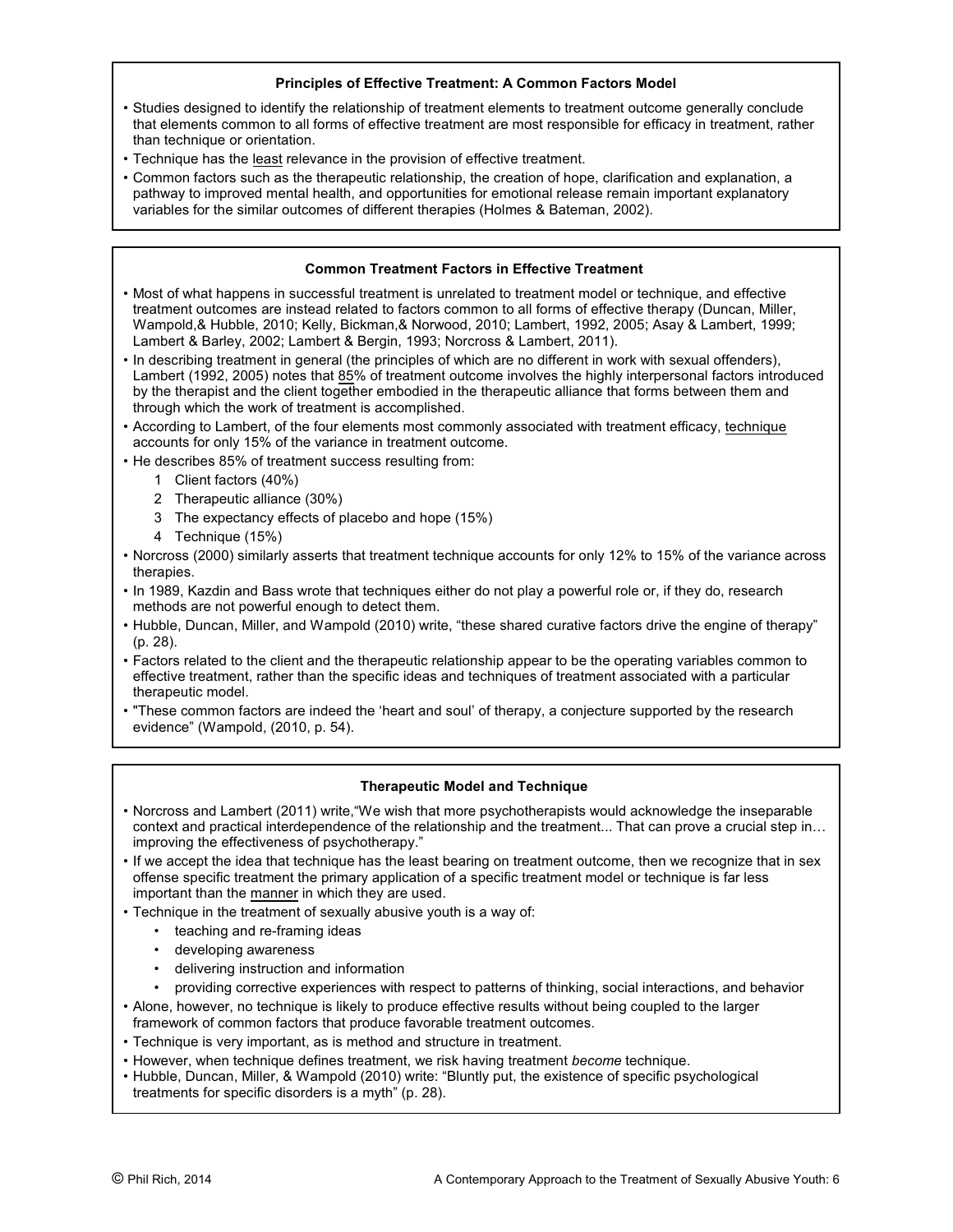# **Therapeutic Model and Technique**

-Minuchin & Fishman, 1981

- "If the therapist becomes wedded to technique, remaining a craftsman... contact with patients will be objective, detached, and clean, but also superficial, manipulative... and ultimately not highly effective.
- "Training...should therefore be a way of teaching technique whose essence is mastered then forgotten....
- " Only a person who has mastered technique and then contrived to forget it can become an expert therapist."

# -Beutler, 2000

"If a person is just a technician, he or she will never transcend the use of techniques... Only an artist can apply these scientific principles to the complexity of lives and find creative and new ways of making them relevant and workable in complex environments."

# **The Application of Technique Restricts Clinical Relatedness**

- Manualized treatment in work with adult sexual offenders doesn't allow for necessary flexibility in clinical style or the development of the therapeutic alliance.
- Rigid adherence to a manual reduces, if not eliminates, clinical flexibility (Marshall, 2006, 2009).
- Manuals restrict the expression of therapist features that Marshall writes have repeatedly been shown to be central to treatment in both general clinical treatment and sexual offender specific treatment literature.
- Manualized treatments limit the ability to plan or implement treatment interventions based on individual case formulations, as well as limiting the creativity and freedom of the clinician (Marques et al., 2005).

# **The Treatment Relationship and Technique Driven Treatment**

- Norcross (2000) asserts that the shift towards empiricized and standardized treatment is not only unrealistic and untenable, but also contains an effort to eliminate the individual therapist as a variable in effective treatment.
- Norcross (2002) asserts that the empirically-based model depicts a "disembodied" clinician performing standardized procedures, standing in marked contrast to the clinician's experience of treatment as an intensely interpersonal experience.
- Norcross (2002) argues that empirically-based models validate the efficacy of *treatments*, or technical interventions, rather than the therapeutic relationship or the interpersonal skills of the clinician.In so doing, evidence-based treatment risks reducing therapy to the level of *technician*, rather than *clinician*.
- In this model, therapy may be reduced to a technical, rather than a clinical, process, in which "Clients are reduced to a diagnosis and psychotherapists to technicians, while psychotherapy is administered like a pill" (Duncan & Miller, 2005).
- Bohart and Tallman (2010) go further, advocating for the "abandonment" of empirically supported treatments, instead embracing the American Psychological Association's definition of evidence-based practice.
- In 2006, the APA Presidential Task Force on Evidence-Based Practice described and supported the significance of clinical expertise, writing that clinical expertise integrates the best research evidence with clinical data, while also understanding the influence of individual, cultural, and contextual differences in individual cases. Treatment "in the context of patient characteristics, culture, and preferences" (p. 273).

# **The Treatment Process**

- Thus, with respect to our view about what makes treatment work, we've recently come to believe that it's the treatment process, rather than treatment method or technique, that is most effective, or at least central, in the application of method.
- It is the treatment process that drives effective outcomes in treatment rather than the techniques of treatment or the materials we use.
- These ideas, regarding the tx process rather than the techniques or contenbts of treatment, fit with those found in the general literature of psychotherapy, in which we are increasingly recognizing that what the clinician brings into treatment, in terms of attitude and characteristics, has a great deal of effect upon the outcomes of therapy (Baldwin, Wampold, & Imel, 2007; Elliott, Bohart, Watson, & Greenberg, 2011; Horvath, Del Re, Flückiger, & Symonds, 2011; Kolden, Klein, Wang, & Austin, 2011; Kramer, de Roten, Beretta, Michel, et al., 2008; Marmarosh, Gelso, Markin, Mallery, et al. 2009; Norcross, & Lambert, 2011; Shirk, Karver, & Brown, 2011).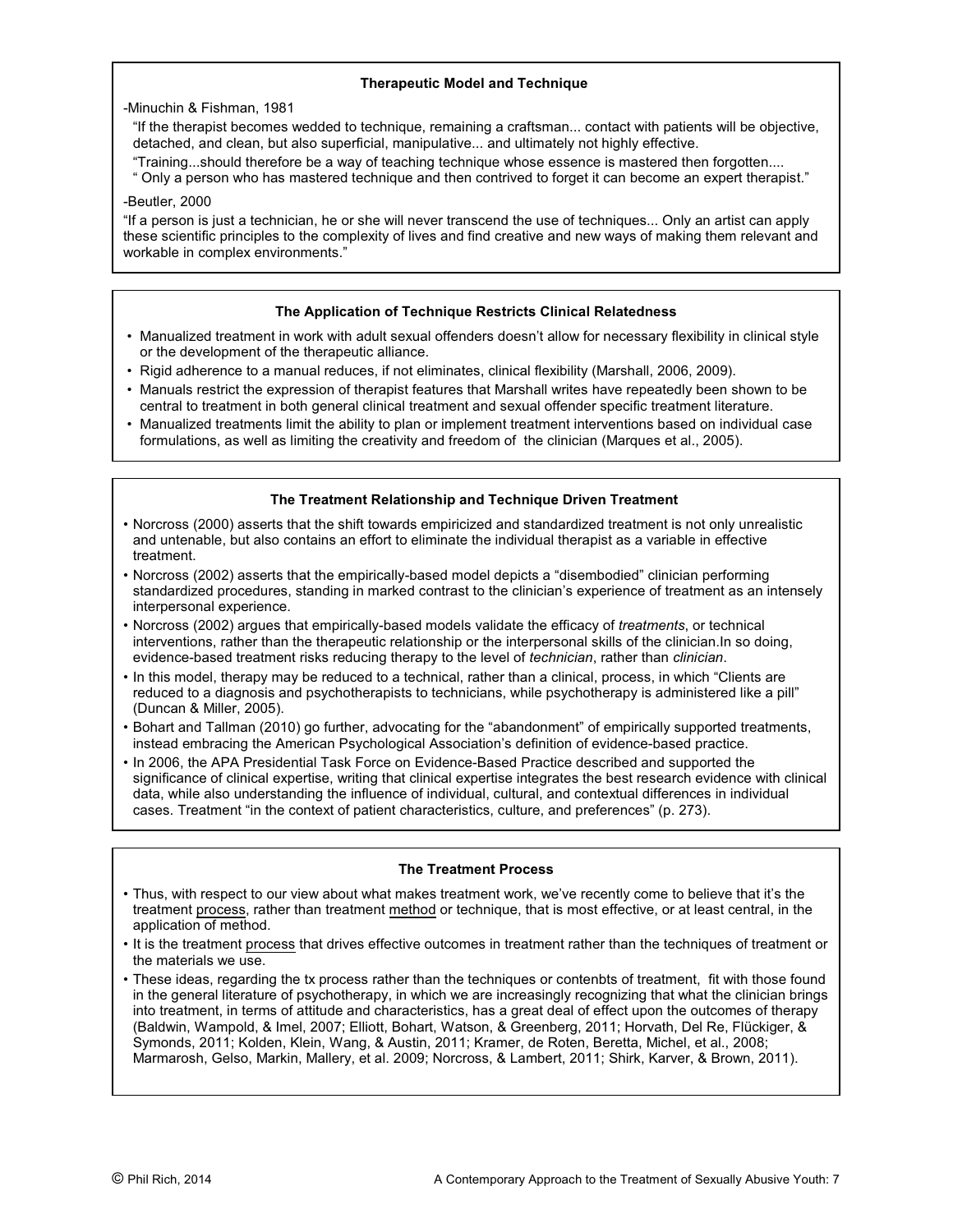# **The Treatment Process**

- There is an increasing recognition in our work with adolescent and adult offenders that the techniques and content of treatment are inadequate on their own.
- Treatment ideas and tasks are most effectively delivered and worked on through:
	- The therapeutic interaction between clinician and client
	- The environment in which treatment and rehabilitation occurs
	- The investment of the client him/herself

# **Empirically Validated Elements of Effective Psychotherapeutic Treatment**

- The APA Interdivisional Task Force on Evidence-Based Therapy Relationships produced 61 empirically validated principles of therapeutic change (Castonguay & Beutler, 2006; Norcross, Beutler,& Levant, 2005).
- These included the importance of client investment and participation in treatment, noting that effective treatments do not induce resistance in the client, and… treatment outcome is enhanced if the client is willing to engage in the treatment process.
- Treatment is more likely to be beneficial if:
	- The therapist is able to facilitate a high degree of collaboration with the client.
	- A therapeutic alliance is established and maintained in which clinicians both experience empathy for their clients, and are experienced by their clients as authentic in the relationship.
- With respect to the clinician in the therapeutic relationship, treatment effectiveness is likely to be enhanced if the therapist:
	- Demonstrates open-mindedness and flexibility
	- Is patient and able to tolerate any negative feelings he or she may experience about the client,
	- Is comfortable with an emotionally connected treatment relationship.

# **Treatment Process Versus Treatment Method**

- Indeed, Beech and Hamilton-Giachritsis (2005) describe a change in the treatment of adult sexual offenders, from a direct and confrontational style to a model built on supportive and emotionally responsive treatment relationships.
- Similarly, Marshall (2005) recommends that clinicians adopt a relationally-based approach to treatment, in which the attributes and behaviors of the therapist more greatly influence behavioral change than the techniques and methods of treatment manuals.
- In work with sexually abusive youth, Longo and Prescott (2006) similarly emphasize the use of a warm, empathic, and rewarding approach over a hostile, confrontational, and harsh treatment style, which they conclude is ineffective with sexually abusive youth.
- Ward and Salmon (2011) also write that an emphasis on relationships in the treatment of adult sexual offenders "helps to create a powerful medium for change" (p. 411).
- In our work with juveniles, this relationship includes:
	- the fit between the emotional experiences of both clinician and youth,
	- the effect of the clinician's attitudes on the client, and<br>• and the youth's investment of trust, safety, and faith in
	- and the youth's investment of trust, safety, and faith in the therapist as an agent of hope and change (Dryden, 1989).

# **The Therapeutic Alliance**

- Although cognitive-behavioral work is important in sex offender specific, and will remain central to any sex offender specific treatment program, the therapist uses interactional techniques imparted through the therapeutic alliance.
- It is through this relationship, as well as other techniques and practices of treatment, that a treatment environment and relationship is established that can help re-build attachment, connection to others, and social belongingness. Ultimately, the emphasis in a attachment-oriented therapy is on the development of an understanding, supportive, and caring relationship, marked by attunement between the therapist and the client.
- Whatever its form, individual therapy is administered through the relationship between the clinician and the client.
- In addition, effective therapy always requires the active participation of the client and many have suggested that, more than any other factor, such participation is the primary key to therapeutic success.
- Indeed, many, if not most, believe that a critical and essential factor in therapy is the client-clinician relationship, or the therapeutic alliance.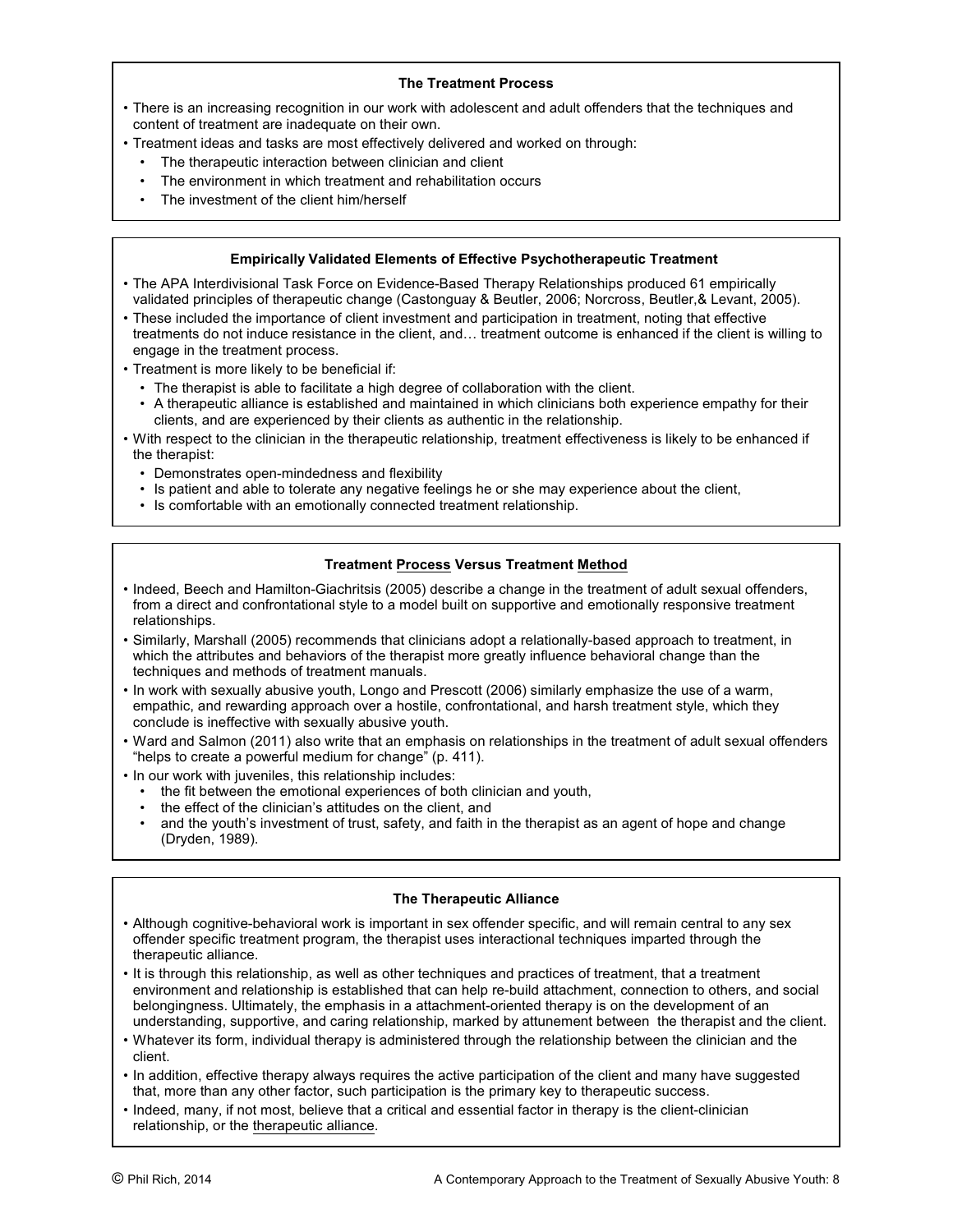# **The Facilitative Role of the Therapeutic Alliance**

- Allen (1995) writes that when working with clients who have experienced difficult childhood relationships with parents and/or other adverse experiences, the clinician must overcome three obstacles to the development of the therapeutic relationship:
	- Distrust of authority figures.
	- The possibility of dependency upon the clinician, which he points out is an especially difficult area because psychotherapy requires a degree of dependency.
	- Difficulties with boundary development, and especially in work with clients who have previously experienced behavioral difficulties and faced difficult relationships with parents and other caregivers.
- Nevertheless, it is through the special relationship embodied in the therapeutic alliance, and the safe boundaries within that relationship, that client growth is sparked and enhanced.
- This idea is echoed by O'Brien, Pilowsky, and Lewis (1992): "Children conceive of the therapist as a real object in their lives, one who offers a viewpoint different from others and, above all, who allows the testing of new ideas and new ways of feeling and behaving in a supporting and supportive environment….
- "…Thus, therapy allows the children to experience and experiment."
- The therapeutic relationship is thus facilitative.
- However, for client development to occur in what he calls the facilitative treatment environment, Rogers (1980) describes three necessary elements.

## **The Facilitative Role of the Therapeutic Alliance: 1. Congruence and Authenticity**

- Rogers' first condition involves the authenticity of the clinician, or "congruence."
- The therapist is genuine, transparent, and honest in the therapeutic relationship, "putting up no professional front or personal facade... (in which) the client can see right through what the therapist is in the relationship." In other words, the therapist is real and present, and fully engaged in the therapeutic relationship.
- Kolden, Klein, Wang, and Austin (2011) describe congruence or genuineness as a highly valued relational quality in the therapist.
	- Therapists must embrace the idea of striving for genuineness with their clients.
	- Therapists can develop the quality of congruence.
	- Therapists can model congruence. Congruent responses are honest. Congruent responses are not disrespectful, overly intellectualized, or insincere. They are authentic and consistent with the therapist as a real person.
	- The maintenance of congruence requires that therapists be aware of instances when congruence falters.
	- Effective therapists modify and tailor their congruence style according to client presentation.
	- Congruence may be especially important with younger, less educated, and perhaps less sophisticated clients, such as adolescents and young adults.
	- The congruent therapist communicates acceptance and the possibility of engaging in an authentic relationship.
	- Congruence appears to be especially apparent in psychotherapy with more experienced clinicians. Experienced therapists may recognize and more carefully discern a client's need for relational congruence.

# **The Facilitative Role of the Therapeutic Alliance: 2. Unconditional Positive Regard**

- Rogers' second condition for facilitative growth involves creating in the client a sense of feeling accepted, cared for, and prized, a condition he termed "unconditional positive regard."
- The therapist is recognized and experienced by the client as present and honest, who in turn experiences a sense of being recognized, understood, and valued by the therapist.
- Unconditional positive regard allows clients to feel recognized, valued, cared for, and accepted.
- These are the very qualities that we wish to instill, develop, or unlock in the treatment of sexually abusive youth.
- They are also the same qualities that sexually abusive youth must experience from others in their environment, whether in their own homes, the community, or in the therapeutic relationship.
- Accordingly, we recognize that being valued and cared for is the first step in the development of the capacity to value and care for others.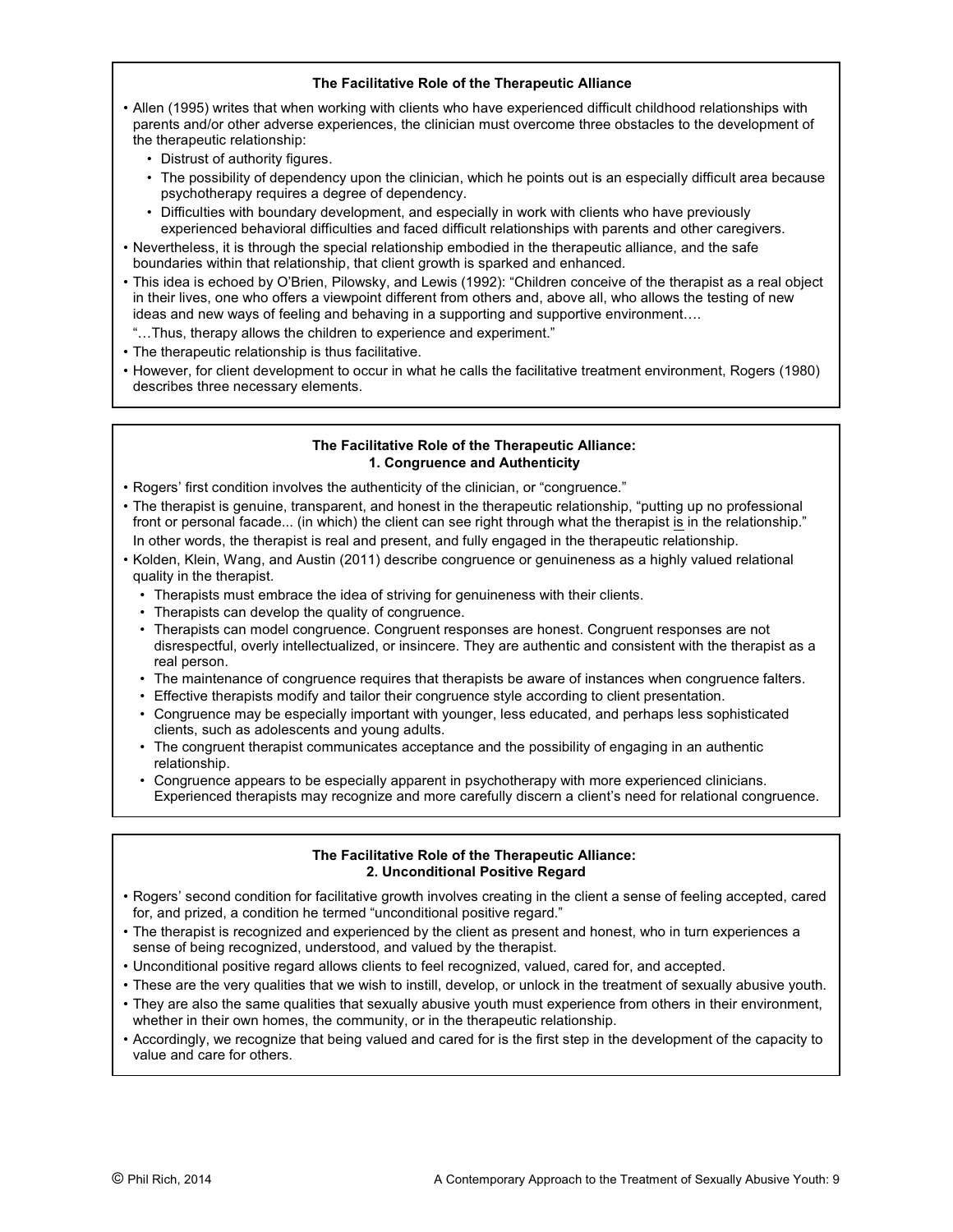#### **The Facilitative Role of the Therapeutic Alliance: 3. Therapeutic Empathy**

- Rogers' third facilitative aspect of the therapeutic relationship is empathic understanding, in which, "The therapist senses accurately the feelings and personal meanings that the client is experiencing and communicates this understanding to the client."
- Rogers describes the ideal therapist as, "first of all, empathic," in which empathic understanding is provided freely, and not drawn from, the therapist.
- Rogers describes empathy in therapy as the ability of the therapist to enter the world of the client, understanding and demonstrating sensitivity to the personal experiences of the client.
- Therapeutic empathy must be authentic. Rogers warns that brilliance and diagnostic skills are unrelated to empathy, and that "clients are better judges of the degree of empathy than are therapists."

# **On Therapeutic Empathy**

- In building a therapeutic relationship a central task for the clinician is to become a source of security for the client (Bowlby, 1988).
- Bowlby (1980) writes unless a therapist can enable the client to feel secure, therapy cannot begin: "The therapist strives to be reliable, attentive, and sympathetically responsive… and, so far as he can, to see and feel the world through his [or her] patient's eyes, namely to be empathic" (p. 140).
- This aspect of therapeutic empathy is central to the therapeutic relationship, described by Rogers as essential to the facilitative treatment environment, through which individuals are able to recognize and modify their attitudes, behaviors, and self-concepts.
- Part of the therapist's job in individual therapy is to provide the conditions under which self-healing, personal growth, and rehabilitation can best take place, thus creating the facilitative treatment environment described by Rogers.

# **The Empathic Clinician**

- Elliott, Bohart, Watson, and Greenberg (2011) describe therapeutic empathy as an essential goal for all clinicians, regardless of theoretical orientation, treatment model, and severity of client psychopathology.
	- Clinicians must understand their clients and demonstrate this understanding through their behaviors to the client.
	- The empathic therapist's primary task is to understand experiences rather than words.
	- Empathic therapists do not parrot clients' words back or reflect only the content of those words.
	- Empathic therapists assist clients to express their experience in words so that clients can deepen their experience and become more self-reflective.
	- Empathy entails individualizing responses to particular clients .
	- Therapists need to know when, and when not, to respond empathically.
	- Therapists should assume neither that they are mind readers nor that their experience of understanding the client will be matched by the client feeling understood.
	- Empathy should always be offered with humility and held lightly, ready to be corrected.
	- Because research has shown empathy to be inseparable from other relational conditions, clinicians should seek to offer empathy in the context of positive regard and genuineness. Empathy will not be effective unless it is grounded in authentic caring for the client.
- "We encourage psychotherapists to value empathy as both an 'ingredient' of a healthy therapeutic relationship as well as a specific, effective response that promotes strengthening of the self and deeper exploration."

# **Facilitative Therapy and the Treatment Alliance**

- In the facilitative treatment climate, established through the therapeutic relationship, sexually abusive youth are not coerced, confronted, or even educated, into improved attitudes, increased self-awareness and awareness and concern for others, greater emotional and behavioral control, and prosocial behavior.
- It is, instead, through the therapeutic alliance that treatment becomes a joint venture into which the client willingly enters and engages in treatment.
- Horvath and colleagues (2011) describe central elements of this aspect of the treatment relationship, based on their meta-analysis of over 200 research reports covering more than 14,000 treatments.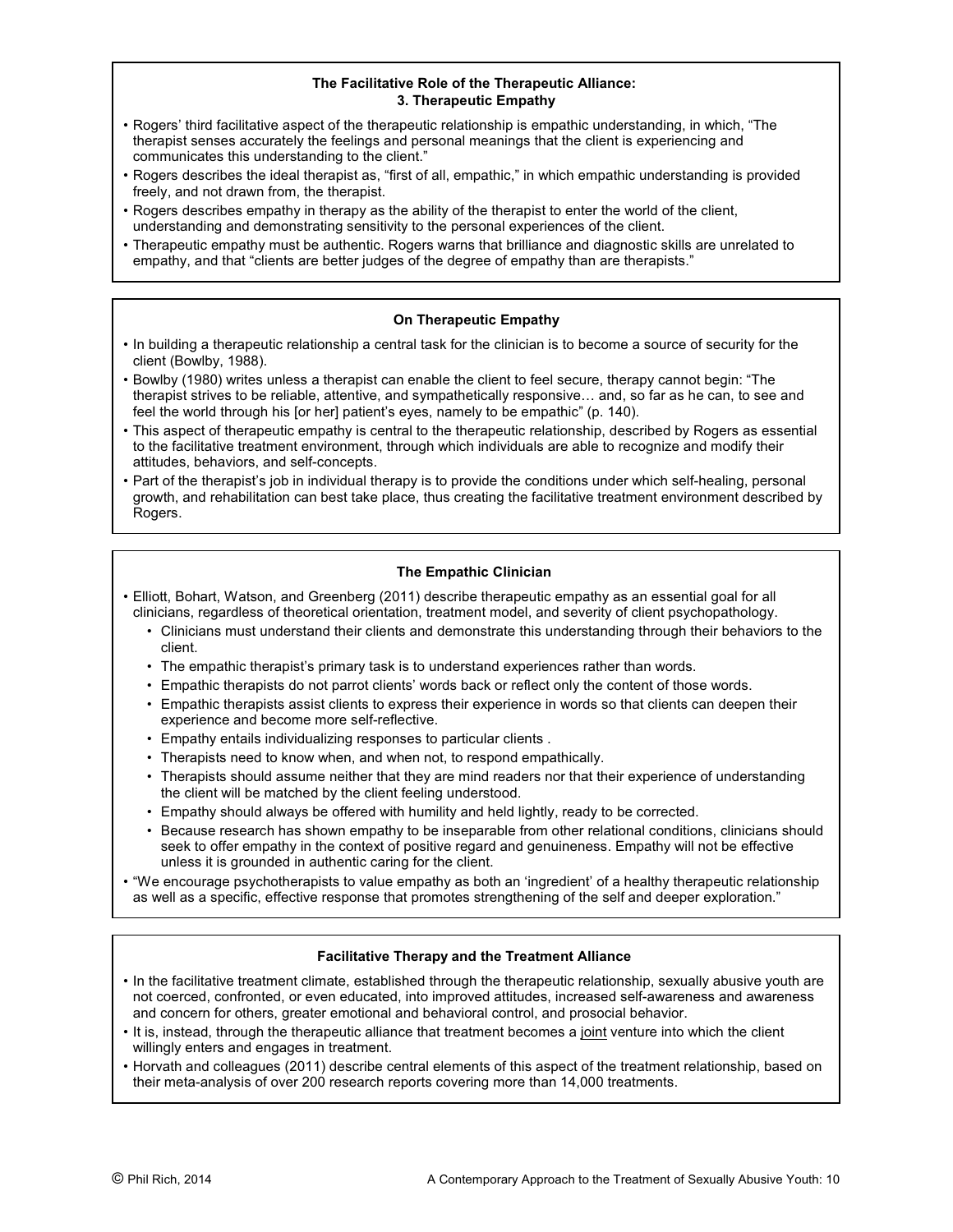## **Facilitative Therapy and the Treatment Alliance**

- Horvath at al(2011)

- The development and fostering of the alliance is not separate from the interventions clinicians implement to help their clients. It is influenced by and an essential and inseparable part of everything that happens in therapy. Its distinguishing feature is the focus on therapy as a collaborative enterprise.
- The development of a therapeutic alliance early in therapy is vital for therapy success.
- In the early phases of therapy, modulating the methods and tasks of therapy to suit the specific client's needs, expectations, and capacities is important in building the alliance.
- The strength of the alliance, within and between sessions, often fluctuates. These "normal" variations as long as they are attended to and resolved – are associated with good treatment outcomes.
- Therapists' non-defensive responses to client negativity or hostility are critical for maintaining a good alliance. Therapists have to develop the ability to neither internalize nor ignore clients' negative responses.
- Therapists who are good at building a strong alliance tend to have better alliances with most of their clients.
- The reverse is also true.
- Alliance development is a skill and/or capacity that therapist can and should be trained to develop just as they are trained to attend to other aspects of their practice.

# **The Treatment Alliance in Work With Juveniles**

- Shirk, Karver, and Brown (2011) describe additional elements of the therapy relationship in work with children and adolescents.
- They write that the treatment alliance is an important predictor of effective therapy with juveniles, and may very well be an essential ingredient in successful treatment, and that alliances with both youth and their parents are predictive of positive treatment outcomes.
- Consequently, clinicians need to attend to the development of alliances with parents as well.
- Shirk et al. write that the formation of a therapeutic alliance with both youth and parent requires the therapist to attend to multiple perspectives and to develop a treatment plan that accommodates both youth and parent perspectives, and that the development and maintenance of a positive alliance over time predicts successful outcomes with youth.
- Kelly, Bickman, & Norwood (2010) similarly write that caregivers and family obviously play an important role in work with children and adolescents, and that family involvement and participation are key factors influencing and shaping youth engagement in treatment and effective outcomes.
- Shirk et al. also advise clinicians to monitor the treatment alliance over the course of treatment, not simply as an early treatment task but also as a recurrent and on-going task.
- They write that youth are likely to have a limited understanding of therapy.
- The early development of a therapy alliance requires the therapist to balance actively listening to the youth and providing an explicit framework for understanding therapy processes. Over-emphasizing framework without actively listening to the client interferes with alliance building, at least with adolescents.

#### **Understanding the Therapeutic Process**

- Norcross and Wampold (2011) write that the therapeutic relationship accounts for why clients improve in treatment, at least as much as the particular treatment method and develops and acts in sync with treatment methods, client characteristics, and the qualities that the clinician brings to treatment.
- They recommend that clinicians make the therapeutic relationship a primary goal in treatment, and routinely monitor the responses of their clients to the relationship, as well as ongoing treatment.
- Lambert (2010) concurs that is essential for clinicians to actively monitor and seek feedback from clients about the therapeutic relationship and treatment alliance.
- Such monitoring leads to increased opportunities to reestablish collaboration, improve the relationship, and modify treatment strategies.
- Norcross and Wampold also note that effective clinicians are responsive to the different needs of different clients, providing varying levels of relationship elements in different cases, and within the same case at different moments.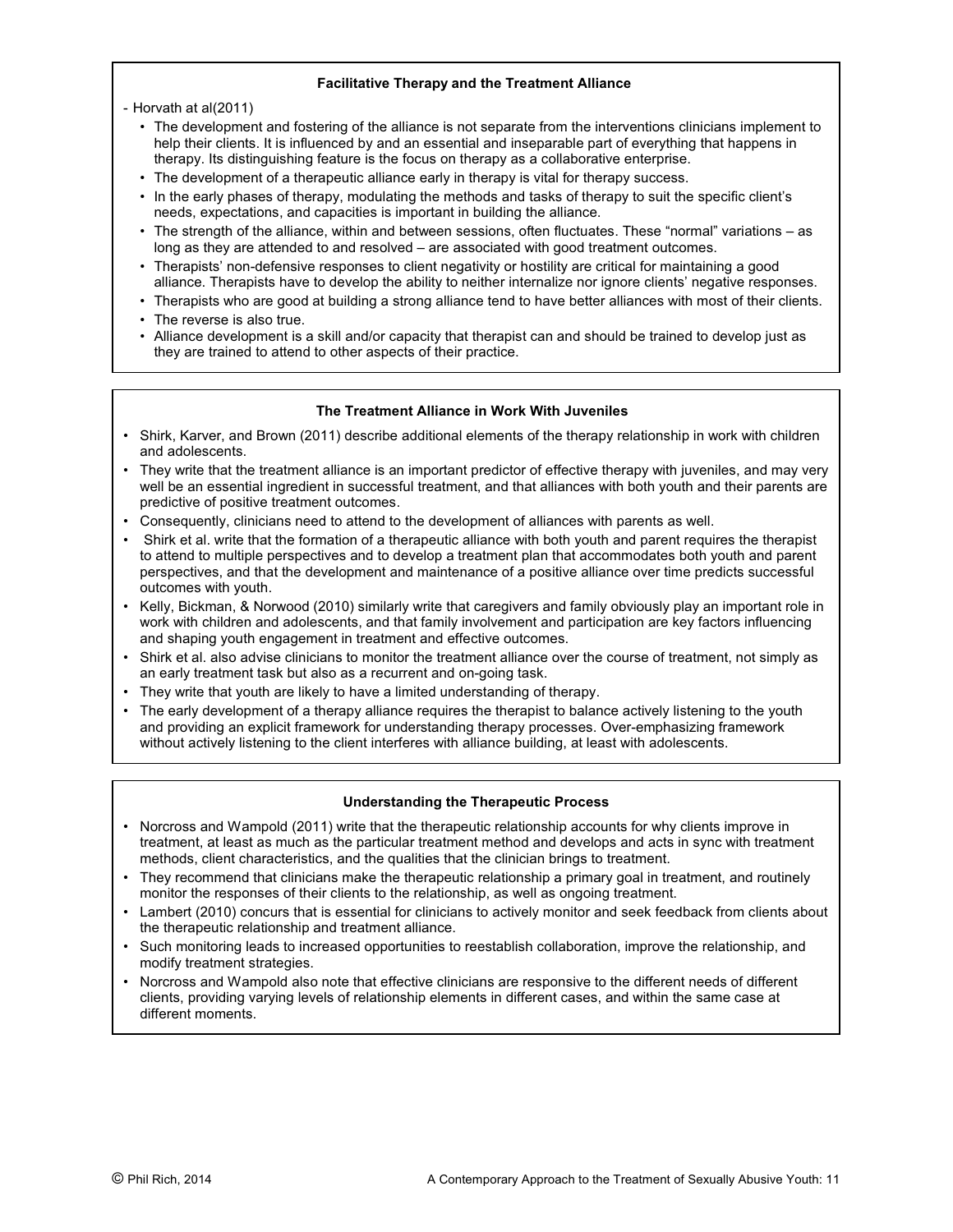## **Understanding the Therapeutic Process**

Norcross and Wampold (2011) also address what does not work in effective treatment.

- Confrontation.
- Negative processes, such as comments or behaviors that are hostile, pejorative, critical, rejecting, or blaming.
- Assumptions. Clinicians who assume their client's perceptions of relationship satisfaction and treatment success are frequently inaccurate.
- Therapist-centricity. The client's observational perspective on the therapy relationship best predicts outcome, rather than the clinician's perspective. Clinical practice that relies on the therapist's perspective does not predict outcome as well.
- Rigidity.
- Ostrich behavior, in which Norcross (2010) describes research showing that treatment alliance ruptures are common and frequently result in poor treatment outcomes and/or treatment termination, but are rarely addressed by clinicians. "Many psychotherapists apparently prefer... ostrich behavior: burying their heads in the sand and hoping (against hope) that early signs of a rupture do not materialize into negative outcome" (p. 131).
- Conformity and standardized treatment applied to all clients, which Norcross and Wampold refer to as the "procrustean bed" in which the client must "fit" the treatment rather than flexing the treatment to fit the client.

#### **Guidelines and Tips for a Facilitaive Therapy**

- The practice of individual therapy is too far ranging in goals, scope, and orientation to apply a simple formula.
- However, there are some basic guidelines that underlie all applications and uses of individual therapy that can both instruct and keep the therapist on track, and ensure that the therapy is individualized.

# **NineteenTips for Facilitaive Therapy**

- 1 Formulate the case. Learn about the client and his or her developmental pathway, and the factors that have contributed to who the child is today and what motivated or led to his or her behaviors, including sexually abusive behavior. Develop a theory about what makes your client tick, and under what circumstances.
- 2 Recognize wholeness. Your clients are more than simply, or only, sexually abusive youth. Recognize the totality, or the wholeness of your clients and make sure that they recognize you see and value them.
- 3 Build relationships. Most of the work is about relationships and rehabilitation, not teaching concepts about sexually abusive behavior, although this is an essential part of the work.
- 4 Work from strengths. Discover for yourself and help your clients find their strengths, and work to build upon these.
- 5 Be respectful. Disrespect is unlikely to meet the goals of a positive therapeutic relationship or the rehabilitation or the juvenile, and is antithetical to the treatment alliance.
- 6 Use appropriate techniques. Apply the correct technique to each client and each treatment situation. The technique should fit the client, rather than squeezing the client to fit the approach. Failure may otherwise be seen as client failure, rather than the failure of the technique, and this cannot serve the outcome of helping the child.
- 7 Like your clients. It is not only important to not judge, dismiss, and disrespect clients, but more to the point it is important to actively *like* them.
- 8 Authenticity. Be genuine in your relationships with your clients.
- 9 Demonstrate genuine interest. Therapists not really interested in their clients are not likely to do well with their clients, and especially when the clients are kids who can almost sense authenticity in adults,
- 10 Unlock and demonstrate empathy. Experience the world that your client lives within, and the way that he or she experiences that world. Therapeutic attunement may help your client learn to recognize the experiences of and experience empathy for others.
- 11 See the world through the eyes of the client. This is about the phenomenology of the juvenile, and also about empathy and connection. Clinicians must be able to understand the world of the client in the way that each client experiences it.

*continued*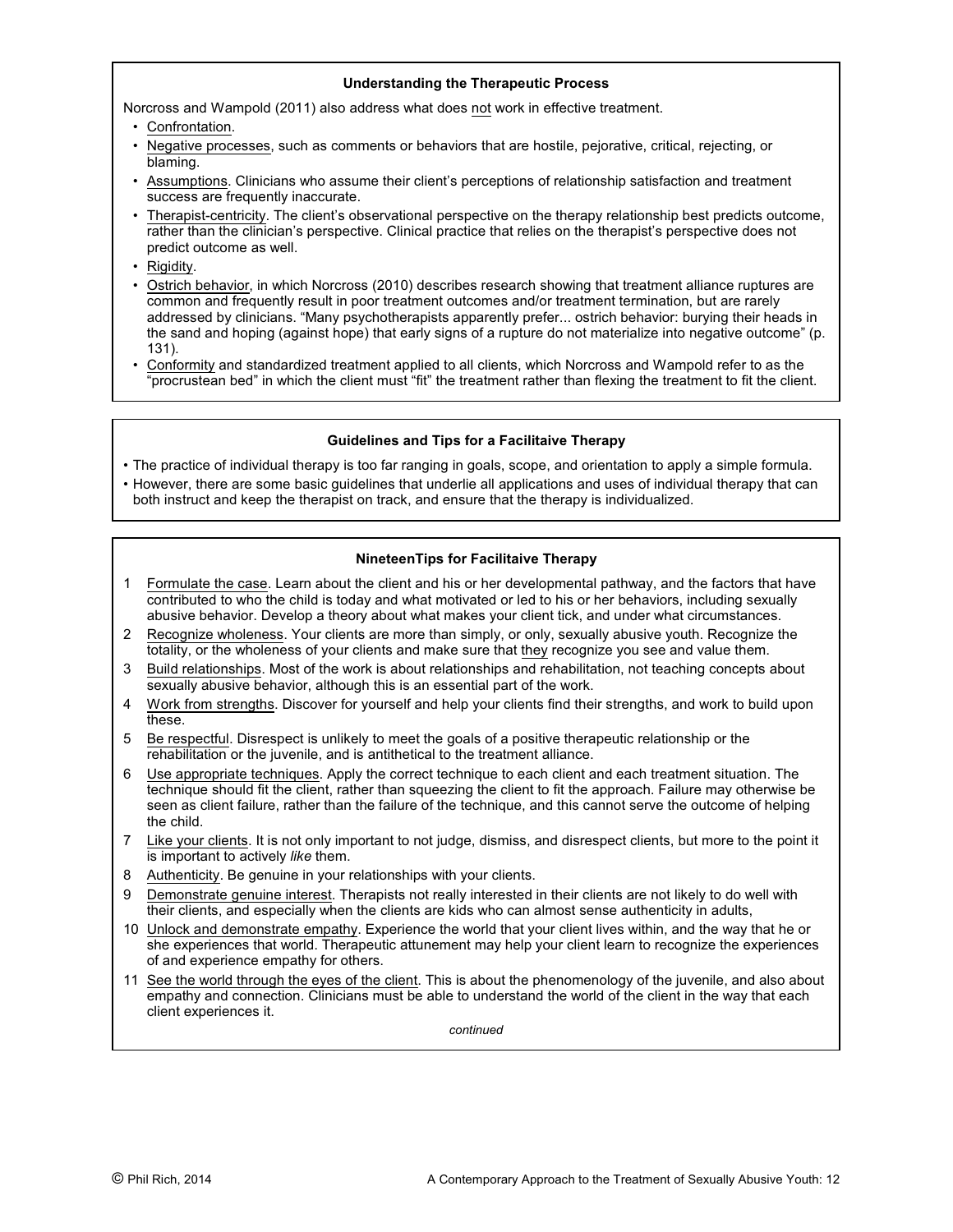#### **NineteenTips for Facilitaive Therapy** *continued*

- 12 Start where the client is at. Recognize the developmental, cognitive, and emotional capacities and individual needs of each client, and start treatment at that point. This means designing and employing interventions that match each client's current level.
- 13 Maintain the right emotional distance. Recognize and respond to each client's attachment needs and style. Some clients need to get closer to you, some need to remain more distant. Maintaining your own appropriate boundaries will help you to set the "right" emotional distance, based on the individual needs and styles of each client.
- 14 Pace treatment. Some things happen later in treatment rather than earlier. Don't expect too much too soon, and think about a logical progression in treatment for each client.
- 15 Push clients further. Pacing is essential, beginning with guideline number 14, in which the clinician works at the client's level. Nevertheless, clinicians must continue to assess clients throughout treatment and take them further, ensuring not only that they learn new ideas, acquire new information, develop new language, and experience insight and retain these things, but go deeper and further until the point that treatment is considered to be over.
- 16 Take clients where they don't want to go*.* Clients are often uncomfortable with the behaviors that brought them into treatment – that is, their sexually abusive behavior. In many cases, they will also be uncomfortable with other aspects of their lives: their families, their relationships, their social skills, and their sense of who they are and how others experience them. However, building on the therapeutic relationship and treatment alliance, and the pacing of treatment, taking clients to uncomfortable emotional places is key.
- 17 Help clients be uncomfortable. The first part of this guideline is to encourage clients to go to emotionally charged places they'd rather avoid, and usually do avoid through some form of emotional numbing or distraction, such as oppositional behavior, substance abuse, aggression, dissociation, and even sexual aggression itself. The second part of the guideline is supporting juveniles when they get to those affectively laden places, helping them recognize that they *can* tolerate the discomfort and thus face and eventually overcome the emotional problem.
- 18 Expect regression. At different times and under different circumstances, clients will move forward and then appear to fall back in treatment. They usually haven't really fallen back, but have just stepped off to one side or taken a dead end road. They may not be able to move forward, but they almost certainly haven't lost all of the gains previously made.
- 19 Recognize that change comes slowly. Recognize that changing means giving up prior ways of behaving that were, more likely than not, adaptive in some way. Change not only means finding new ways to adapt, but comes slowly.

# **Implications for Practice**

Finally, Bohart and Tallman (2010) recommend that:

- Therapists enlist and promote client strengths, resources, and personal agency.
- Therapists believe their clients are motivated and capable of proactive change.
- Therapists promote client involvement: Psychotherapy is a collaborative endeavor.
- Therapists listen to clients and privilege their experience and ideas.
- Therapists are trained to value clients: their strengths, ideas, and propensities for self-healing.
- Therapists are trained to listen, emphasizing that "listening is an art."
- We abandon empirically supported treatment, instead embracing evidence-*based* practice.
- We renew our interest in person-centered care.

# **The Facilitative Treatment Environment**

# **The Developmentally Sensitive Treatment Environment**

- Treatment that is sensitive to developmental needs, or a developmentally sensitive model, recognizes the impact of the social environment on child and adolescent development.
- It is aimed at multiple goals that connect the young person to the larger social community, including attachment, competency in social skills, the resolution of trauma and other developmental injuries, and selfregulation.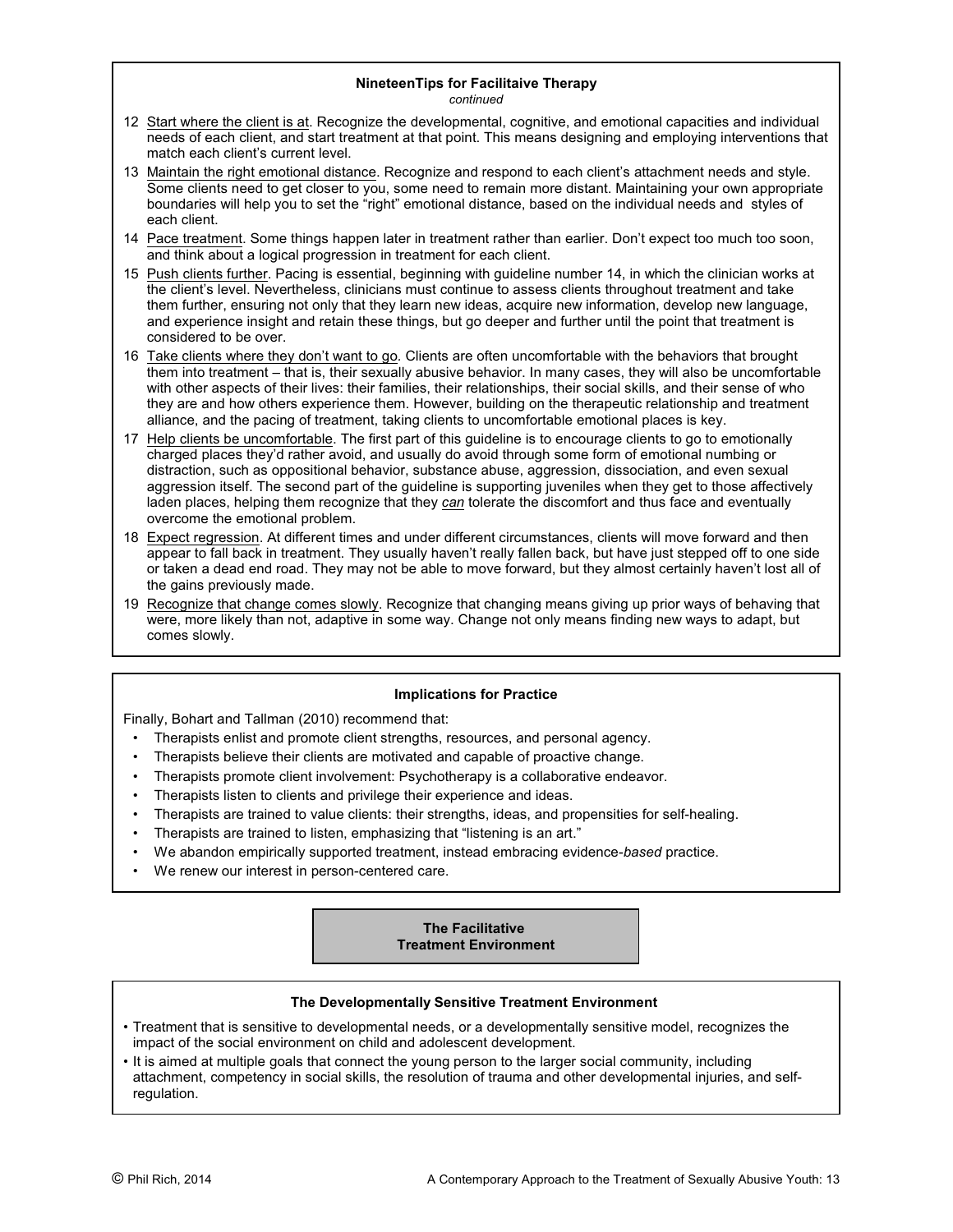## **The Developmentally Sensitive Treatment Environment**

- In operation, this model of tx is aimed at changing behavior and relationships by rehabilitating ideas, attitudes, and beliefs about the world, and through the development of a stronger sense of self-confidence, confidence in others, and a confident sense of social belonging and relatedness.
- A developmentally sensitive model recognizes and treats youths as "whole" children whose sexually troubled behaviors are one part of a much larger complex of emotional, cognitive, behavioral, and social problems, many of which are the outgrowth of earlier adverse childhood experiences, attachment difficulties, and insecure and troubled attachments to others.

# **The Facilitative Treatment Environment**

- The treatment environment is simultaneously the *medium* through which treatment occurs and itself a *mirror* of the treatment that is provided.
- Additionally this environment does not simply define and shape treatment, but is also the channel through which attachments and connections are fermented and form.
- The treatment environment is the environment in which treatment relationships develop and thrive, and which serves as the unspoken marker of the safe, supportive, attuned, and trusted treatment relationship.
- Beyond what we say in words, embedded within the treatment environment are the hidden dynamics and regulators of attachment – not what we say, but *how* we say it and how we *behave*.
- The treatment environment sits in the background, but is always active, not merely dormant.
- In the treatment environment, care givers are "agents of change," through whom children and adolescents are helped to change, develop prosocial skills and healthy relationships, and thrive in their development.

# **Adding a Developmentally-Sensitive Layer**

- A treatment environment that is sensitive to developmental and social needs recognizes that skills develop and are acquired, not in a vacuum, and not as a pure result of the individual's efforts, but in, through, and in concert with the social environment.
- However, a treatment model attuned to and sensitive to developmental needs not only recognizes the impact of the environment in contributing to, creating, or maintaining difficulties in psychosocial functioning, but also recognizes the role of the environment in *treating* problems in real time, in the here and now.
- If we wish to build treatment environments that foster attachments and connections, and a sense of social relatedness in our clients, they must take into account at least nine elements:

# **Nine Elements of the Facilitative Treatment Environment**

- 1. The treatment environment must be safe. The environment, people, and social situations in the environment must be experienced as physically and emotionally safe.
- 2. The treatment environment must be structured, predictable, and well-defined. Personal security is first and foremost about physical and emotional safety. This calls for clients to experience the treatment environment as organized, consistent, non-chaotic, and stable, and thus predictable. For many sexually abusive youth, this may be the first time they've had such an experience.
- **3.** The treatment environment must be understanding, supportive, respectful, and attuned. Supportive and facilitative environments are dependent on the ability of caregivers to provide positive and prosocial support to its developing children, in which desired behaviors and attitudes are most effectively taught through role modeling.
- 4. The treatment environment must be therapeutic, designed to heal, care for, and restore to health, rather than simply controlling and managing behavior.
- 5. The treatment environment must be strength-based. It recognizes and builds upon strengths, provides opportunities for strength building and skill development, and works to help clients identify with their strengths rather than their deficits.
- 6. The treatment environment is encouraging and focused on recognition and praise. It uses praise to support, teach, reinforce, and encourage strengths, and assist clients to recognize and build on their strengths. It uses praise freely, but not lightly. Praise will otherwise be inauthentic, and recognized as such by clients.
- 7. The treatment environment favors and emphasizes collaboration between treatment staff and clients and, in group care and family treatment settings, among *c*lients. The message? *We* are working on this together!

*continued*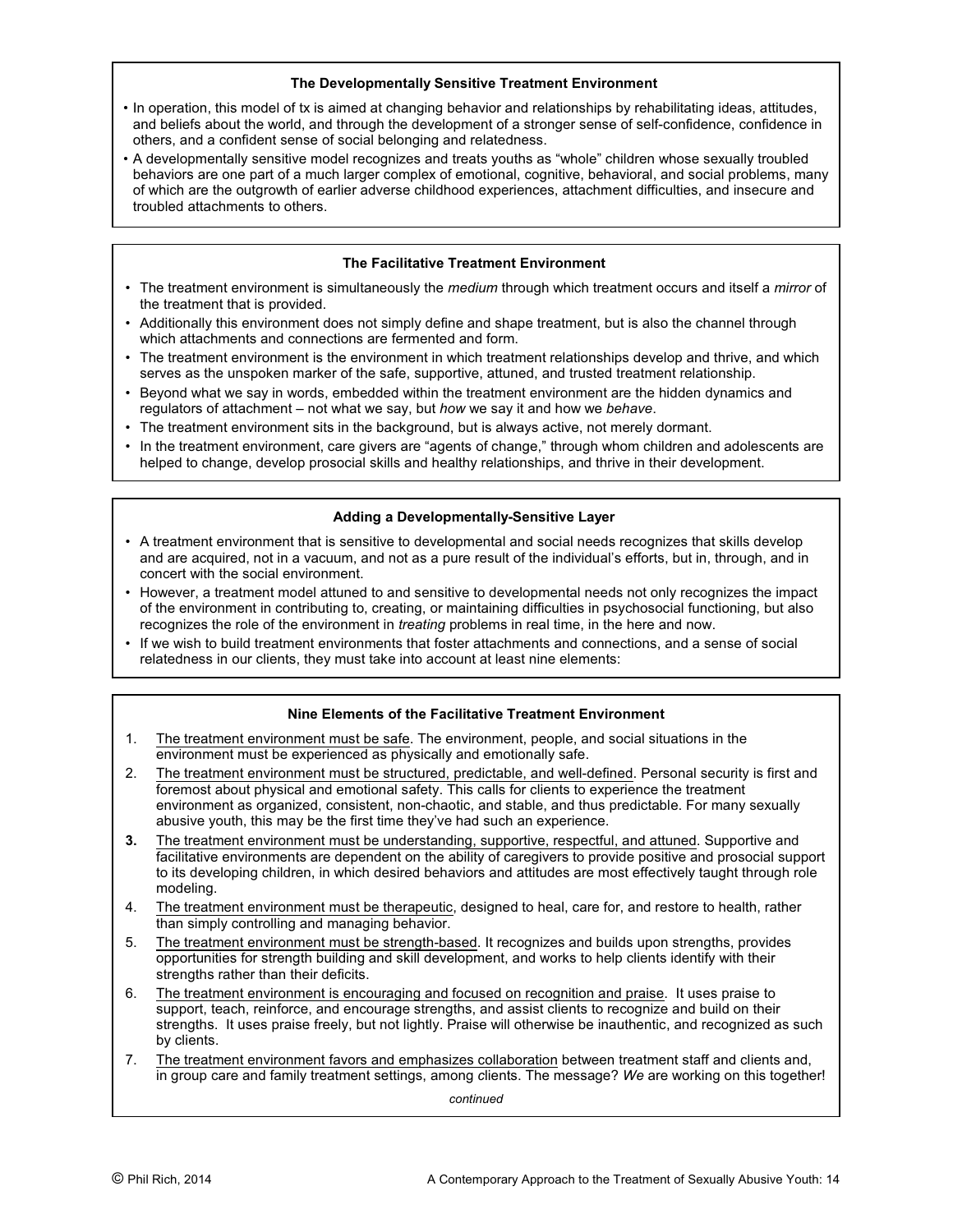#### **Nine Elements of the Facilitative Treatment Environment** *continued*

- 8. The treatment environment has clear and predictable boundaries, which provide for safety, define roles, and establish some level of directionality (clinician-client, for instance). Boundaries are not only about safety, of course. They are also instructive, rich in invisible information about roles and relationships, social expectations and what is inappropriate, and how far we may travel in different relationships.
- 9. The treatment environment is relationship-based and attachment friendly. It recognizes the importance and power of relationships, relationships are promoted and supported, and opportunities are provided for connection to others. It is not a sterile environment, devoid of genuine interpersonal relationships, even if appropriate and relevant limitations and boundaries are necessarily placed on the nature of those relationships in treatment environments.

## **The Power of the Environment: The "Snowball Effect"**

- Physical, emotional, and social environments that do not support, allow for, or provide opportunities for growth are not likely to help children and adolescents change.
- Treatment environments that are ineffective fail to understand the problems that reside beneath the surface, do not provide elements necessary for change, and may even fuel and amplify existing problems, in some cases making the problem bigger and more entrenched.
- Under these circumstances, problem attitudes, behaviors, and relationships may "snowball" and grow larger, becoming more fixed rather than moving towards change.
- Conversely, effective treatment environments recognize, understand, and provide the elements and relationships that support, promote, and provide opportunities for change, as well as understanding that change comes slowly.

**And, Finally...**

#### **Treatment is Brain-Based**

- Back to where we started today: "People don't come preassembled, but are glued together by life" (LeDoux, 2002, p. 3).
- Regardless of temperament or other biological predispositions, the central idea here is that nature works *with* nurture to produce the people we become.
- We recognize that the developing brain is both shaped internally by biology and externally via experience and interactions in the social world, and that biological markers work *with* environmental factors.
- In this respect, a developmentally-sensitive model of treatment is a brain-based model; it recognizes that attachment and other childhood experiences profoundly affect neurological development in children, and also that neural development continues through adolescence and into young adulthood.
- That is, the *experience*, and not simply the content, of therapy influences the rehabilitative changes we seek in our clients.
- Treatment is brain-based because, beyond what treatment is saying to our clients in words, in workbooks, or in cognitive behavioral and psychoeducational instruction, it is what treatment is saying at the *experiential* and *relational* level that is of central importance.
- As such, non-verbal learning and the unspoken messages of treatment, as described here, are certainly among the most important elements of treatment.

# **The Therapeutic Relationship and the Brain**

- The quality of content is important in the treatment of sexually abusive youth, but the quality of *contact* is even more important in a facilitative model of treatment.
- With respect to the goal of attunement, Siegel (1999) describes the experience of "feeling felt" by another person, and asserts that attunement provides the non-verbal, brain-based basis for collaborative and engaged communication.
- Accordingly, Schore (1994) describes a key task for the therapist as getting in tune with the client, providing a mirroring and reflective function in which the clinician becomes *psychobiologically* attuned to the client's emotional and mental state.
- Social attachments shape and re-shape, organize and re-organize neural structure, and physiologically regulate and modify neurobiological processes (Amini et al., 1996; Schore, 2001; Siegel, 2001).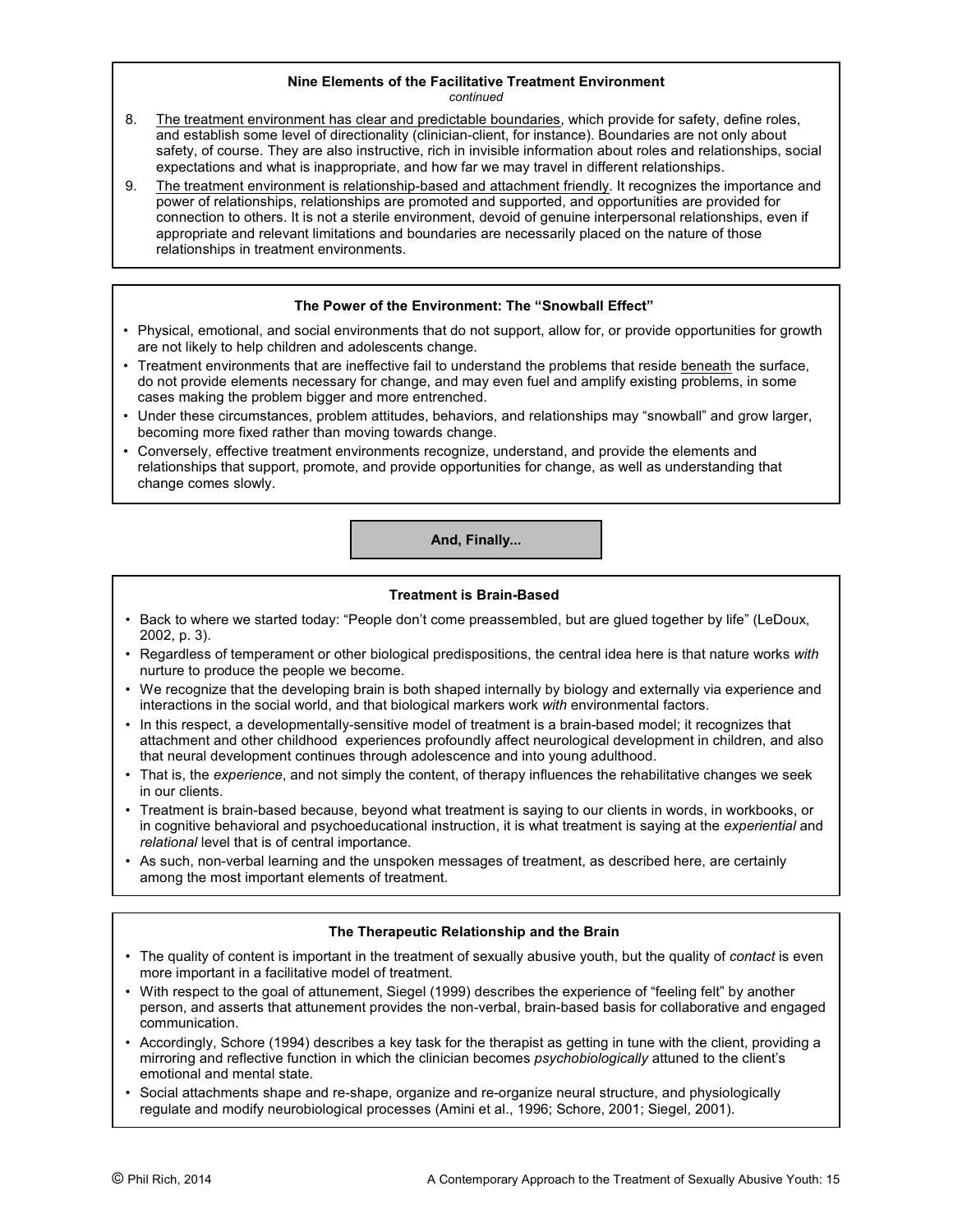# **The Therapeutic Relationship and the Brain**

- In fact, Schore (2001) sees attachment theory as a regulatory theory, with implications for emotional and selfregulation capacities throughout life.
- Emphasizing the neurobiology of attachment and its effects upon brain development, Schore very much sees the therapeutic relationship as an attachment relationship, and asserts that for many clients the therapeutic relationship creates, for the first time, an optimal environment for the development of neural structures that can efficiently regulate affect.
- Diana Fosha (2003) describes in similar terms the clinician's ability to access and engage in an unspoken emotional connection with the client, in which "therapeutic discourse (is) conducted in a language that the right hemisphere speaks" (p. 229).
- Not only do therapeutic relationships clearly reflect many qualities of an attachment relationship (Parish & Eagle, 2003), but Amini et al. (1996) write that therapy works because it *is* an attachment relationship," capable of regulating neurophysiology and altering underlying neural structure" (p. 232).

# **What Makes Treatment Work? A Therapy of Engagement**

- Psychotherapy is, "at root a human relationship… Both parties bring themselves their origins, culture, personalities, psychopathology, expectations, biases, defenses, and strengths – to the human relationship…. "Some will judge that relationship a precondition of change and others a process of change, but all agree that it is a relational enterprise" (orcross & Wampold, 2011)
- These relatively new ideas in sexual offender treatment that we need to build therapeutic alliances with our clients, help instill hope in them, and help them grow - bring the treatment of juvenile (and adult) sexual offenders closer to therapeutic principles and processes already found in mainstream psychotherapy.
- This is a therapy of engagement, in which the clinician is a significant conduit for self-realization and change in the client, in which the therapeutic relationship becomes a crucible in which growth is fermented and from which change emerges.

# **Treating Deficits in Social Skills**

- The goal of teaching sexually abusive youth psychoeducational concepts, such as dysfunctional behavioral cycles and thinking errors that contribute or lead to sexually abusive behavior has been and remains an important element in sex offender specific treatment.
- However, this work must be embedded into a larger and more complete treatment that also, and perhaps more significantly addresses deficits in attachment, social relatedness, and social skills.
- Such deficits include a limited ability to:
	- Form meaningful and satisfying relationships
	- Experience empathy and concern for others
	- Engage in the behaviors, interactions, and relationships that are the backbone of appropriate social connection.

# **Summary/Final Words**

- Treatment for both sexually abusive youth and adult sexual offenders has shifted during the past few years, and continues to do so, embracing ideas about the nature of the therapeutic process rather than focused solely upon the delivery of psychoeducational and cognitive behavioral concepts related to sexually abusive behavior.
- Treatment for sexually abusive behavior has become more sophisticated, recognizing and embracing elements common to all effective forms of treatment rather than cognitive behavioral concepts alone, and in which treatment is, perhaps above all, about relationships, social connection, and engagement in a healthy and safe community.
- In this more holistic model of rehabilitation, not only is treatment significantly about attachment and connection but treatment must itself be delivered in a manner that is connective and relational.
- In this contemporary approach, the role of the clinician, the clinician's engagement in the treatment process, and the therapeutic relationship are each central and critical.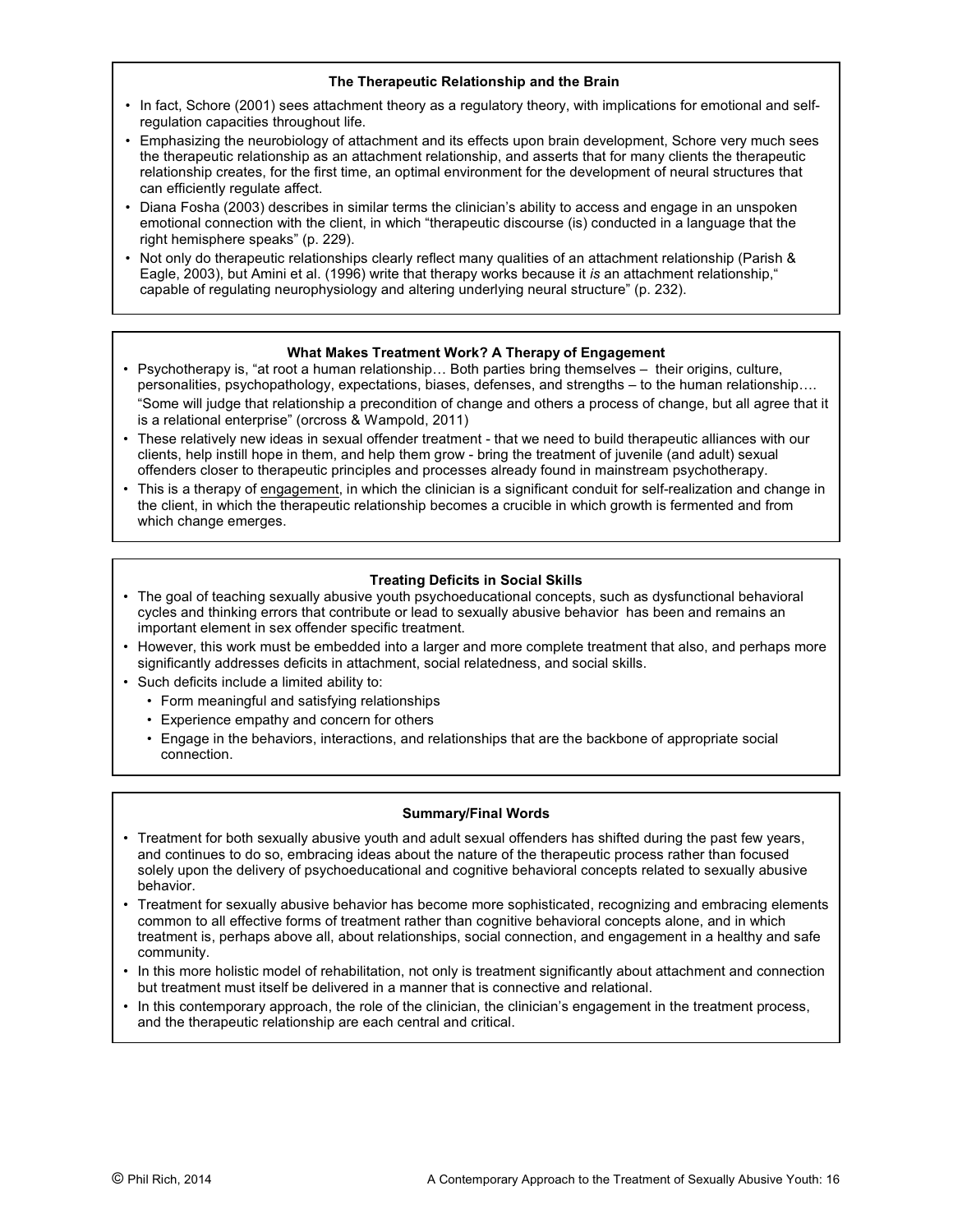# **The Facilitation of Change Through the Treatment Experience**

- Through the warmth, concern, support, safety, and structure provided in the empathic and attuned treatment environment, sexually abusive youth are experienced as children and young people with many complex needs.
- This includes the need to be recognized and understood by others.
- Perhaps more to the point, they must experience themselves as being seen and understood by others.
- Through this experience, they are enabled to see and explore themselves in a different light.
- In turn, they are able to see and experience other people in a different light.
- However, the qualities that we wish to develop in sexually abusive youth, not only of behavioral restraint, appropriate social and sexual boundaries, and belongingness, but also empathy and concern for and the valuing of others, are exactly those qualities that juvenile sexual offenders must themselves experience from others in their environment, including, and perhaps, especially, those who provide treatment.

#### **References**

Allen, J. G. (1995). *Coping with trauma: A guide to self understanding.* Washington, DC: American Psychiatric Press.

American Psychological Association Presidential Task Force on Evidence-Based Practice. (2006). Evidence-based practice in psychology. *American Psychologist, 61,* 271-285.

Asay, T. P., & Lambert, M. L. (1999). The empirical case for the common factors in therapy: Quantitative finding. In M. A. Hubble, B. L. Duncan, & S. D. Miller (Eds.). *The heart and soul of change: What works in therapy* (23-55). Washington, DC: American Psychological Association.

Baldwin, S. A., Wampold, B. E., & Imel, Z. E. (2007). Untangling the alliance-outcome correlation: Exploring the relative importance of therapist and patient variability in the alliance. *Journal of Consulting and Clinical Psychology, 75,* 842-852.

Beech, A. R., & Hamilton-Giachritsis, C. E. (2005). Relationship between therapeutic climate and treatment outcome in group-based sex offender treatment programs. *Sexual Abuse: A Journal of Research and Treatment, 17,* 127-140.

Bohart, A. C., & Tallman, K. (2010). Clients: The neglected common factor in psychotherapy. In B. L. Duncan, S. D. Miller, S. D. B. E. Wampold,& M. A. Hubble (Eds.), *The heart & soul of change: delivering what works in treatment* (pp. 83-111). Washington, DC: American Psychological Association.

Bowlby, J. (1980). *Attachment and Loss, Vol. 3. Loss: Sadness and depression.* New York: Basic Books.

Bowlby, J. (1988). *A Secure Base: Clinical Applications of Attachment Theory*. London: Routledge.

Bronfenbrenner. U. (1979). *The ecology of human development: Experiments in human behavior.* Cambridge, MA: Harvard University Press.

Castonguay, L. G., & Beutler, L. E. (2006). *Principles of therapeutic change that work*. NY: Oxford University Press.

Dryden, W. (1989). The therapeutic alliance as an integrating framework. In W. Dryden (Ed.). *Key issues for counselling in action* (1-15). London: Sage.

Duncan, B. L., & Miller, S. D. (2005). Does manualization improve therapy outcomes? In J. C. Norcross, L.. E. Beutler., & R. E. Levant (Eds.), *Evidence-based practices in mental health: Debate and dialogue on the fundamental questions* (131-160). Washington, DC. American Psychological Association.

Duncan, B. L., Miller, S. D., Wampold, B. E., & Hubble, M. A. (2010). *The heart & soul of change: delivering what works in treatment* (2<sup>nd</sup> ed.). Washington, DC: American Psychological Association.

Elliott, R., Bohart, A. C., Watson, J. C., & Greenberg, L. S. (2011). Empathy. *Psychotherapy, 48,* 43-49.

Elliot, D. S., Williams, K. R., & Hamburg, B. (1998). An integrated approach to violence prevention. In D. S. Elliot, B. A. Hamburg., & K. R. Williams (Eds.), *Violence in American schools: A new perspective* (pp. 379-386). Cambridge, England: Cambridge University Press.

Epstein, R. (2007). *The case of adolescence: Rediscovering the adult in every teen.* Sanger, CA: Quill Driver Books.

Fosha, D. (2003). Dyadic regulation and experiential work with emotion and relatedness in trama and disorganized attachment. In M. F. Solomon & D. J. Siegel (Eds.), *Healing trauma: Attachment, mind, body, and brain* (pp. 221- 281). New York: Norton.

Holmes, J., & Bateman, A. (Eds.). (2002). *Integration in psychotherapy: Models and methods.* Oxford, England: Oxford University Press.

Horvath, A. O, Del Re, A. C., Flückiger, C., & Symonds, D. (2011). Alliance in individual psychotherapy. *Psychotherapy, 48,* 9-16.

Hubble, M. A., Duncan, B. L., Miller, S. D., & Wampold, B. E. (2010). Introduction. In B. L. Duncan, S. D. Miller, S. D. B. E. Wampold,& M. A. Hubble (Eds.), *The heart & soul of change: delivering what works in treatment* (pp. 23-46 ). Washington, DC: American Psychological Association.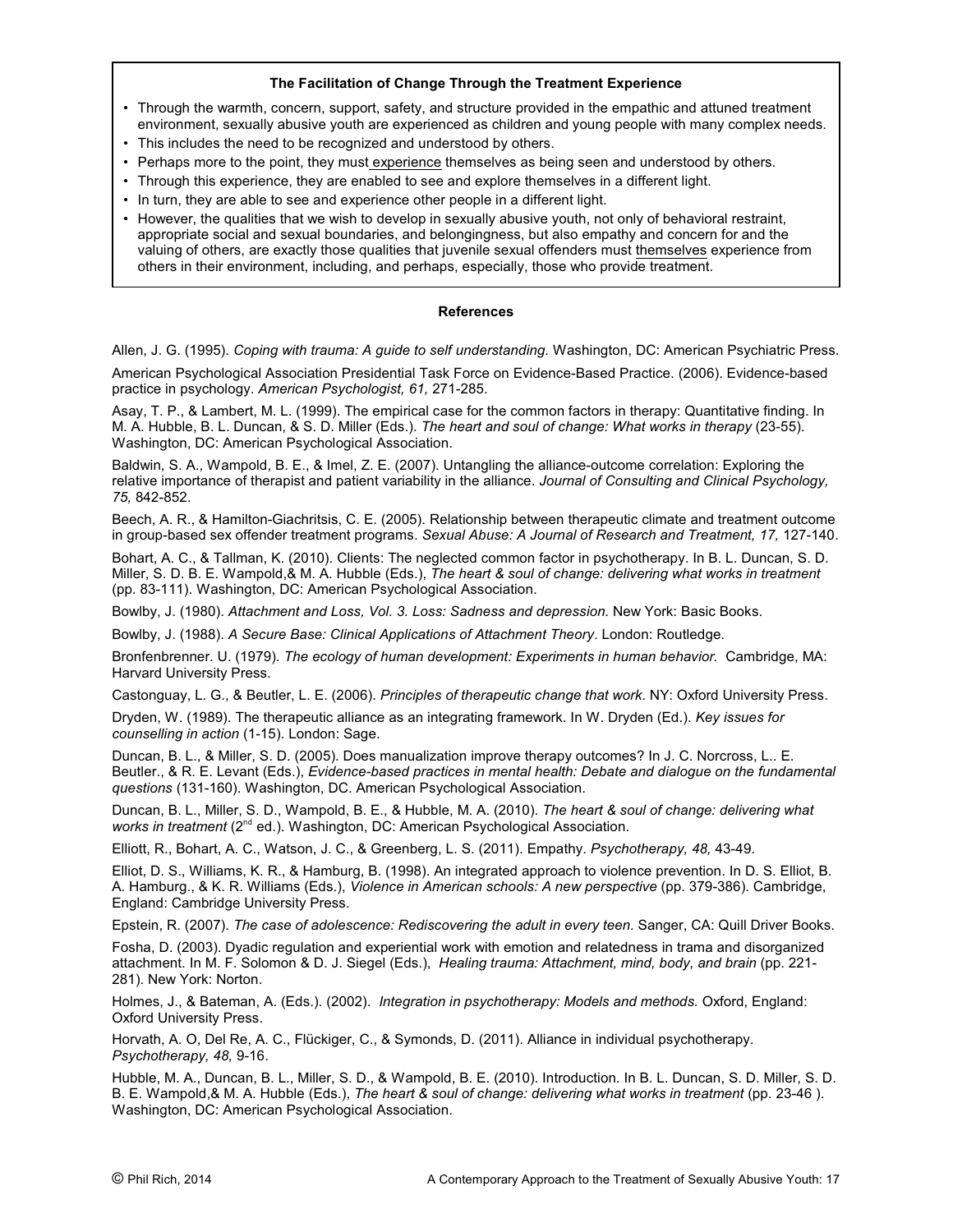Kazdin, A. E. & Bass, D. (1989). Power to detect differences between alternative treatments in comparative psychotherapy outcome research. *Journal of Consulting and Clinical Psychology, 57,* 138-147.

Kelley, S. D., Bickman, L., & Norwood, E. (2010). Evidence-based treatments and common factors in youth psychotherapy. In B. L. Duncan, S. D. Miller, S. D. B. E. Wampold,& M. A. Hubble (Eds.), *The heart & soul of change: delivering what works in treatment* (pp. 325-355). Washington, DC: American Psychological Association.

Kolden, G. G., Klein, M. H., Wang, C., & Austin, S. B. (2011). Congruence/Genuiness. *Psychotherapy, 48,* 65-71.

Kramer, U., de Roten, Y., Beretta, B., Michel, L., & Despland, J. (2008). Patient's and therapist's views of early alliance building in dynamic psychotherapy: Patterns and relation to outcome. *Journal of Counseling Psychology, 55,* 89-95.

Lambert, M. J. & Bergin, A. E. (1993). The effectiveness of psychotherapy. In A. E. Bergin & S. L. Garfield (Eds). *Handbook of psychotherapy & behavior change* (4th ed.). (pp. 143-189). New York: John Wiley.

Lambert, M. J. (1992). Implications of outcome research for psychotherapy integration. In J. C. Norcross & M. R. Goldstein (Eds.), *Handbook of psychotherapy integration* (pp. 94-129). New York: Basic Books.

Lambert, M. J. (2005). Early response in psychotherapy: Further evidence for the importance of common factors rather than "placebo effects." *Journal of Clinical Psychology, 61*, 85-69.

Lambert, M. J. (2010). Yes, it is time for clinicians to routinely monitor treatment outcome. In B. L. Duncan, S. D. Miller, S. D. B. E. Wampold,& M. A. Hubble (Eds.), *The heart & soul of change: delivering what works in treatment* (pp. 239-266). Washington, DC: American Psychological Association.

Lambert, M., J., & Barley, D. E. (2002). Research summary on the therapeutic relationship and psychotherapy outcome. In J. C. Norcross (Ed.), *Psychotherapeutic relationships that work: Therapist contributions and responsiveness to patients* (pp. 17-32). New York: Oxford University Press.

Långström, N., Enebrink, P., Laurén, E., Lindblom, J., Werkö, S., & Hanson, R. K. (2013, August 9). Preventing sexual abusers of children from reoffending: systematic review of medical and psychological interventions. *British Medical Journal, 347*. Retrieved from http://www.bmj.com/content/347/bmj.f4630.

LeDoux, J. (2002). *Synaptic self: How our brains become who we are.* New York: Penguin.

Longo, R. E., & Prescott, D. S. (2006). *Current perspectives: Working with sexually aggressive youth and youth with sexual behavior problems.* Holyoke, MA: NEARI Press.

Marmarosh, C. L., Gelso, C. J., Markin, R. D., Mallery, C., Choi, J., & Majors, R. (2009). The real relationship in psychotherapy: Relationship to adult attachments, working alliance, transference, and therapy outcome. *Journal of Counseling Psychology, 56,* 337-350.

Marques, J. K., Wiederanders, M., Day, D. M., Nelson, C., & van Ommeren, A. (2005). Effects of a relapse prevention program on sexual recidivism: final results from California's Sex Offender Treatment and Evaluation Project (SOTEP). *Sexual Abuse: A Journal of Research and Treatment, 17,* 79-107.

Marshall, W. L. (2005). Therapist style in sexual offender treatment: Influence on indices of change. *Sexual Abuse: A Journal of Research and Treatment, 17,* 109-116.

Marshall, W. L. (2006, November). The random controlled trial: Is this the most appropriate approach to evaluating effectiveness in sexual offender treatment? *Nota News, 54,* 5-6.

Marshall, W. L. (2009). Manualization: A blessing or a curse? *Journal of Sexual Aggression: 15*, 109-120.

McNeill, F., Batchelor, S., Burnett, R., & Knox, J. (2005). 21<sup>ST</sup> century social work. Reducing re-offending: Key *practice skills.* Edinburgh, Scotland: Glasgow School of Social Work, Social Work Services Inspection Agency, Scottish Executive.

Minuchin, S. & Fishman, C. H. (1981). *Family therapy techniques.* Cambridge, MA: Harvard University Press.

Norcross, J. C. (2000). Toward the delineation of empirically based principles in psychotherapy: Commentary on Beutler (2000). *Prevention & Treatment, 3,* Article 28. Retrieved July, 2002, from http://www.journals.apa.org/prevention/volume3/pre0030028c.html.

Norcross, J. C. (2002). *Psychotherapeutic relationships that work: Therapist contributions and responsiveness to patients*. New York: Oxford University Press.

Norcross, J. (2010).The therapeutic relationship. In B. L. Duncan, S. D. Miller, S. D. B. E. Wampold,& M. A. Hubble (Eds.), *The heart & soul of change: delivering what works in treatment* (pp. 113-141). Washington, DC: American Psychological Association.

Norcross, J. C., Beutler, L. E., & Levant, R. E. (2005). *Evidence-based practices in mental health: Debate and dialogue on the fundamental questions.* Washington, DC. American Psychological Association.

Norcross, J. C., & Lambert, M. J. (2011). Psychotherapy relationships that work II. *Psychotherapy, 48,* 4-8.

Norcross, J. C. & Wampold, B. E. (2011). Evidence-based therapy relationships: Research conclusions and clinical practices. *Psychotherapy, 48,* 98-102.

O'Brien, J. D., Pilowsky, D. J., & Lewis, O. W. (1992). *Psychotherapies with children and adolescents: Adapting the psychodynamic process.* Washington, DC. American Psychiatric Press.